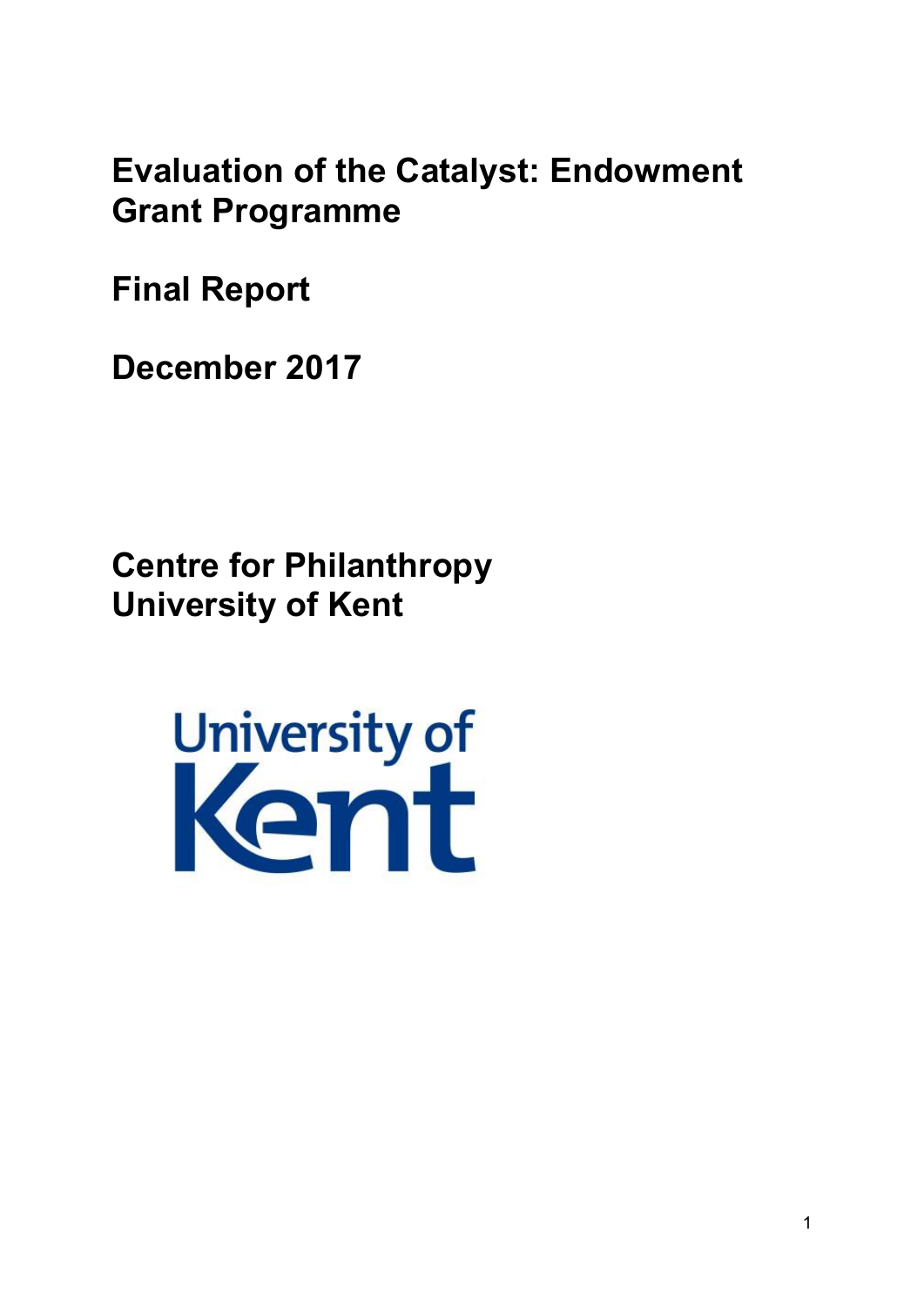# <span id="page-1-0"></span>**Contents**

| 2. Context: What do we know about giving to heritage and how can an understanding        |  |
|------------------------------------------------------------------------------------------|--|
|                                                                                          |  |
|                                                                                          |  |
|                                                                                          |  |
| 2.2 The growing importance of philanthropy to the heritage sector  14                    |  |
|                                                                                          |  |
| 2.4 What does academic research tell us about donor motivation?  15                      |  |
| 2.5 How can heritage organisations apply the 'Eight mechanisms' model to fundraising for |  |
| 2.6 Which mechanism is most relevant for the Catalyst Endowment programme?  17           |  |
| 2.7 Applying the other mechanisms behind donor behaviour to successful fundraising for   |  |
|                                                                                          |  |
|                                                                                          |  |
| 3.2 Changes in behaviour and in attitude towards fundraising within heritage             |  |
|                                                                                          |  |
|                                                                                          |  |
|                                                                                          |  |
|                                                                                          |  |
|                                                                                          |  |
|                                                                                          |  |
|                                                                                          |  |
|                                                                                          |  |
|                                                                                          |  |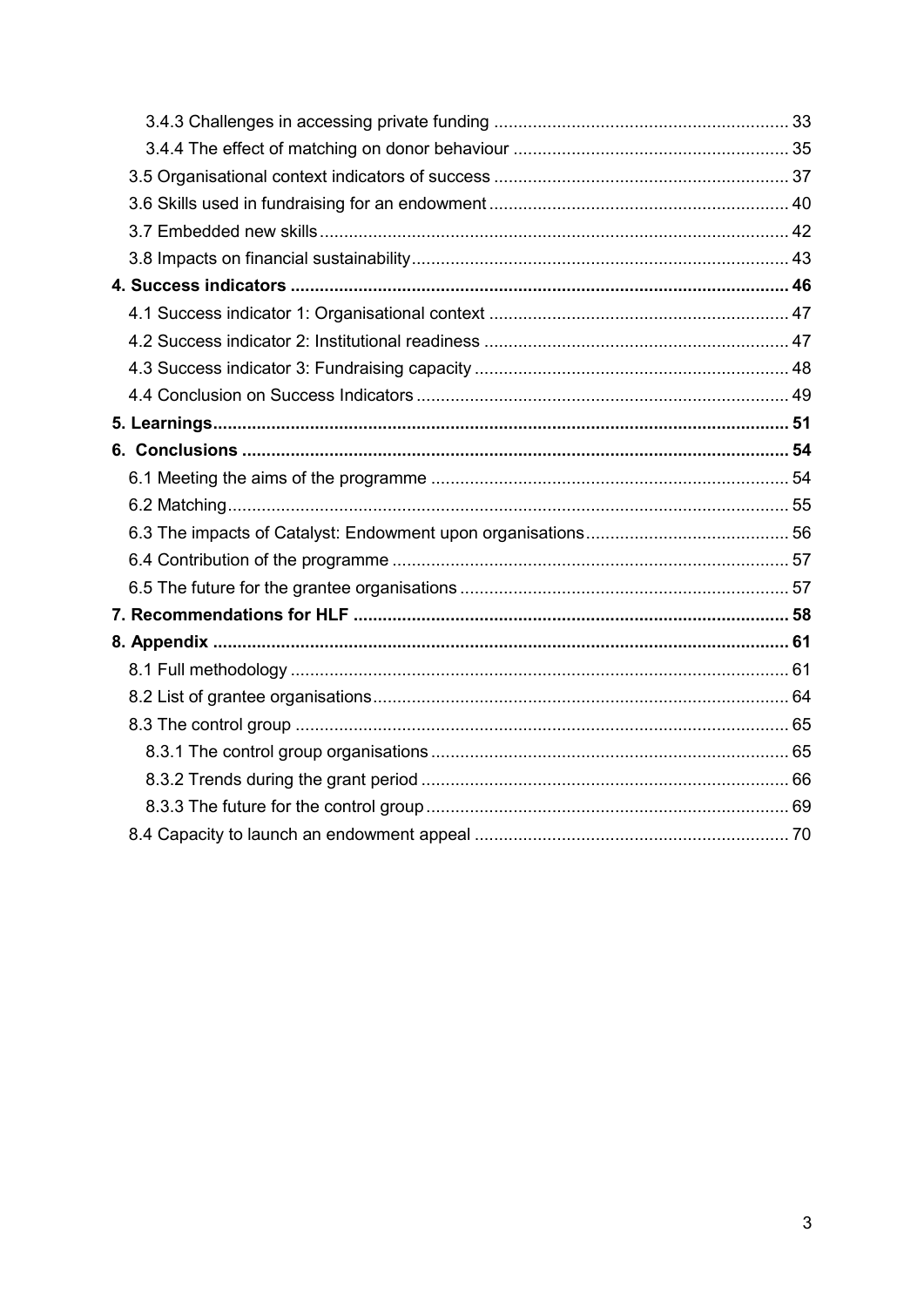# <span id="page-3-0"></span>**Executive Summary**

### <span id="page-3-1"></span>**Evaluation**

The Centre for Philanthropy at the University of Kent was commissioned by the Heritage Lottery Fund to undertake the five-year evaluation of the new Catalyst: Endowment grant programme. The evaluation ran from January 2013 to January 2018, monitoring the progress and achievements of two sets of grantee organisations with grants lasting for four years.

### <span id="page-3-2"></span>**Background and aims of the project**

The Catalyst programme is a partnership initiative between HLF, DCMS and Arts Council England (ACE). Forming part of HLF's response to the funding challenges faced by heritage organisations since the financial crisis that began in 2007, which has resulted in reductions in government spending on the sector, Catalyst is a National programme designed to encourage more private giving to culture and heritage. It also aims to build the capacity and skills of organisations to fundraise from private donors, corporate sources and trusts and foundations.

The *Catalyst: Endowment* grant programme offered matched funding worth between £500,000 to £5m to encourage organisations to either create or grow an endowment in order to establish long-term sources of income. The stated aims of the programme are to deliver two outcomes and one additional achievement:

- Outcome for heritage: Heritage will be better managed
- Outcome for communities: Organisations will be more resilient
- To bring additional private money into the heritage sector

<span id="page-3-3"></span>Through two rounds of funding, awards were made to 31 grantees offering up to £36 million in matched funding.

### **Methodology**

The goal of the Evaluation was to track the progress of the grantees, and also to gather information that would enable us to reflect broadly on the outcomes of the programme and to make strategic observations about the role of endowments in cultural organisations.

The evaluation included both qualitative and quantitative elements and was designed to draw the maximum amount of information and learnings from the grantee organisations.

The methodology included data analysis of HLF documentation; a literature review of private giving and philanthropy; the creation of a control group of unsuccessful applicants to make comparisons with those who did receive funding; two case study interviews with grantee organisations – one at the beginning and one at the end of their grant period; an annual web survey to track grantee experiences, progress and plans; and an annual facilitated workshop for the grantee organisations and key HLF staff.

### <span id="page-3-4"></span>**Conclusions**

The *Catalyst: Endowment* scheme is aptly named as it has literally had a catalytic effect on grantees, who describe the programme as having had a 'galvanising' and 'transformational' effect on their organisations, including 'cultural shifts' in terms of attitudes to fundraising.

The outcome that **heritage will be better managed** was overwhelmingly accepted by grantee organisations as applicable to their organisation. All but one of the organisations reported that Catalyst: Endowment had already helped to ensure that their heritage was better managed or would do so in the future.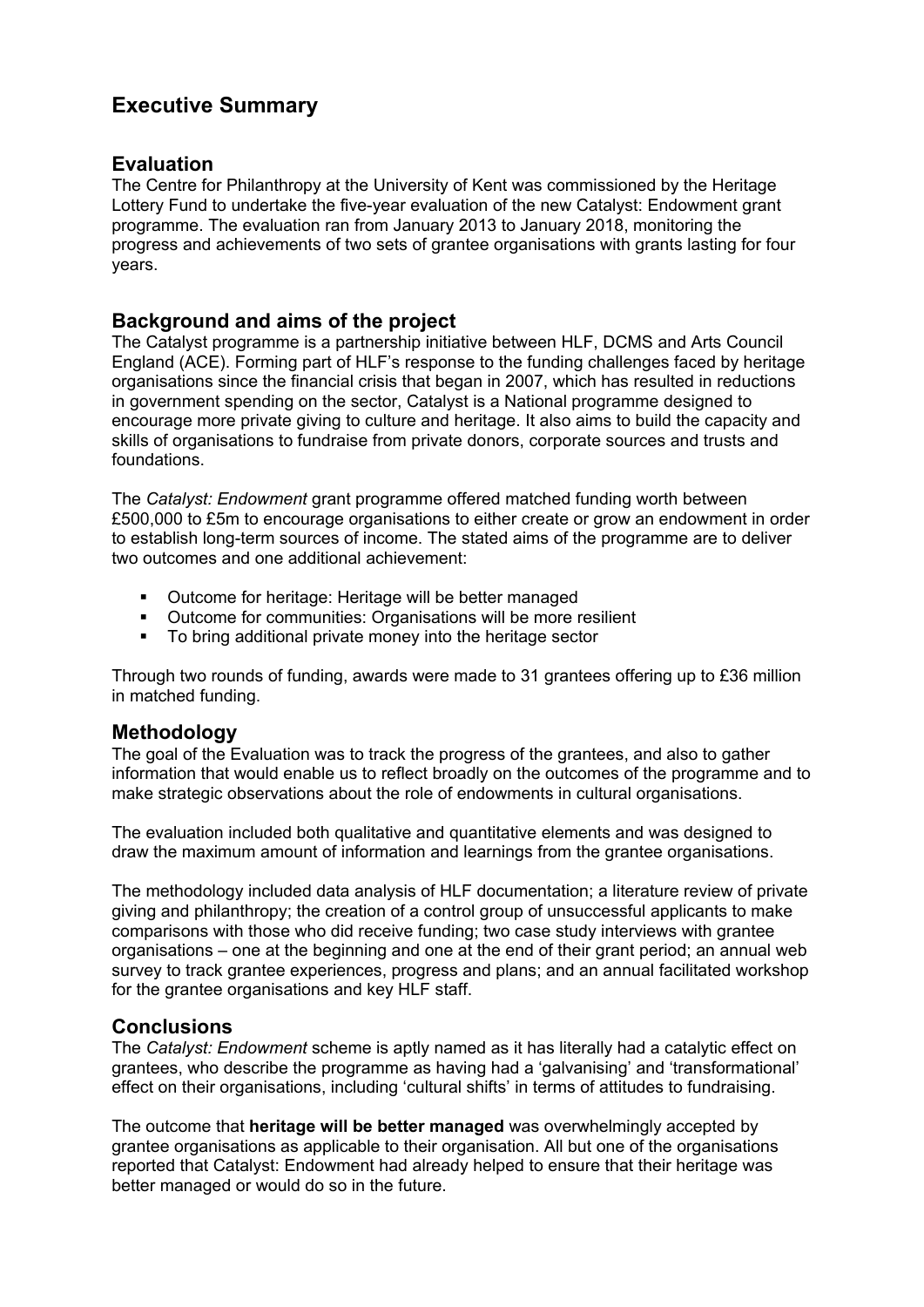The outcome that **organisations will be more resilient** as a result of having the endowment was entirely agreed with by the grantee organisations. All of the organisations said that Catalyst: Endowment had already helped to make their organisation more resilient or would do so in the future.

The aspiration that **additional private money** would be brought into the heritage sector was achieved in that all but one of the 31 grantee organisations did raise money for their endowment, and did so from private sources raising £53.3m in total before matching.

The key feature of the *Catalyst: Endowment* grant was the matching offer, which was universally acknowledged by the grantee organisations as being a very positive tool that helped with their fundraising. The vast majority of grantee organisations reported that the matching offer was instrumental for approaching and encouraging donors to give to the endowment appeal.

As the grant period coincided with a time of economic difficulties, the matching offer often, but not always, helped to over-ride legitimate concerns about low interest rates, which were a particular barrier for major individual donors and trusts and foundations. The matching offer was also very appealing to those giving smaller amounts such as supporters, members and visitors who enjoyed knowing that their contribution would grow in size at someone else's expense, such donors could participate in the scheme without necessarily appreciating what an endowment is.

The impacts of Catalyst: Endowment are that it has helped to up-skill grantee organisations, bring in new donors, and for some the impact has been a cultural shift in their organisation. Having engaged with new supporters, and invested in donor care, there is legitimate expectation that they will be retained and continue to support the organisation in the future, even without the matching offer.

The programme has contributed to organisations in many ways. All of the grantees that raised money received some benefits, both financially through the matching and having new endowment capital to draw on in the future, and by improving their financial resilience to some extent that will improve their capacity to better manage their own heritage. The internal changes and learnings and the new plans for the future that were prompted by having the *Catalyst: Endowment* grant have changed organisations and their fundraising approaches in the longer terms. These changes are added benefits for the grantees, which may not have happened without the need to fundraise for an endowment as part of a grant. By helping organisations to become more independent and less reliant upon public funding, *Catalyst: Endowment* has helped the heritage sector to become better prepared for the future.

The future for the grantee organisations is that two-thirds plan to keep fundraising or will resume shortly: only three had no plans to continue fundraising for the endowment. In the majority of cases therefore, the Catalyst: Endowment will have a lasting effect on organisations, as they strive to increase their resilience and independence.

### <span id="page-4-0"></span>**Summary of key findings**

- Perhaps the most significant finding is that the majority of respondents intend to continue fundraising for an endowment, so it is reasonable to claim that the Catalyst programme has successfully kick-started and developed endowment fundraising amongst grantees, in line with the programme's goal.
- Two-thirds of the 31 grantee organisations completed their fundraising within the grant period, raising £83.1m in total (including HLF grant funding). Those that did not complete had experienced a range of internal and external reasons that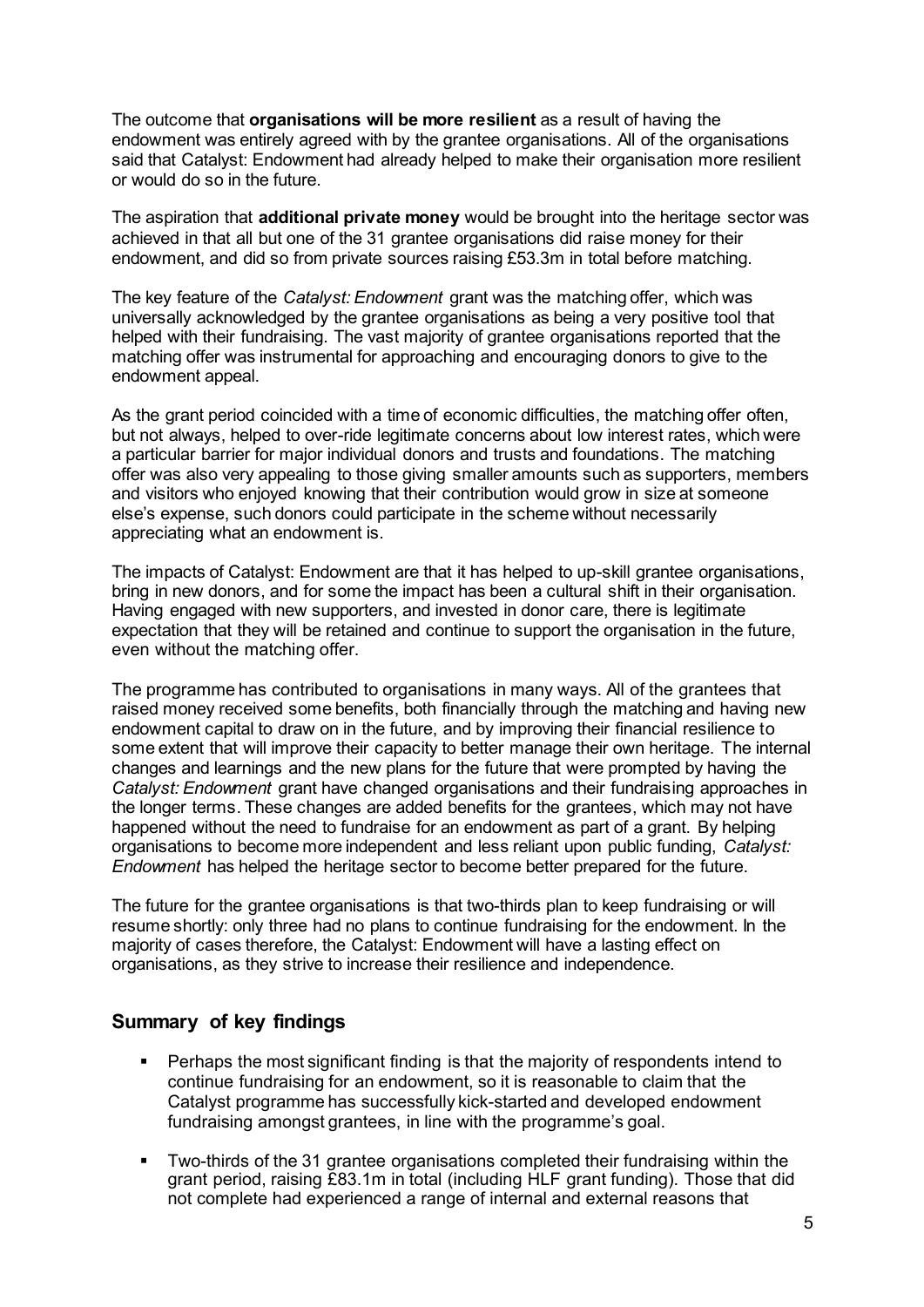impeded their success; we saw no evidence of lack of interest or effort on the part of non-completers.

- **The matching element of the grant was widely viewed as an important driver for** success. This 'offer' created opportunities to start conversations with potential donors about endowments, and was appreciated by donors who wanted to see the value of their contribution increased.
- There were numerous non-financial benefits to the grantee organisations of having the Catalyst: Endowment grant. Getting new opportunities from donors, stakeholders and others because the grant impressed them; receiving in-kind donations; and trustees and patrons bringing in new donors from their contacts were all mentioned as being added value for the project.
- The positive push to improve fundraising within heritage organisations that the Catalyst: Endowment grant scheme sought has been affected by external factors (such as the economic downturn) more than was anticipated, particularly when it came to encouraging donors to give to an endowment in favour of other more tangible, immediate projects, perhaps in other sectors. Convincing those who prefer a tangible project or heritage object to give to an endowment is difficult because (as grantee organisations perceived) endowments do not align with the philanthropic aspirations of many donors, including high net worth individuals and corporates, who wish to donate to achieve immediate impact.
- Many grantee organisations have learned lessons about prioritising the endowment appeal. Internal factors, notably high staff turnover and lack of support from trustees, also affected some grantees' ability to implement their plans to build and grow endowments.
- The majority of grantee organisations did attract new donors, with donations largely coming from their target donor groups whose confidence was increased by knowing the organisation had an HLF grant.
- **Diversification of income streams was widely stated by the grantee organisations as** something that they wanted to achieve. However once the programme began the majority did not do so, often out of choice, perhaps preferring to focus on the same donors or donor groups from whom they had previously received support. Some regarded themselves as already diversified before they were awarded the grant.
- Legacy donations and grants from trusts and foundations were the income sources which brought in the most money during the grant period. The key donor groups and income streams which the grantee organisations reported having success with were legacies, fundraising events, trusts and foundations, donation boxes and donations from the organisation's own trustees.
- Organisations had to learn how to communicate with some potential donors who do understand endowments such as US donors, high net worth individuals and trusts and foundations, in order to convince them to donate to the endowment. These groups often felt that it did not make financial sense to "lock their money away", especially at a time of historically low interest rates.
- The vast majority of organisations did not need to bring in new staff specifically to work on fundraising for the endowment, as they felt that the skills needed for the project were already available in-house, or could be learned by existing staff through the course of the project. However the changes made, lessons learned and new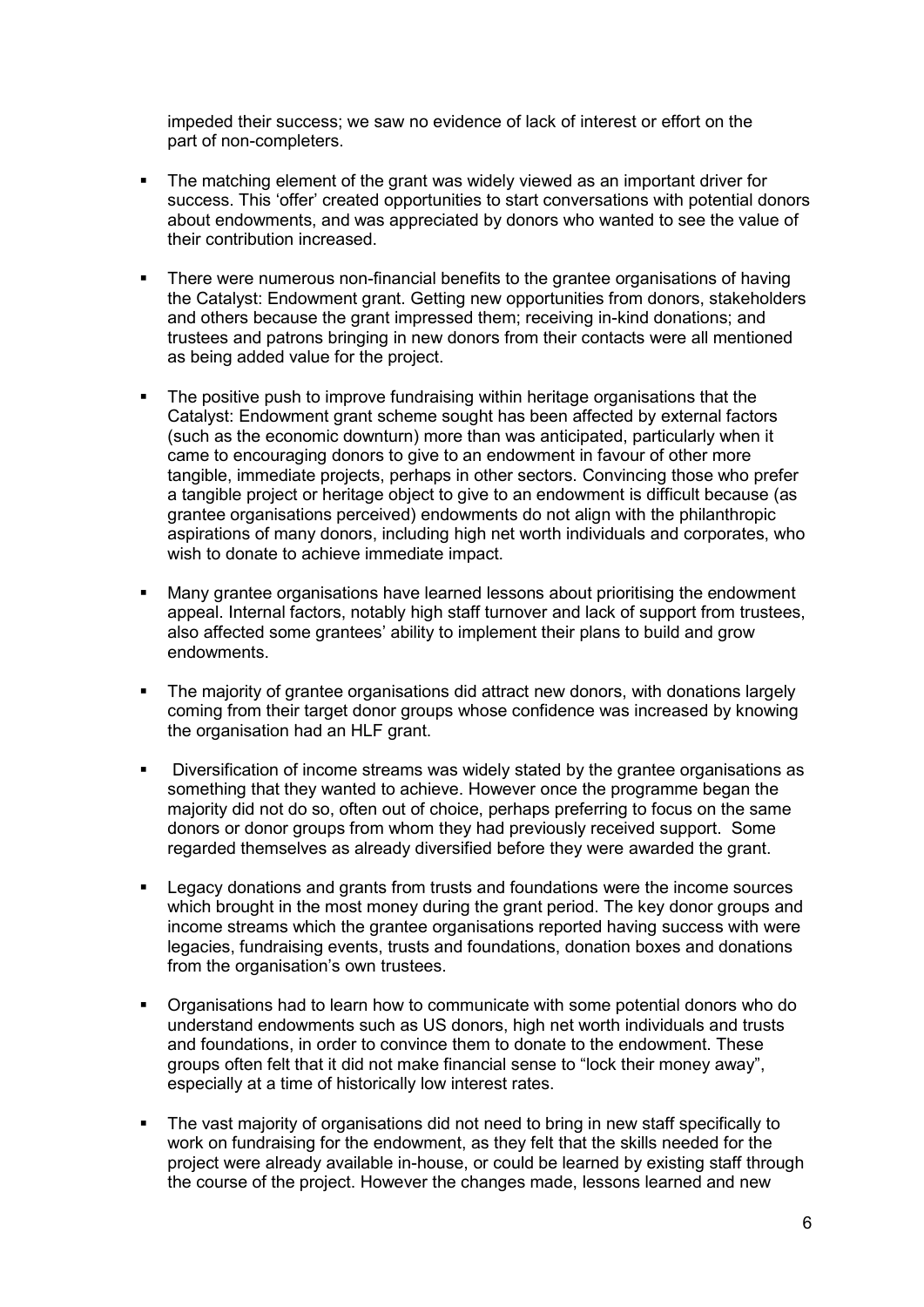skills have become embedded in grantee organisations and will make a difference to successful future fundraising.

- Overall, we identify three key success indicators in Table 19 in section 4. In summary, the following points are most often the characteristics of organisations successful at endowment fundraising:
	- 1. Being an older, larger organisation based in a town, with an existing endowment or investment income.
	- 2. Having substantial experience as a fundraising organisation, including prior significant support from HLF, a supportive Board of trustees and a named individual to lead the matched funding campaign
	- 3. Having the ability to run a diverse fundraising portfolio, an existing desire to create or grow an endowment, a goal to secure support from major donors and from trusts and foundations, investing in donor care, dedicating resources and over 3,000 hours of staff time per annum to the fundraising campaign.

## <span id="page-6-0"></span>**Recommendations**

Recommendations are made by the evaluation team for HLF, and it is hoped that these will be taken into account when developing future policy. The recommendations cover HLF working with grantee organisations, working with the whole heritage sector, and also for heritage organisations considering fundraising for an endowment. In 2015 the evaluation team conducted some additional research with heritage organisations about the design of the endowment programme, and HLF actioned many of these when designing the Heritage Endowment programme.

Recommendations to benefit HLF grantees:

- Future matched funding should be accompanied by a budget for fundraising training and skills development in order to ensure that grantees are well-placed to maximise the opportunity of being able to offer a match.
- The HLF could help share learning with grantee organisations, perhaps as part of the networking and learning sessions or as training sessions or self-help guides on a range of topics.
- HLF could offer more support to grantee organisations, especially when they are aware that an organisation is struggling to reach its fundraising target. (At present grantees can access funding through the Resilient Heritage programme to review their organisational strategies and plans more broadly, and some grantees have taken advantage of this.)
- **Encouragement to write long-term strategies and business plans beyond the grant** period. This could be part of a future grant programme.
- Offer more advice to applicants before awarding grants on what an organisation needs to be aware of and have in place before starting fundraising, such as having Board and senior-management buy-in and coping with multiple priorities when the endowment campaign exists alongside other fundraising projects.
- Encourage organisations to set-up a legacy scheme so that legacies can be channelled into their endowment during the grant period, and then can be used for either topping-up the endowment or for other projects in the future.

Recommendations to benefit all heritage organisations:

 The HLF should share findings from Catalyst: Endowments as widely as possible so that any organisation thinking of starting an endowment, not just to grantee organisations, can benefit from the learning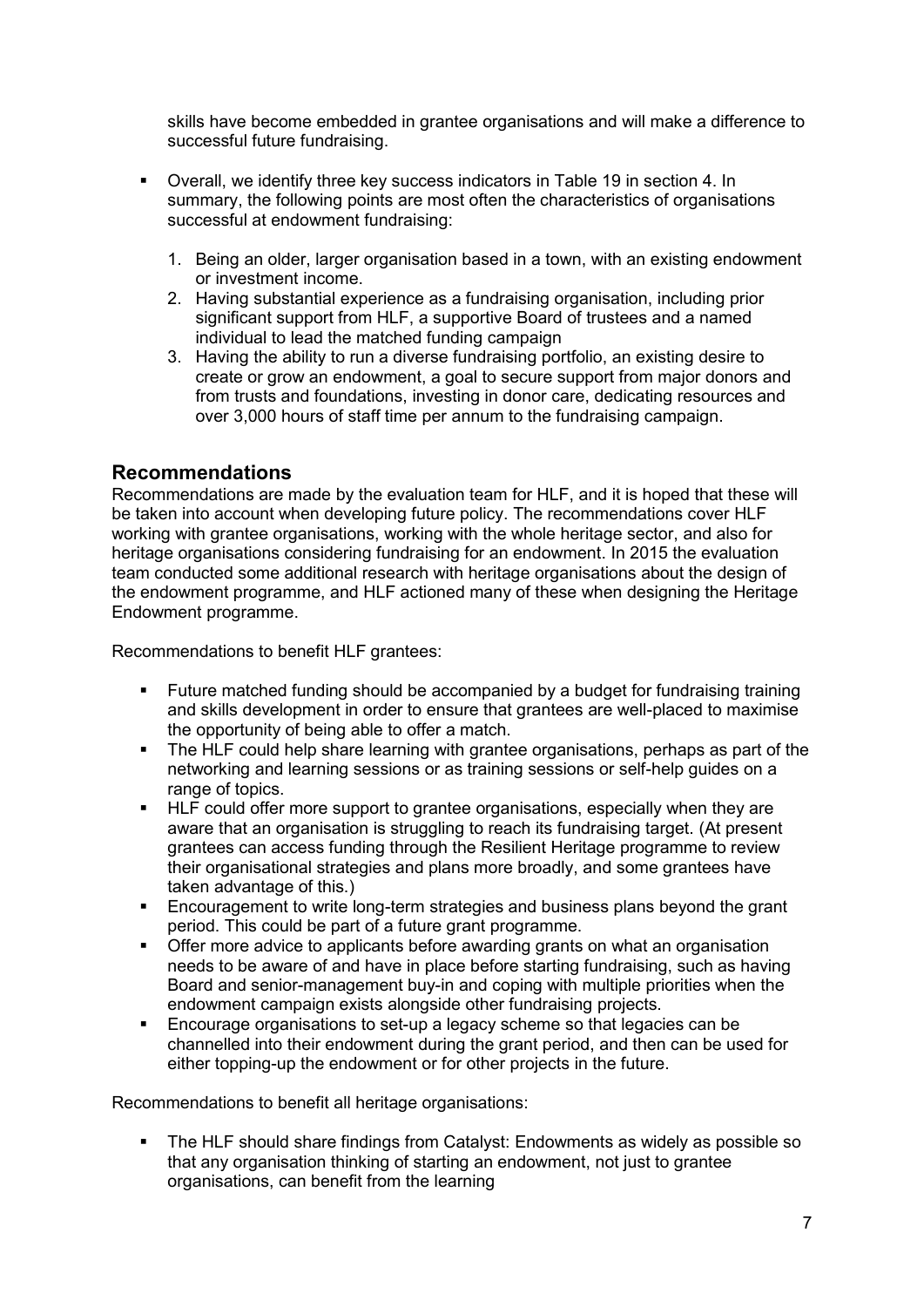HLF could also share learning on the value of a matching scheme for organisations starting an endowment without being part of a HLF programme. For example, organisations may wish to engage other donors who understand the purpose of leveraging their contribution in this way as match funders.

Recommendations for heritage organisations considering fundraising for an endowment:

- **Make certain there is total senior management and trustee support for the** endowment to ensure that there is internal prioritisation of the appeal, set a realistic fundraising target and start planning as early as possible.
- **Ensure that your messaging is clear and that you focus on the project and longevity** to capture donor interest. Endowment fundraising can be a hard sell compared with more immediate and tangible projects.
- Encourage trustees to make lead gifts and teach them to make 'the ask' themselves; stay flexible and open to opportunities; and work closely with your Friends organisation.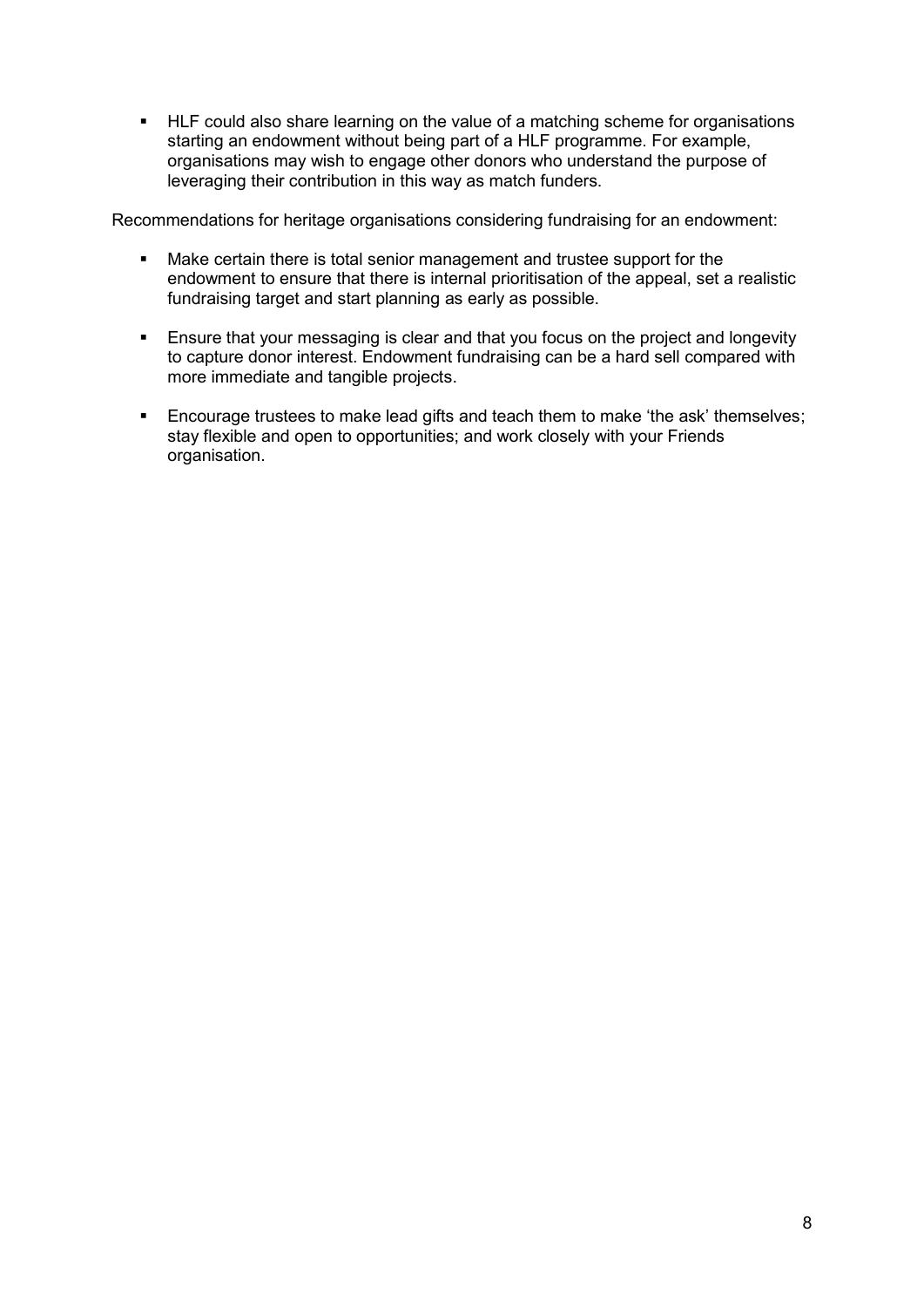# <span id="page-8-0"></span>**1. Introduction**

In January 2013, The Centre for Philanthropy at the University of Kent was commissioned by the Heritage Lottery Fund to undertake an evaluation of the new Catalyst: Endowment grant programme.

The evaluation was longitudinal and ran from January 2013 to January 2018, covering two cohorts of grantee organisations, awarded their grants in June 2012 and June 2013, both of which had a grant period of four years.

This final evaluation report draws on five years of research to assess the extent to which the Catalyst: Endowment scheme met its aims and what impact it has had on the heritage sector.

# <span id="page-8-1"></span>**1.1 Background and aims of the project**

The Catalyst programme is part of a partnership initiative between HLF, DCMS and Arts Council England (ACE). It is a national programme designed to encourage more private giving to culture and heritage, and to build the capacity and skills of organisations to fundraise from private donors, corporate sources and trusts and foundations.

The Catalyst: Endowment grant programme is one of three Catalyst strands, the others aim to build fundraising capacity through nine Catalyst: Umbrella grants and through Catalyst: Small grants of between £3,000 and £10,000. Catalyst: Endowment offered matching grants worth from £500,000 to £5m, with the size of the match and resulting fundraising target being related to the value of the grant as shown in Table 1:

| Size of matched<br>grant | Value of match         | <b>Resulting fundraising target</b> |
|--------------------------|------------------------|-------------------------------------|
| £500,000                 | £1 for every £1 raised | £1 million                          |
| £1 million               | £1 for every £1 raised | £2 million                          |
| £2 million               | £1 for every £2 raised | £6 million                          |
| £5 million               | £1 for every £3 raised | £20 million                         |

### **Table 1: Value of grants and size of matched funding and resulting fundraising target**

In addition to helping grantees reach their chosen fundraising target, the aims of the Catalyst: Endowment programme were to deliver two outcomes and one additional achievement:

- Outcome for heritage: Heritage will be better managed
- Outcome for communities: Organisations will be more resilient<br>■ To bring additional private money into the heritage sector
- To bring additional private money into the heritage sector

The Catalyst: Endowment grant programme is an innovative scheme designed to encourage heritage organisations to become more resilient and to increase their financial sustainability. Towards the end of the grant period, the HLF launched the new Heritage Endowment grant programme which builds upon the Catalyst: Endowment scheme and has been adapted following preliminary feedback from grantee organisations participating in the scheme evaluated in this report.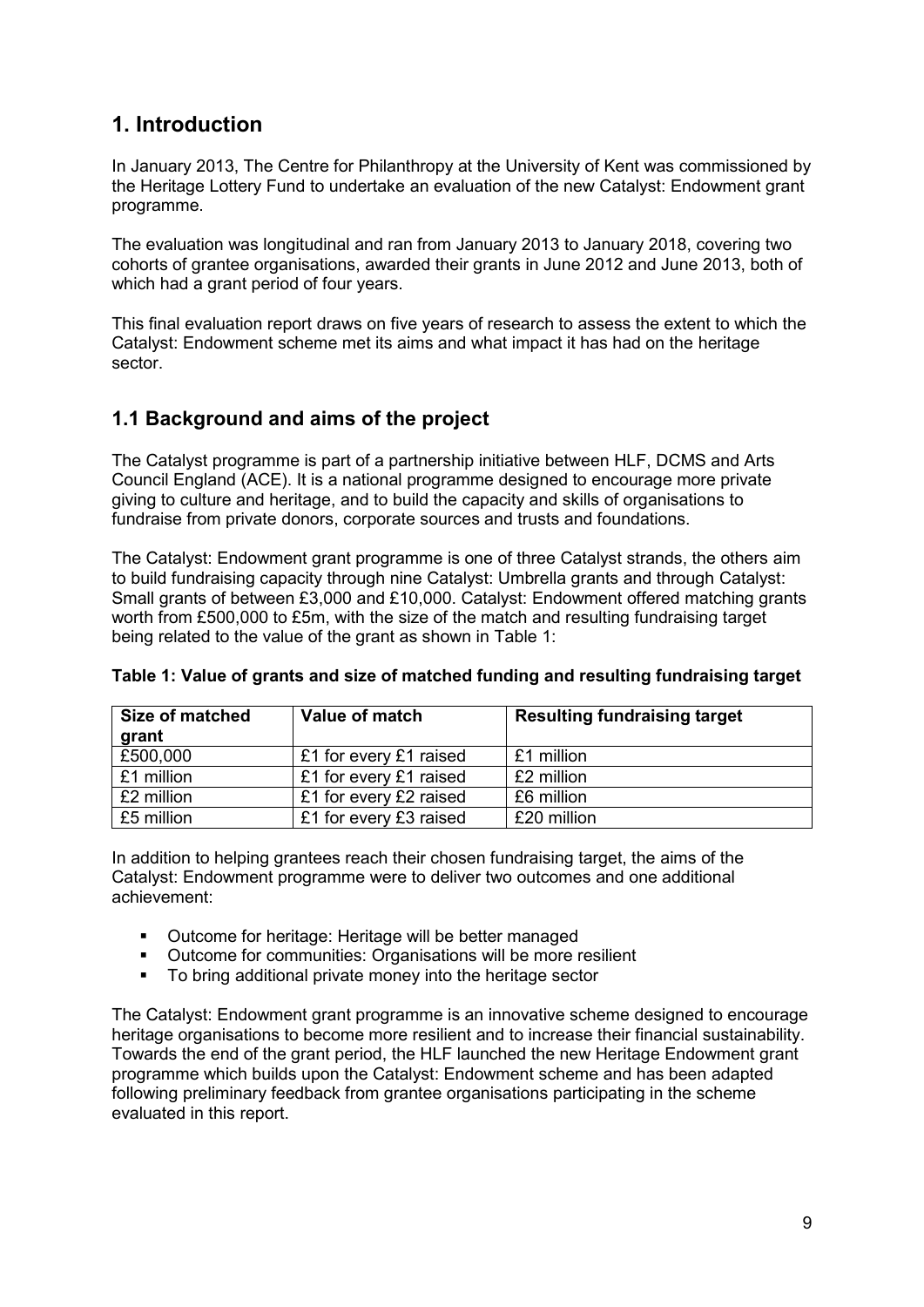# <span id="page-9-0"></span>**1.2 Aims of the evaluation**

HLF commissioned the evaluation of Catalyst: Endowments to help them establish whether the aims and outcomes of the programme have been achieved. In addition, they also wanted an understanding of whether the individual projects met their objectives in terms of fundraising and other project outcomes, and wanted other heritage organisations to learn from the experiences of grantee organisations.

In particular, the aims of the evaluation were to examine:

- was the matching completed?
- the changes in behaviour and attitude towards fundraising within heritage organisations
- the range and type of donors that have engaged with heritage organisations, and the benefits of new relationships that have been formed between grantees and external organisations/funders/stakeholders
- any particular successes or challenges in accessing private funding, and the diversity of funding sources accessed by grantees at the start and the end of projects
- an analysis of the range, type and geographic location of organisations accessing funding through Catalyst, and analysis of any difference in levels of success aligned with these different factors
- the range and type of people involved in projects, the types of skills learned, and any subsequent benefits these new skills have brought (either to the organisation or to the individual)
- $\blacksquare$  the extent to which new skills have been embedded across organisations as a whole, and whether the behavioural fundraising changes are sustainable
- any other factors which have impacted upon the financial sustainability of the organisation within the grant period

In addition, HLF wanted to:

- understand the experience of applicants using HLF's application and grant management process
- learn about attitudes towards giving amongst donors, and how these might change as a result of involvement in the Catalyst: Endowment programme.
- contribute to the body of knowledge available on private giving by creating a literature review

# <span id="page-9-1"></span>**1.3 Methodology in brief**

The goal of the evaluation was to track the progress of the grantees, and also to gather information that would enable us to reflect broadly on the outcomes of the programme and to make strategic observations about the role of endowments in cultural organisations.

The methodology included both qualitative and quantitative elements and was designed to draw the maximum amount of information and learnings from the grantee organisations.

The methodology included:

- Data analysis of HLF documentation, including grant applications, scoring assessments of applications, and draw-down data.
- A literature review of private giving and philanthropy.
- The creation of a control group of unsuccessful applicants to make comparisons with those who did receive funding.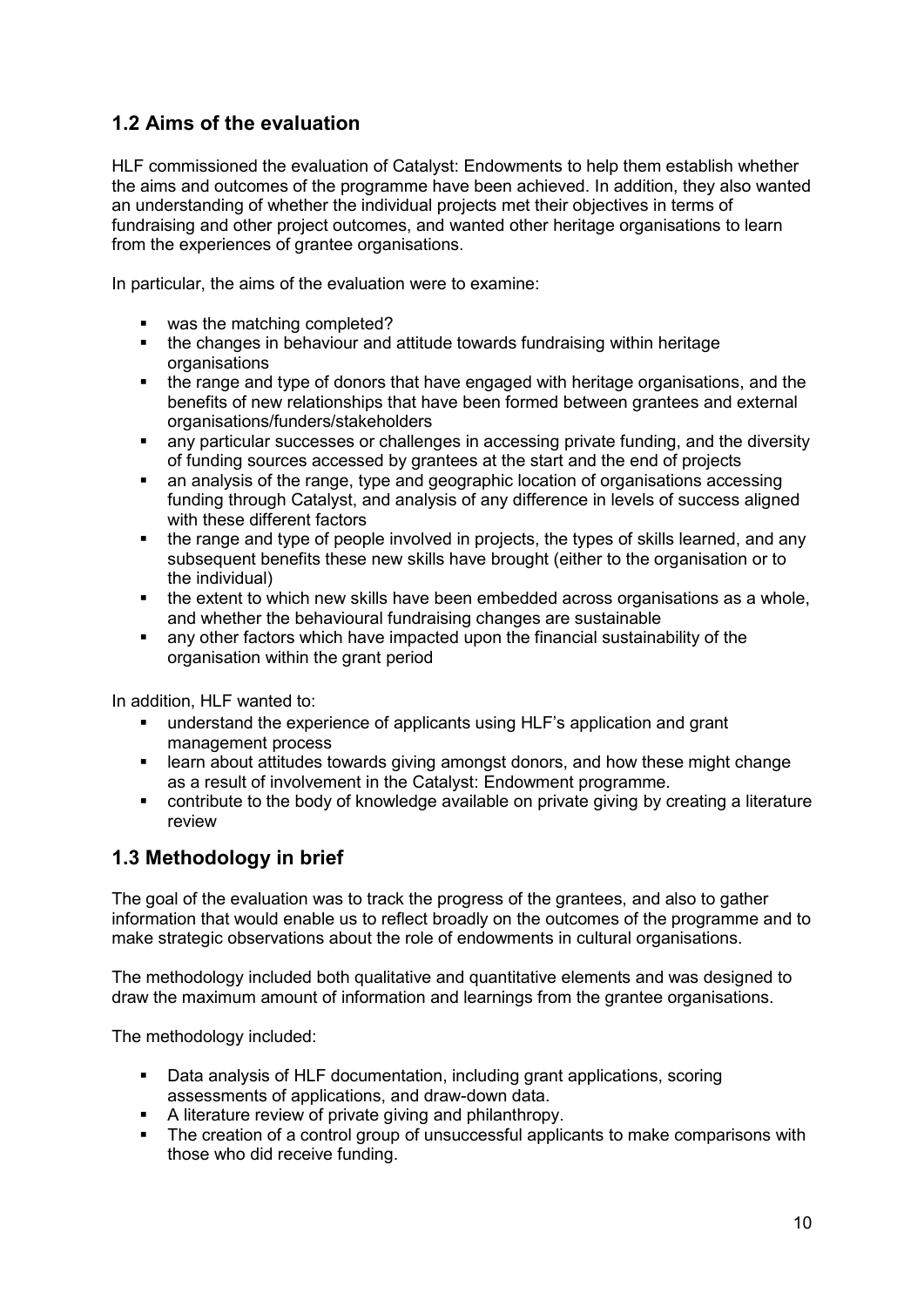- Interviews with grantee organisations at the beginning and the end of their grant period, culminating in case study documents.
- An annual web survey to track grantee experiences, progress and plans
- An annual facilitated workshop for the grantee organisations and key HLF staff to attend, for networking and learning

Outputs included:

- An annual review of the progress of grantee organisations and of the control group (2013-17)
- An annual report which summarised all the key developments of the year (2013-17)
- Two case studies per grantee organisation, one focusing on the beginning of the fundraising, and one looking back over the whole project (2013-17)
- Two reports per annual workshop, one for attendees and one for HLF to use internally (2013-18)
- **•** Draft final evaluation report (2017)
- Final evaluation report (2018)
- Data provided in Excel (2018)
- **Presentation/stakeholder meeting (2018)**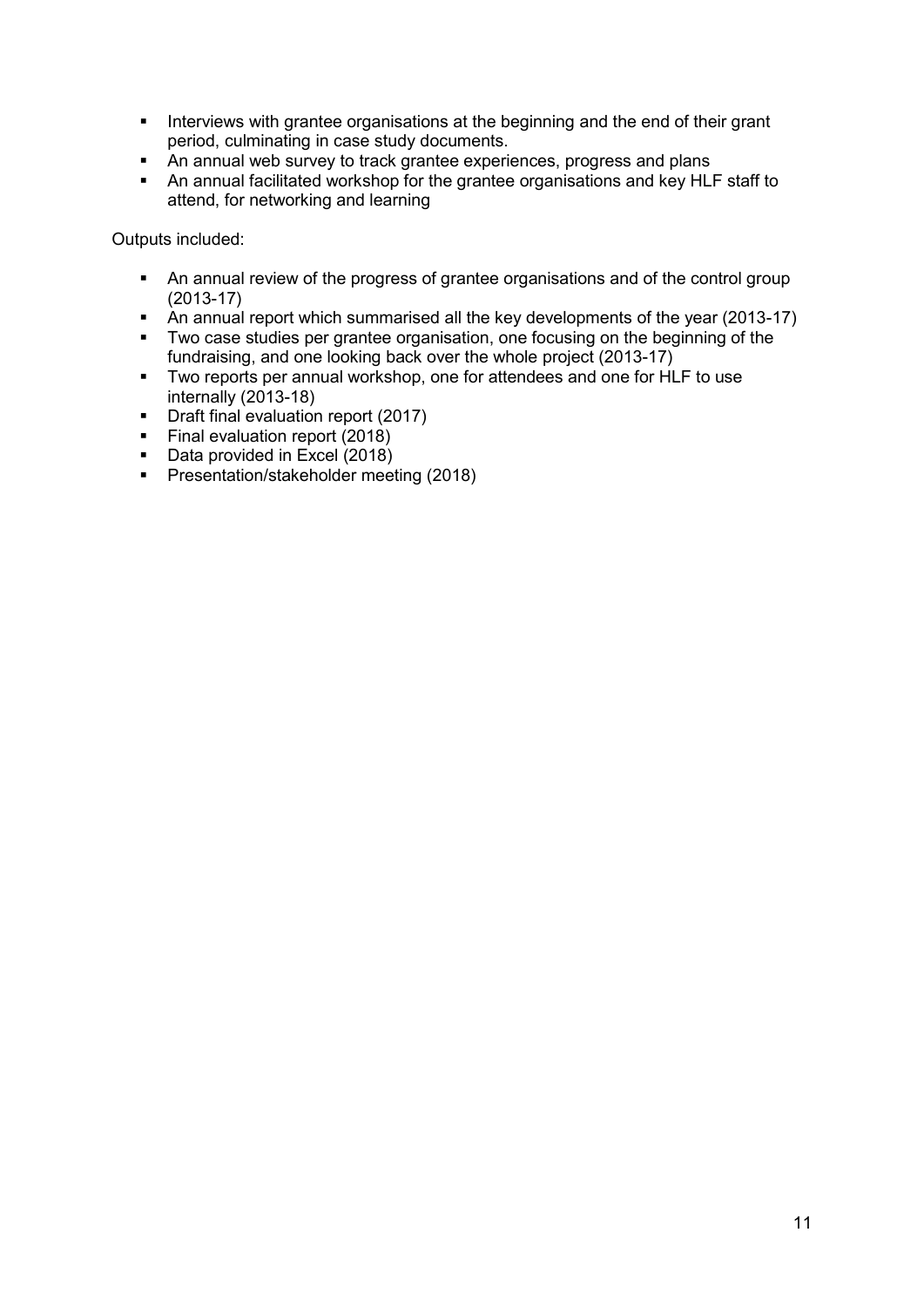# <span id="page-11-0"></span>**2. Context: What do we know about giving to heritage and how can an understanding of donor behaviour help heritage fundraisers?**

An early output of this evaluation process was the publication of a literature review in 2013 summarising the academic and non-academic research into philanthropy and giving in the culture and heritage sectors. Mid-way through the Catalyst: Endowment programme, that literature review was updated. Both documents are freely available online here:

### [2013 Literature review](https://www.hlf.org.uk/catalyst-endowments-evaluation) [2015 Refreshed literature review](https://www.hlf.org.uk/catalyst-endowments-evaluation)

An update of the literature is summarised here. It begins by presenting the most recent data on private giving from both 'mass' and 'major' donors, including a comparison with data from the US, followed by statistics highlighting the growing importance of private giving to the heritage sector. A discussion of the 'golden tripod' model of funding – whereby heritage organisations receive broadly equal amounts of income from public funding, private giving and earned income – shows some progress towards this balanced ideal. This section ends with a summary of the research on donor motivation, highlighting how understanding of the determinants of charitable giving behaviour can be understood and operationalised by fundraisers working in heritage organisations.

# <span id="page-11-1"></span>**2.1 The state of charitable giving and philanthropy in 2017**

Two main sources provide data on the state of mass giving and elite philanthropy in the UK. These are the UK Giving Survey and the Coutts Million Pound Donor report.

## <span id="page-11-2"></span>**2.1.1 Mass giving**

The UK Giving survey, conducted by CAF (Charities Aid Foundation) reports that 61% of the population made at least one donation in 2016 (the last year for which data is available), whilst a third (33%) had done so in the last four weeks. Participation rates are slightly down in previous years. The characteristics of the most frequent givers are that they are female, older<sup>1</sup> , and are in the higher social groups (AB).

During 2016, these mass donors collectively gave a total of £9.7 billion, which is on a par with the amount given the previous year, showing neither a worrying drop nor an encouraging increase in UK generosity. But the median monthly donation rose by 29% from £14 in 2015 to £18 in 2016, indicating that those who continue to give are giving more. A slightly shrunken pool of more generous donors may be disappointing for those whose prime goal is to widen participation in giving, but is potentially good news for charities who can more effectively communicate with, and offer high standards of donor care to a smaller group of more generous – and ideally loyal - supporters.

Heritage is not a stand-alone category in the UK Giving report, so it is not possible to identify the level of support for heritage organisations. But as figure 1 shows, the category of 'Conservation, environment and heritage' received 7% of donations, on a par with charitable sub-sectors widely perceived to be more popular, such as 'animal welfare' and only 1% fewer than the percentage of the population supporting 'Children or Young people' and 'Hospitals and hospices'. Only 2% of the public support the category of 'Arts' into which

 $1$  each of the age bands (16-24, 25-44, 45-64, 65+) gives more and more often than the younger age bands, peaking with highest giving amongst the 65+ group  $\ddot{ }$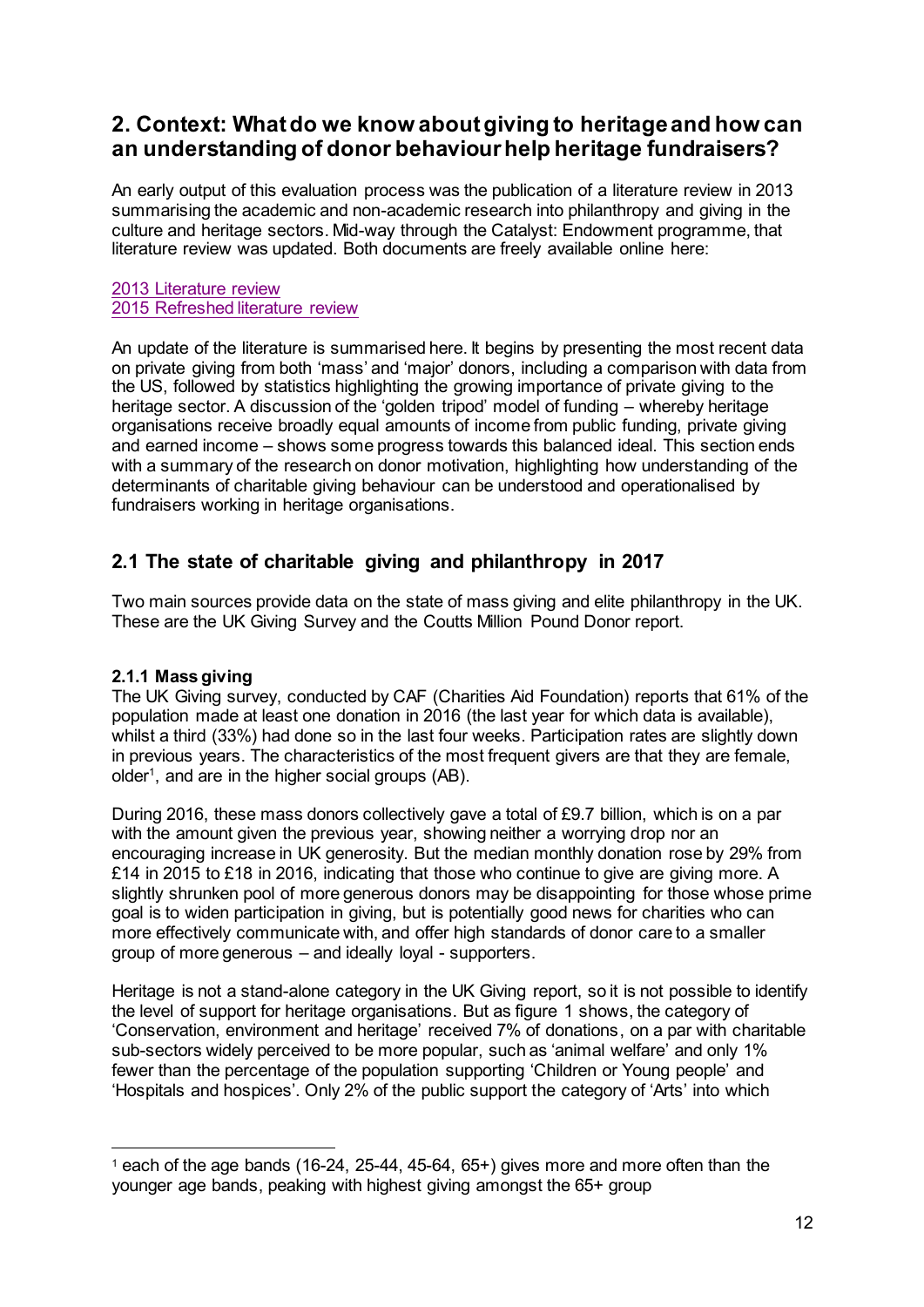some heritage organisations, such as galleries, fall. But overall this suggests a more promising base of support than is generally assumed.



**Figure 1: Proportion of total donation amount received by each cause in 2016** 

### Source: UK Giving, CAF

The methodology used in the UK Giving survey – random probability sampling within the general population (sample size 8,000 in the latest report) – means it is highly unlikely that the small number of major donors will be caught in the sampling frame. The annual Million Pound Donors report, funded by Coutts bank and researched and written by the Centre for Philanthropy at the University of Kent, was established in 2008 to provide data about the topend of giving.

## <span id="page-12-0"></span>**2.1.2 Elite philanthropy**

The 2017 Coutts Million Pound Donor report, which covers single donations worth £1m or more made in 2016, identified 310 donations worth a total of £1.83 billion. These are made by charitable trusts and foundations and by corporations, as well as by individuals. The category within which donations to Heritage organisations are counted covers 'Arts, Culture and Heritage'. 40 donations were made to organisations in this category, with a total value of £100 million. The only cause areas that received a larger share of the value of 'million pound donations' in 2016 were 'Universities' and 'Overseas', underlining the greater popularity of Heritage as a cause amongst richer donors.

Heritage has also been identified as a popular cause amongst richer donors in other countries. 27% of US high net worth households reported giving to 'Arts and Culture' (the category which includes 'heritage') in 2015 (the last year for which US data is available), though only 5% of the total value went to that cause (see Osili, Clark et al, 2016).

Base: All adults 16+ who have donated directly to a charity in the last four weeks (n=2,903)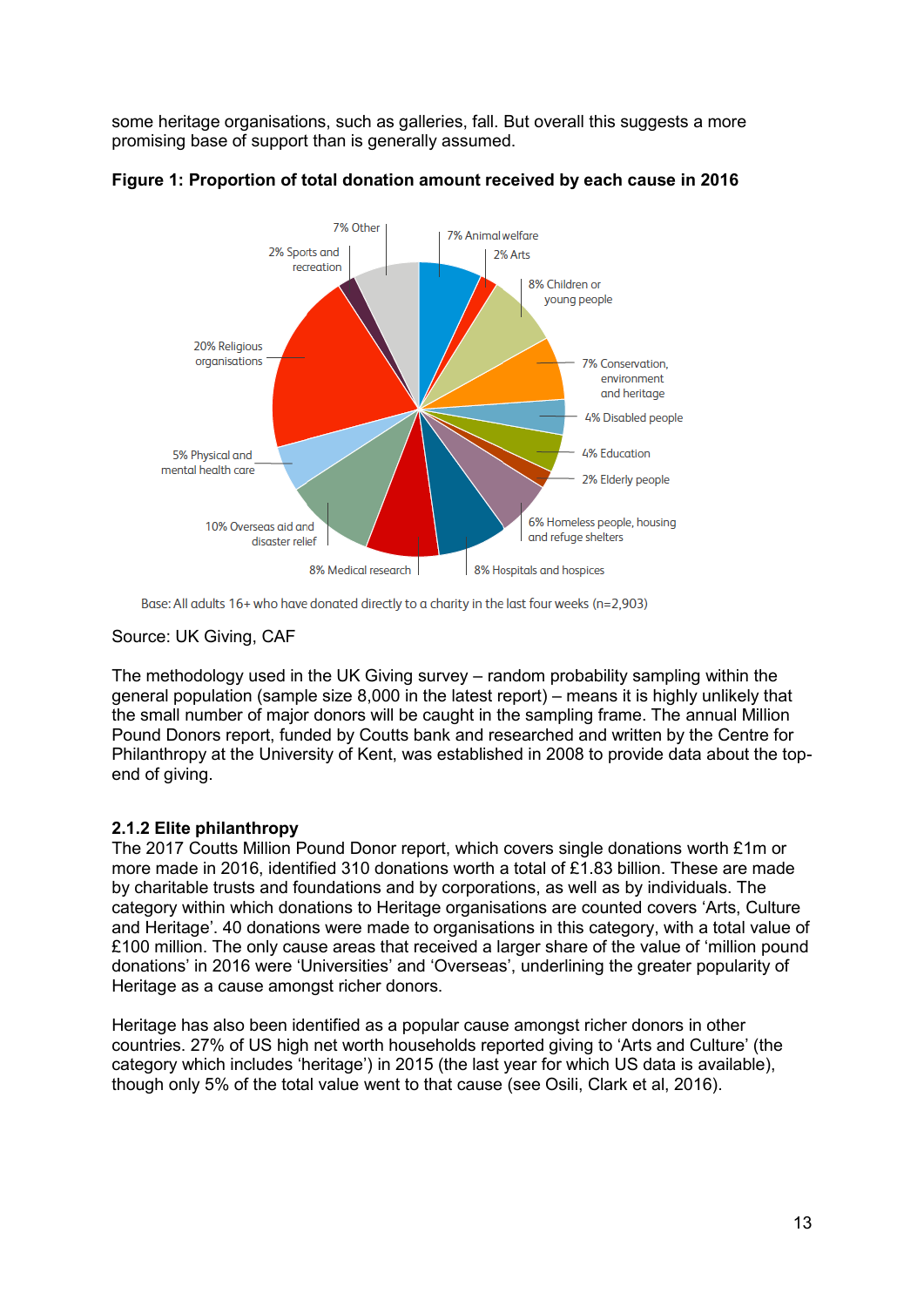# <span id="page-13-0"></span>**2.2 The growing importance of philanthropy to the heritage sector**

Central government funding of the heritage and cultural sectors has fallen by 15% in the past five years. In 2010/11, the DCMS provided £1,047 million of grant in aid, which had fallen to £884 million by 2015/16 (DCMS, 2017). A study commissioned by HLF and conducted by New Philanthropy Capital in 2014 confirmed this "significant drop in government grants" was being experienced by the 955 heritage organisations that participated in the research. That same study argued that the likelihood of heritage organisations attracting non-grant income, including social investment and crowd-funding, was related to a number of factors including the need to be more explicit about their social benefits and wider social impact. The ability of heritage organisations to articulate and communicate this story is discussed further in section 2.5.

# <span id="page-13-1"></span>**2.3 UK heritage organisations and 'The Golden Tripod' ideal**

The historically significant role of both government and private funding for UK heritage organisations makes this country different from the US (where private donors have historically played the larger part in funding non-profit organisations in general, including this cause area) and to mainland Europe (which has been most reliant on government funding). As a result, it has been suggested that the ideal scenario or 'golden standard' for the income of UK heritage organisations can best be depicted in the idea of 'the golden tripod' (Mermiri, 2011): i.e. to be in receipt of broadly equal amounts of income from public funding, private investment/donations and earned income. Having a golden tripod funding model will, it is argued, make organisations resilient to economic challenges and make them more creatively autonomous, allowing for innovation in a context of stability (Freshminds, 2008).

Progress towards a larger share of income from donations has been made, as DCMS reports an almost doubling from £234m in 2010/11 to £418m in 2014/15 (DCMS, 2017). The ability for heritage organisations to raise funds from private sources is, of course, reliant on the presence of fundraising skills within the sector. A study of the impact of a training programme to teach fundraising to 'inexperienced' staff and volunteers through the Catalyst: Umbrella 'Giving to Heritage' programme, run by The Heritage Alliance in partnership with the Institute of Fundraising, from 2014-2017, reported increased skills and confidence and attributed £3.15m of new money having been fundraised to the scheme (Webb, 2017).

The Catalyst: Endowment programme slightly pre-dates the Heritage Alliance capacity building scheme as it started two years earlier. However it shares the view presented in numerous reports, including NPC (2014) and Webb (2017) that increasing fundraising skills and confidence across the heritage sector is the main key to unlocking a significant increase in donated income to heritage organisations. Whilst the offer of matched funding proved a useful incentive to askers and donors alike, the realisation of the promise contained in this incentive could only be unlocked by skilful and confident solicitation. To that extent, the heritage sector is no different to any other charitable sub-sector, where the role of effective, experienced and ethical fundraisers is the largely overlooked yet essential factor in encouraging the 'new philanthropy' (as charted in Breeze, 2017) that can provide the funds needed in a time of growing demand and decreasing funding from other sources.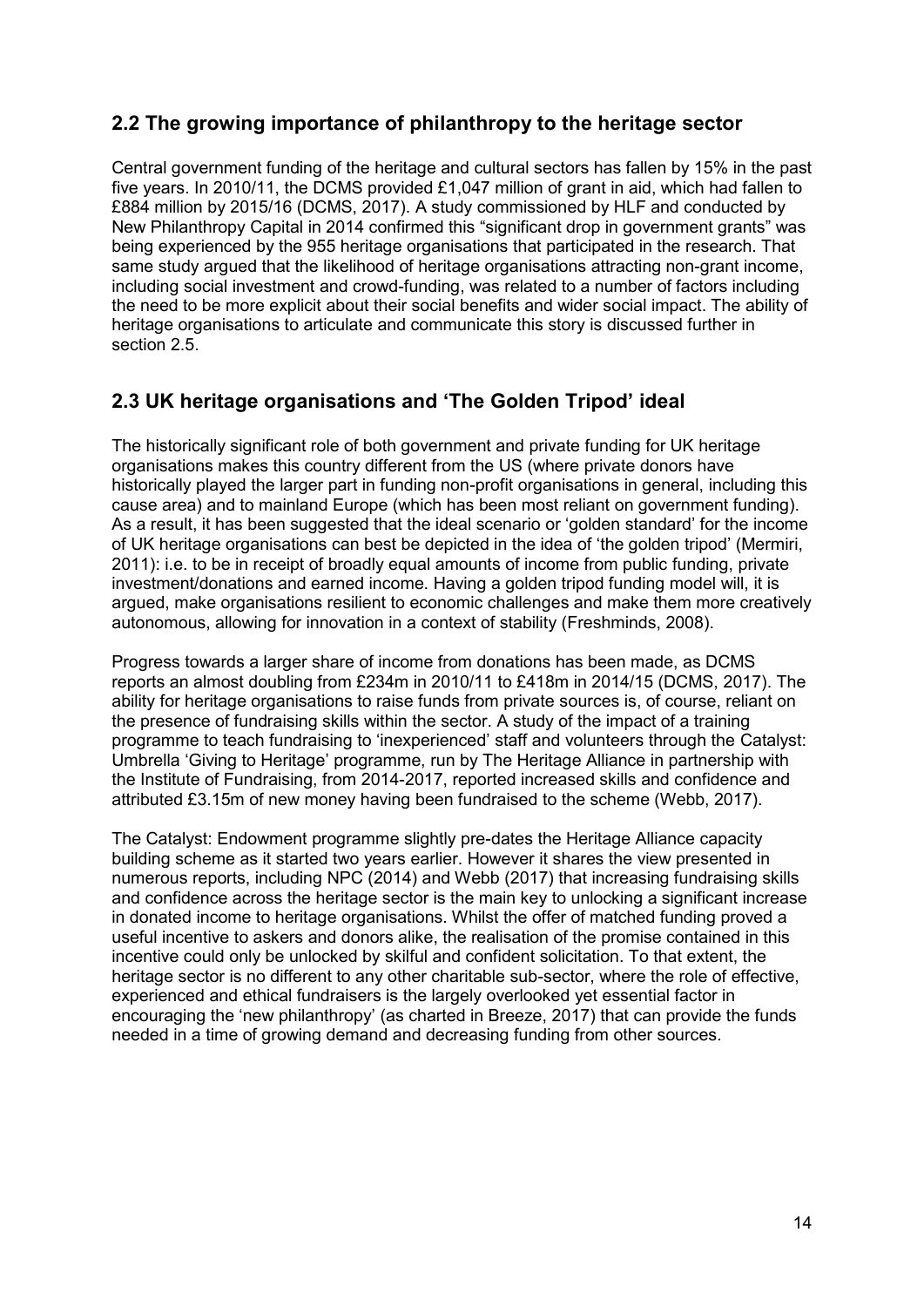# <span id="page-14-0"></span>**2.4 What does academic research tell us about donor motivation?**

Since the early 1970s there has been a growing body of research studying the motivation of charitable donors. These studies have been carried out by academics working in many different disciplines, including economics, psychology, sociology and business studies. Some studies focus on the individual-level factors (such as gender, age and personality) that are most closely associated with giving, whilst others are concerned with the social, cultural and political contexts that are more or less likely to encourage organised altruism. Across all these published, peer-reviewed studies, which now number well over 500, the most significant eight mechanisms that drive charitable giving have been identified in an extensive literature review written by Dutch academics Rene Bekkers and Pamala Wiepking, as follows:

| <b>Mechanism</b> | <b>Explanation</b>                                                         |
|------------------|----------------------------------------------------------------------------|
| <b>Need</b>      | People give when they are aware that an organisation needs funds - this    |
|                  | awareness is raised through the media and word of mouth as well as         |
|                  | through the charities' own efforts in fundraising and communication.       |
| Solicitation     | Most giving is prompted by an 'ask', so actively soliciting donations is   |
|                  | more effective than passively presenting opportunities to give.            |
| Costs/Benefits   | Donors are incentivised when the 'price of giving' is lowered by tax       |
|                  | breaks and matched funding, and by receipt of benefits such as             |
|                  | invitations to events and access to interesting relationships and unusual  |
|                  | experiences.                                                               |
| Altruism         | Caring about the beneficiaries, and a belief that donations will have a    |
|                  | positive effect on their welfare, is a driver of giving.                   |
| Reputation       | Donations are more likely when giving is viewed as a positive thing to do, |
|                  | and donors are rewarded socially by public approval and an enhanced        |
|                  | reputation.                                                                |
| Psychological    | In addition to social benefits, donors seek psychological benefits: these  |
| rewards          | include feeling good, alleviating guilt, opportunity to express gratitude  |
|                  | and avoiding the cognitive dissonance that occurs when values and          |
|                  | actions are not aligned.                                                   |
| Values           | When personal values (such as belief in the value of heritage) align with  |
|                  | organisational values (such as a charity that exists to protect heritage)  |
|                  | there is a greater probability of a donation occurring.                    |
| Efficacy         | Donors want their contribution to make a meaningful difference.            |
|                  | Demonstrating efficacy to the donor can be formal (e.g. through            |
|                  | evaluation reports and financial information) or informal (e.g. through    |
|                  | anecdotes in charity communications, participating in a 'seeing is         |
|                  | believing' trip, and modelling by high status people whose actions are     |
|                  | emulated).                                                                 |

| Table 2: The eight mechanisms that drive charitable giving |  |  |  |
|------------------------------------------------------------|--|--|--|
|------------------------------------------------------------|--|--|--|

#### **Source: Bekkers and Wiepking, 2016**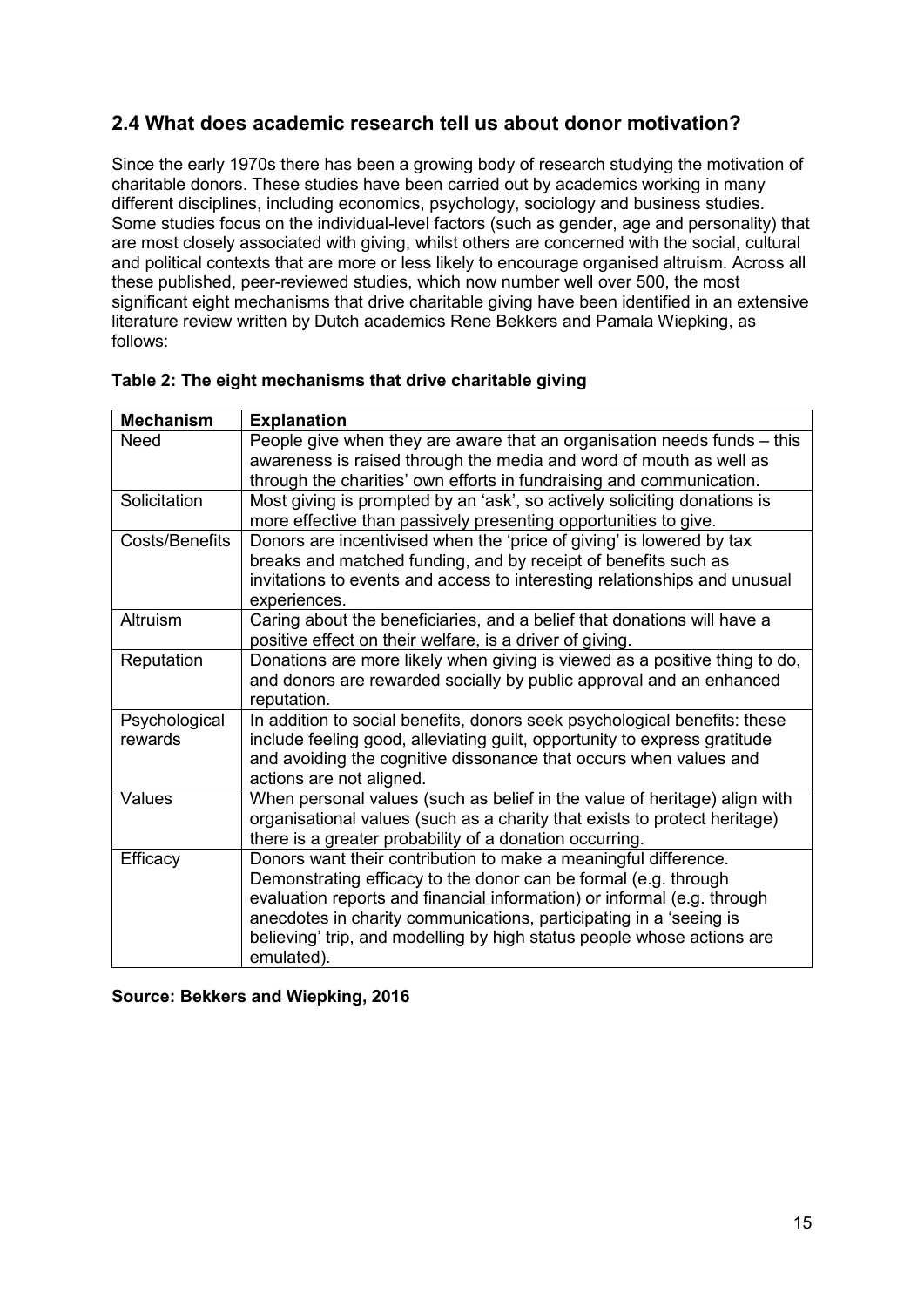# <span id="page-15-0"></span>**2.5 How can heritage organisations apply the 'Eight mechanisms' model to fundraising for endowments?**

Every charity should have its own unique 'case for support' that clearly and succinctly explains the organisation's purpose and why it needs donations. Every successful fundraising organisation will also have a detailed strategy that sets out how resources can best be used to maximise voluntary income. Both the case and strategy should be understood and supported by trustees, staff and volunteers, and these documents should be regularly reviewed and adjusted as necessary in response to changes in the internal and external environment.

Understanding the eight mechanisms, and how they apply to any specific charity and its potential donors, is a useful part of this planning and review process. Table 3 offers examples that might be relevant for motivating donors to heritage organisations.

### **Table 3: How the 'Eight mechanisms' model applies to fundraising for endowments by Heritage organisations**

| <b>Mechanism</b>      | <b>Example in relation to Heritage organisations</b>                          |
|-----------------------|-------------------------------------------------------------------------------|
| Need                  | The needs served by heritage organisations are often less obvious than        |
|                       | many charities, such as those providing food and shelter. So every            |
|                       | opportunity and communications channel must be taken to explain the           |
|                       | importance of heritage and to remind people that the organisation is          |
|                       | seeking funds.                                                                |
| Solicitation          | Proactive fundraising is essential for every type of charity. Heritage        |
|                       | organisations need to invest in the fundraising function, and recruit and     |
|                       | train fundraisers with the skills and the confidence to "make the ask".       |
| <b>Costs/Benefits</b> | Heritage organisations need to highlight how the value of donations can       |
|                       | be enhanced through charitable tax breaks and matched funding                 |
|                       | schemes, so that donors can enjoy seeing their money go further.              |
|                       | Coming up with imaginative benefits (with no/low material value to            |
|                       | comply with Gift Aid rules) such as 'behind the scenes' tours and access      |
|                       | to expert staff, is a key part of successful fundraising.                     |
| Altruism              | Articulating who will benefit from heritage organisations is a necessary      |
|                       | precondition to trigger donors' sense of care and compassion for those        |
|                       | served by the charity.                                                        |
| Reputation            | Finding meaningful ways to celebrate and recognise donors, including          |
|                       | appropriate naming opportunities, seeking positive press coverage and         |
|                       | membership of exclusive 'friends' and 'giving groups', can promote            |
|                       | giving.                                                                       |
| Psychological         | Investing in providing excellent donor care so that supporters know they      |
| rewards               | are appreciated will enable people to experience the 'joy of giving' and      |
|                       | feel good about themselves and their decision to donate.                      |
| Values                | Fundraising efforts are best focused on people who believe in the value       |
|                       | and importance of heritage in general and are supportive of the specific      |
|                       | mission of the charity. Those who are members, visit the heritage site,       |
|                       | and/or have given to similar charities are all likely to be 'good prospects'. |
| Efficacy              | Producing information that demonstrates your successful outcomes and          |
|                       | positive impact, and making efforts to spread the word and harness the        |
|                       | power of role models will enhance the confidence of potential donors.         |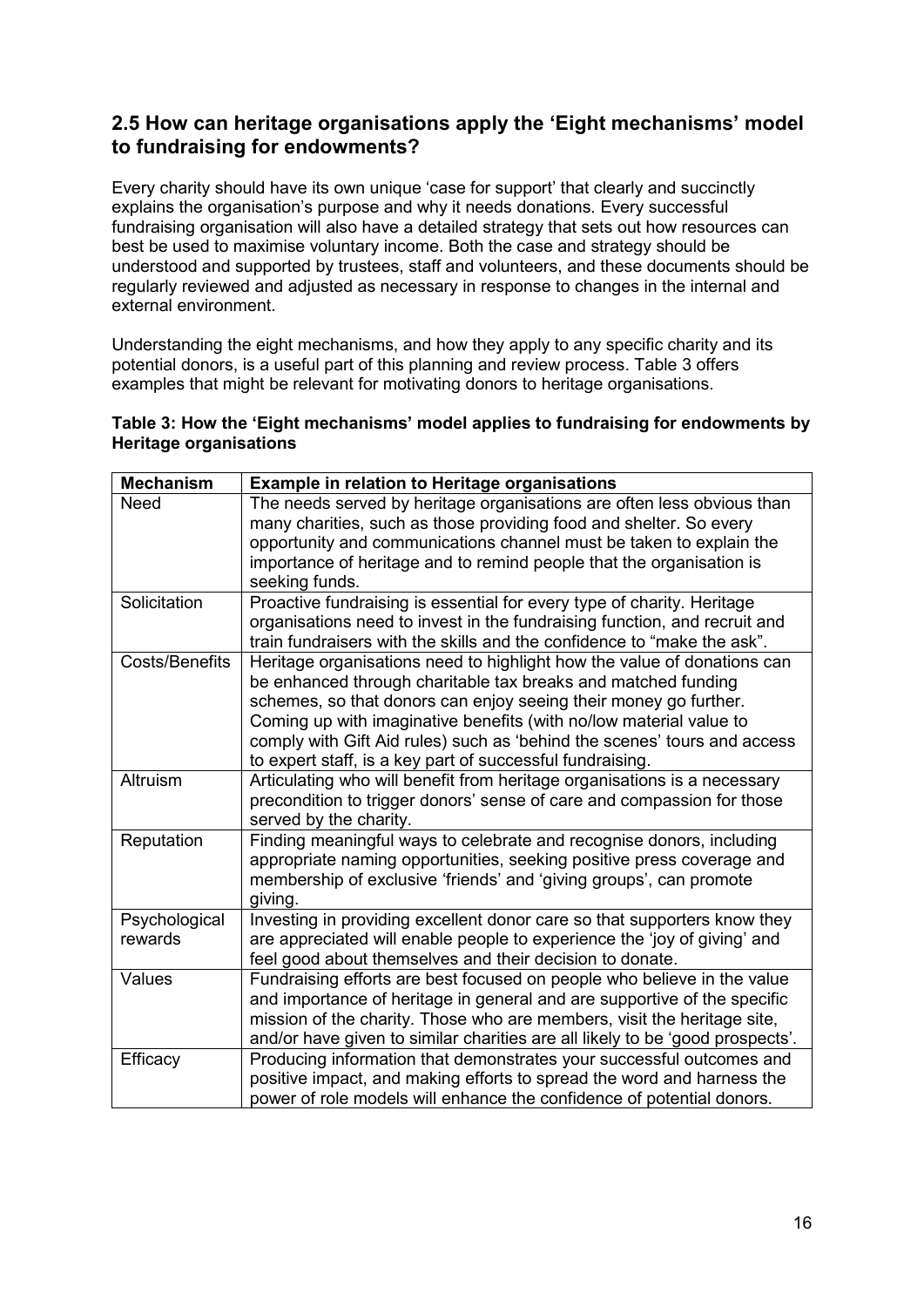# <span id="page-16-0"></span>**2.6 Which mechanism is most relevant for the Catalyst Endowment programme?**

**Costs/Benefits** is the most important mechanism for Catalyst: Endowment because of the matching offer. Depending on how the donor and/or charity choose to frame the effect of the match, it either lowers the price of giving or grows the value of the original gift. . As Table 4 shows, the size of the match varied across grantees, from 1:1 to 1:3 (as described in section 2.1 of this report). When charitable tax breaks are also claimed, this further lowers the 'price of giving'. Those organisations able to find a donor willing to offer a further match, such as The Holburne Museum, could offer their donors an extremely attractive offer such that the 'cost of giving £560 was just £100, or – looking from the other angle - a major donor could turn a £1 million gift into a gift worth £5.8 million to the recipient.

| Value of<br>original<br>donation |      | Value with match<br>Increased value through<br>Increased value<br>additional 1:1 match by<br>through charity tax<br>breaks, e.g. Gift Aid on<br>another donor identified<br>$a 1:1$ match<br>by the organisation |        |        |        |        |       |       |       |
|----------------------------------|------|------------------------------------------------------------------------------------------------------------------------------------------------------------------------------------------------------------------|--------|--------|--------|--------|-------|-------|-------|
|                                  | 1:1  | 1.2                                                                                                                                                                                                              | 1:3    | $+20%$ | $+40%$ | $+45%$ |       |       |       |
| £100                             | £200 | £150                                                                                                                                                                                                             | £133   | £240   | £280   | £290   | £480  | £560  | £580  |
| £1 million                       | £2m  | £1.5m                                                                                                                                                                                                            | £1.33m | £2.4m  | £2.8m  | £2.9m  | £4.8m | £5.6m | £5.8m |

|  |  | Table 4: How matching reduces the cost of giving for Catalyst: Endowment donors |
|--|--|---------------------------------------------------------------------------------|
|--|--|---------------------------------------------------------------------------------|

The matched funding offer was noted by many grantees as crucial in attracting donors, who appreciated the low 'cost' of giving and/or the leverage it offered to grow the value of their gift. This aligns with what is known from academic studies, which have repeatedly demonstrated that donors find matched funding especially attractive, even more so than tax rebates (see, for example, Eckel and Grossman, 2003; Breeze and Lloyd, 2013, p.85) in bringing in private funding because it was a determining factor in encouraging donors to give.

The time-limited nature of the match – such that the 'price of giving' was only temporarily lowered – also proved useful for successful grantees. The existence of a deadline was reported as useful by four grantees who completed their match: St Martin-In-The-Fields PCC, The National Horseracing Museum, The SS Great Britain Trust, and The Mary Rose Trust. Perhaps unsurprisingly, none of those who did not compete reported finding the timelimited nature a useful tool in encouraging donors to 'close' on their gifts.

The 'Benefits' offered to donors were handled in many different ways by grantees – examples of well-received benefits included appropriate naming opportunities and invitations to interesting events, with the overall pattern supporting the literature: that donors are motivated by low costs and high benefits.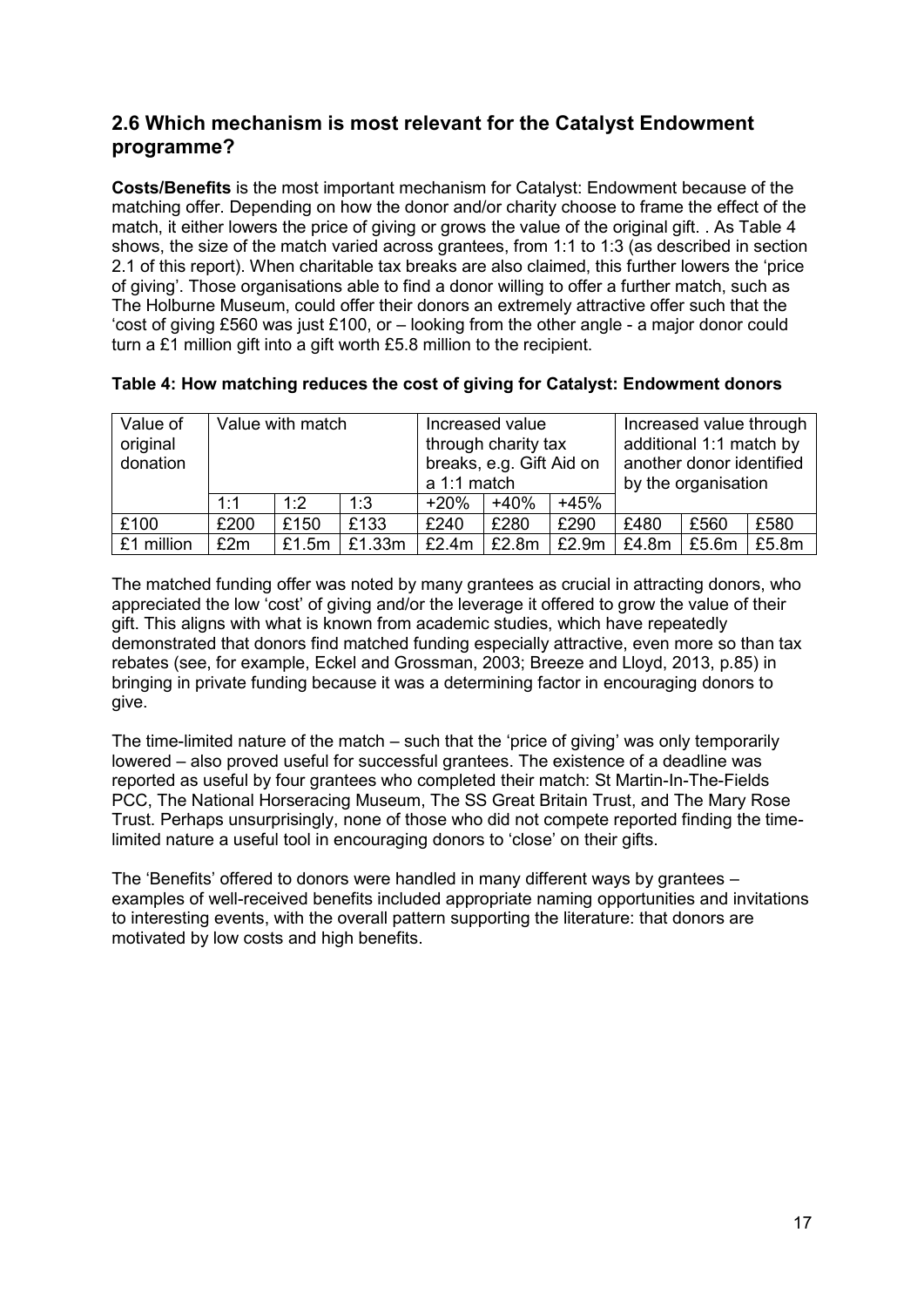## <span id="page-17-0"></span>**2.7 Applying the other mechanisms behind donor behaviour to successful fundraising for heritage organisations**

**Need** – many grantees reported difficulties in articulating why donations were needed for an endowment in preference to – or indeed as well as – present day running costs. Telling a compelling story about the need for an endowment proved a challenge to many, and at least five organisations believed that their donors preferred a more tangible capital appeal (The Ashmolean Museum of Arts & Archaeology, The Greenwich Foundation for the Old Royal Naval College, The Holburne Museum, The SS Great Britain Trust, and The Tank Museum)

Relatedly, four grantees reported that communicating about the endowment appeal and creating successful messaging was a challenge (The Abbotsford Trust, The Ashmolean Museum of Arts & Archaeology, The Churches Conservation Trust, The National Horseracing Museum), and at least one grantee (Sir John Soane's Museum) felt that charitable trusts and foundations were not receptive to requests for funding that would go into an endowment rather than be available immediately for core or project costs.

**Solicitation** – Having skilled, experienced and confident fundraisers is a key determinant of fundraising success, but not all grantees had this mechanism in place, or were able to recruit to fill that gap. Competing priorities meant that the 'ask' for the Catalyst: Endowment challenge was not always as evident, clear and compelling as it could be. The support of trustees in supporting solicitation – including having trustees who are willing to give and get gifts - was also viewed as critical by many grantees, including The Abbotsford Trust, Sir John Soane's Museum, and The Watts Gallery Trust.

The other five mechanisms – Altruism, Reputation, Psychological rewards, Values and Efficacy – also play a role in motivating donors, and conversely their absence impeded success. Examples of how all the 'Eight mechanisms' apply to fundraising for endowments by Heritage organisations are given in Table 3 above.

We therefore suggest that heritage organisations beginning a fundraising campaign, whether for an endowment or otherwise, could usefully consider the Eight Mechanisms model and ensure they align and communicate their 'offer' in a way that is most conducive to triggering these eight factors so that a larger number of donors are motivated to offer support.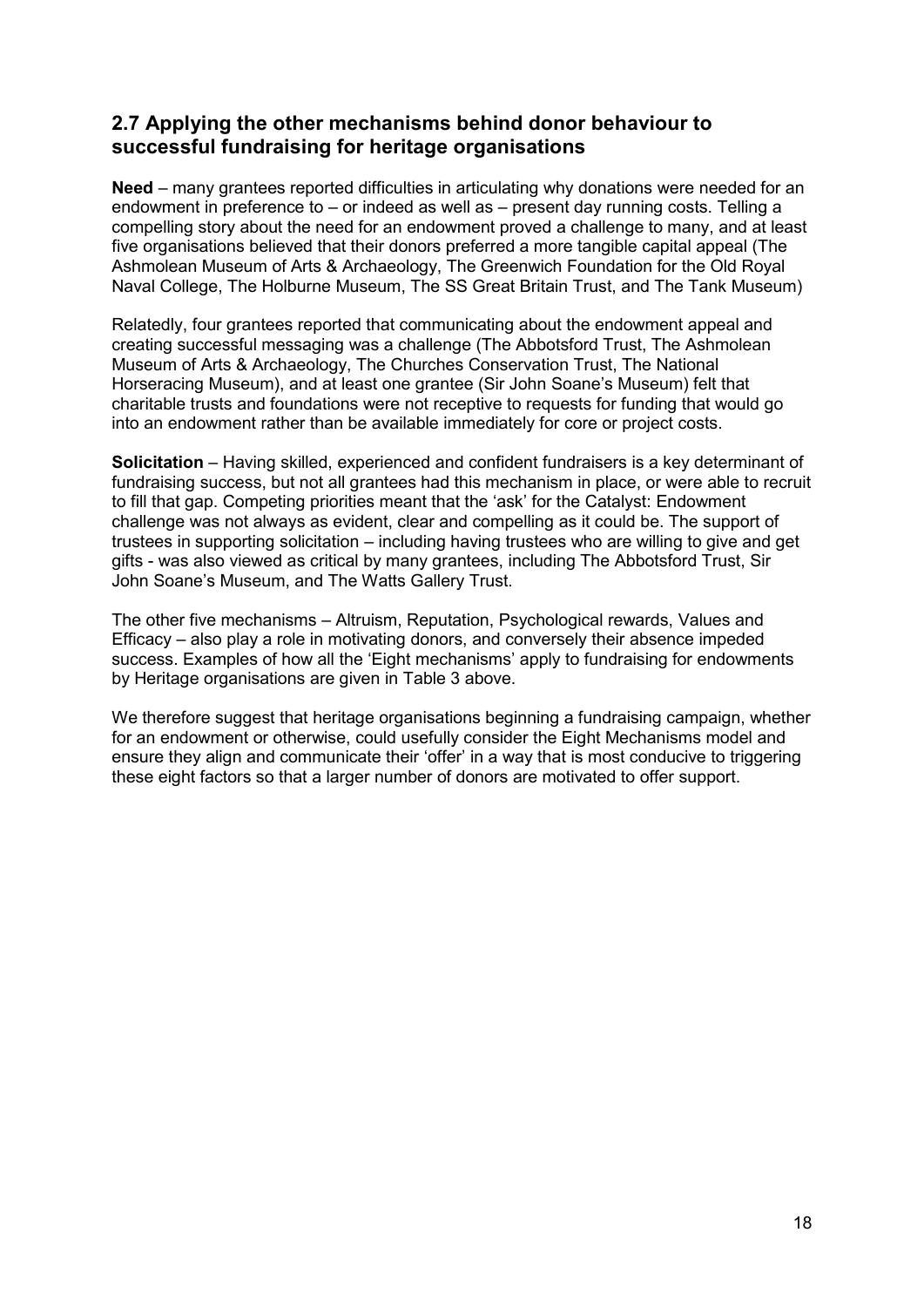# <span id="page-18-0"></span>**3. Findings**

The evaluation shows that success comes in many forms for the 31 Catalyst: Endowment grantee organisations. They have approached fundraising for the endowment in a variety of ways, have encountered diverse external influences, interacted with different types of donors in many ways and have achieved a variety of benefits. All of these issues and more are explored in this section. In its simplest form though, success can be measured by whether an organisation reached its fundraising target, as section 3.1 examines.

## <span id="page-18-1"></span>**3.1 Completion of fundraising**

This section analyses the extent to which the 31 grantee organisations completed their fundraising by reaching their target within their grant period.

The list of organisations, their grant award and matching ratios can be found in Appendix 8.2. and in section 4. The overall statistics for the Catalyst: Endowment grant scheme are as follows:

| <b>Round</b> | Number of<br>grantee<br>organisations | <b>Amount</b><br>awarded | % drawn<br>down | <b>Total draw</b><br>downs |
|--------------|---------------------------------------|--------------------------|-----------------|----------------------------|
|              | 18                                    | £27,500,000              | 83%             | £22,946,785                |
|              | 13                                    | £8,500,000               | 76%             | £6,434,626                 |
| All          | 31                                    | £36,000,000              | 82%             | £29,381,411                |

### **Table 5: Overall statistics for the Catalyst: Endowment programme**

20 of the 31 grantee organisations achieved their fundraising target and so claimed 100% of the matched funding. Slightly more of the organisations in the second round completed than those in the first round. 69% (9 out of 13) in the second round completed, compared with 61% (11 out of 18) in the first round. Two organisations have been issued extensions to their grant period and have therefore not reached the end of their grant period at the time of writing this evaluation report (London Wildlife Trust and South Tynedale Railway Preservation Society).

Of those that did not reach their fundraising target within the grant period, there was a wide range in the amount of money raised and therefore the amount of the matched funding that was drawn-down, ranging from 70% down to 0%

Nine organisations that did not complete have a range of reasons for not being able to reach their fundraising target, including internal issues and extenuating external factors. Please see section 4 for a list of all organisations and what percentage of their target they were able to reach.

There was a wide range of internal factors which the grantee organisations felt had impacted upon their ability to reach their fundraising target. These ranged from organisations nearly going bankrupt in the grant period and having to focus on that, to lacking prioritisation of the endowment by senior managers, to getting a whole new senior management team and development team alongside amendments to the objectives of the endowment and a suspension of fundraising for the endowment. When the endowment was running alongside another project, some organisations felt that donors favoured other more tangible projects, plus prioritising the endowment over more immediate fundraising needs could be a struggle.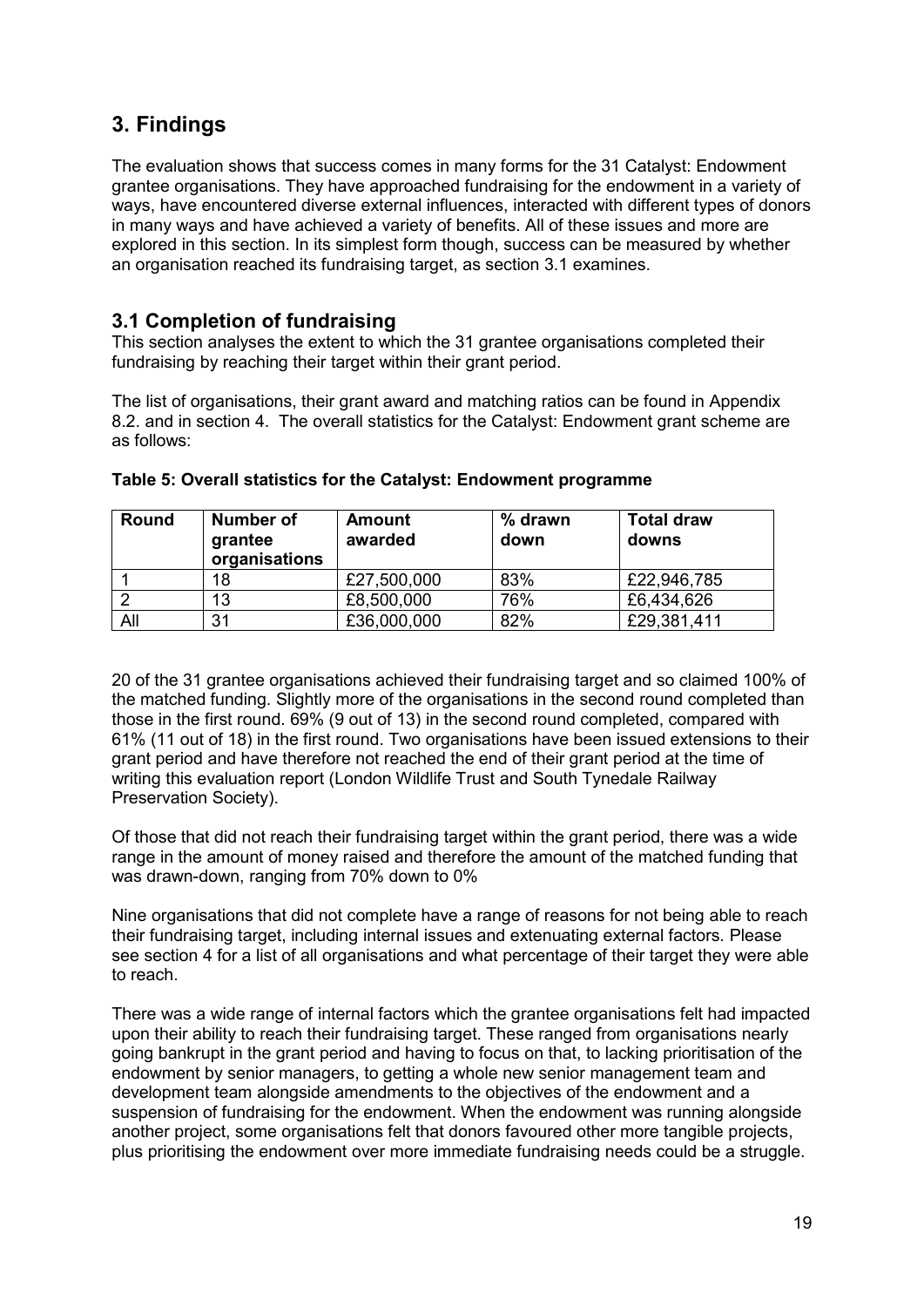The following external factors impacted grantee organisations: one grantee said that not only were trusts reluctant to give to their endowment, but they are *"not a fashionable charity"* and were competing against local high-profile charities for donations. Another did not get the support from the US that they had anticipated, and had trouble accessing trust and foundation funding, plus they found that individual givers were not interested in the endowment because it *"simply did not capture their imagination".* Three organisations encountered serious financial difficulties, and this is covered in section 3.8.

#### **Summary**

Two-thirds of the 31 grantee organisations completed their fundraising within the grant period. Those that did not complete had experienced a range of internal and external reasons that impeded their success; we saw no evidence of lack of interest or effort on the part of non-completers.

In the next section we explore the reasons behind some organisations being more successful than others in their fundraising, the experiences and challenges encountered by grantees, and changes within organisations during the grant period as a result of having the Catalyst: Endowment grant.

### <span id="page-19-0"></span>**3.2 Changes in behaviour and in attitude towards fundraising within heritage organisations.**

Grantees were asked whether they had noticed any changes in attitude or behaviour among their donors and potential donors towards heritage organisations during the grant period. Around half of the organisations reported a difference, noting alterations in donation levels as being the key change. Some felt that any drop in donations was largely due to the economic downturn rather than any particular attitudinal shift away from heritage organisations:

*"From talking to donors and others in the sector it has become clear that where some major donors have reviewed their giving, it is not necessarily that they have moved away from heritage, they may just have less money to give or want to work with another organisation for a time"* (Churches Conservation Trust)

*"Over the course of the economic downturn, we have noticed a drop in corporate donations to the museum".* (Tank Museum)

In contrast some organisations did perceive that fundraising specifically for heritage had become more challenging:

*"Corporates have been more difficult to fundraise from for heritage over the past few years, and trusts have become more competitive as there is less money available to them so organisations often get less money than wanted"* (The Abbotsford Trust)

*"Family wealth in trusts was also affected which could have had a knock-on effect, but really only a certain type of person prioritises heritage only, and they have kept giving"*. (The British Library)

One grantee believed that major donors had become more engaged with them as a heritage organisation:

"*Individual major donors are more receptive to heritage and arts than many other sectors".* (The Abbotsford Trust)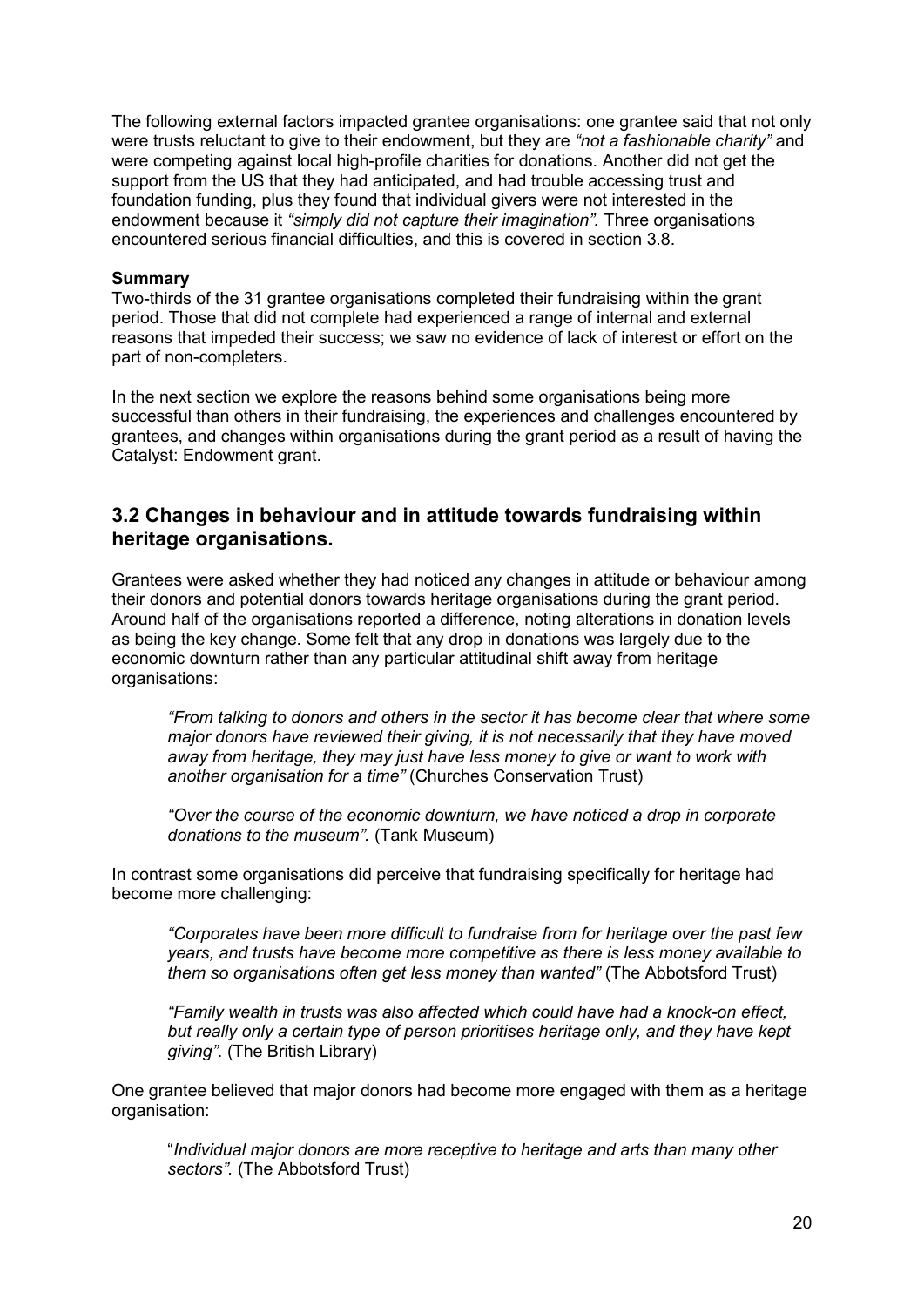One organisation explained that their donors' perceptions of their organisation's role had an impact on donations:

*"Our experience with some trusts and foundations is that they have trouble seeing us as a heritage organisation rather than sporting"* (The National Horseracing Museum)

However, another organisation felt that any drop in donations was actually due to asking for donations for the endowment rather than due to the economic climate:

*"An immediate reaction to a request for an endowment donation has on occasion been "it's boring": donors are definitely more interested in something tangible".*  (Strawberry Hill Trust)

The 'selling' or messaging of endowments to donors is a recurring theme in the case studies and is explored in more detail in section 3.4.

#### **Summary**

The push to improve fundraising within heritage organisations that the Catalyst: Endowment grant scheme represented has been affected by external factors, such as the economic downturn, more than was anticipated, particularly when it came to encouraging donors to give to an endowment in favour of other more tangible, immediate projects, perhaps in other sectors.

### <span id="page-20-0"></span>**3.3 Donors and their engagement with heritage organisations**

This section explores grantees' ability to bring in new donors, their target donors and which groups they actually fundraised from, how far diversification of income streams was achieved, and the added benefits of relationships with donors and prospective donors.

### <span id="page-20-1"></span>**3.3.1 New donors**

At the outset of the programme, 23 grantees planned to bring in new donors during the grant period and just five did not hold this intention. Towards the end of the grant period, 17 organisations said that they had indeed attracted new donors and five said that they had not.

Of these organisations, 14 went on to attract new donors (we will know about London Wildlife Trust and South Tynedale Railway Preservation Society when their grant period ends), only 7 did not get the new donors that they had hoped for. Three organisations captured new donors when they had not planned to do so.

#### <span id="page-20-2"></span>**3.3.2 Intended donors**

The grantee organisations all indicated in their fundraising plans which donor groups they planned to target for fundraising for the Catalyst: Endowment, and it is interesting to analyse how these plans align with the groups that actually gave during the course of the grant period.

The disparity between what was planned and what occurred was not that large. Of the 31 organisations, 11 had donations entirely from their target donors and 16 had donations partly from their target donors. No organisations had donations from completely different sources than they had intended to target, as noted in their original plan and/or during the first case study interview near the start of the evaluation process. Overall, compared with what had been planned grantees attracted fewer trust and foundation donors and corporates than planned, but the trade-off was that more legacy donations and lower-level donors were involved than anticipated.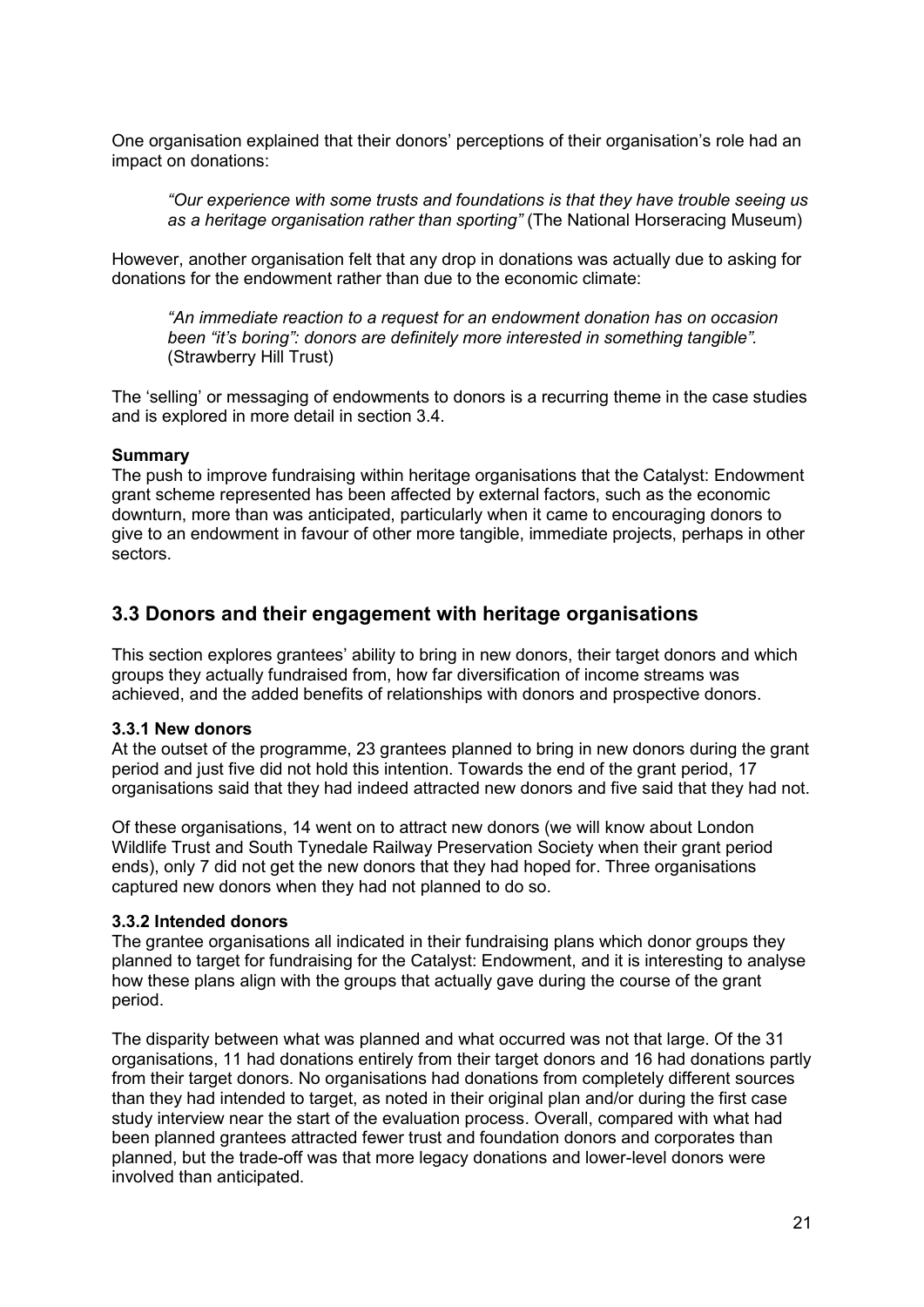Looking in detail at the successful completer organisations, eight had donations entirely from their target donors and 11 partly from their target donors.

|                                | Target<br>donors | Partly target<br>donors | Additional<br>donor<br>groups | Fewer donor<br>groups than<br>intended | Substitution<br>of donor<br>groups |
|--------------------------------|------------------|-------------------------|-------------------------------|----------------------------------------|------------------------------------|
| 20<br>Successful<br>Completers | 8                |                         | 5                             | ົ                                      | 4                                  |
| Not a<br>completer             | 3                | 5                       | 0                             |                                        |                                    |

### **Table 6: Success in attracting intended donors**

Source: case studies

A detailed analysis of who the target donors were compared with the actual donors reveals that there was often some movement between planned and adjusted targeting of different donor groups. Overall, the pattern between target and actual donors is broadly similar, but in individual grantees there were a lot of changes. Five organisations brought in at least one additional donor type on top of what they had originally intended. Six organisations found that they had to rely on fewer types of donors than originally intended and another five organisations changed their efforts from one or more type of donor:

- The Bowes Museum did not succeed in attracting legacies but did attract lowerlevel donors
- The Governors of the Belfast Library & Society for Promoting Knowledge did not succeed in attracting trusts and foundations but did secure legacy income for the endowment, which could have been written into wills before the Catalyst grant began
- **The SS Great Britain Trust did not succeed in attracting trusts and foundations or** corporates but did attract legacies
- St Martin-in-the-Fields PCC did not succeed in attracting American donations but did attract legacies and lower-level individual givers
- The Watts Gallery Trust did not succeed in attracting corporates but did attract donations from their own trustees

In terms of which donor groups the grantee organisations relied upon in practice there was a leaning towards individual givers, legacies and trusts and foundations. The successful completers attracted most donations from major and lower-level individual givers, corporates and grants from trusts and foundations. Legacy donors and the America market were accessed more equally by those that completed their fundraising and also those that did not.

### **Table 7: What types of donors were attracted by completers and non-completers?**

|                               | 20 successful completers | <b>Non-completers</b>                    |                                                   |
|-------------------------------|--------------------------|------------------------------------------|---------------------------------------------------|
|                               |                          | Raised 40%<br>or more of<br>their target | <b>Raised less</b><br>than 40% of<br>their target |
| Major individual donors       | 17                       |                                          | 5                                                 |
| Lower level individual donors | 10                       |                                          | ⌒                                                 |
| Trusts and foundations        | 8                        |                                          | n                                                 |
| Legacies                      |                          |                                          | 3                                                 |
| Corporates                    | 4                        |                                          |                                                   |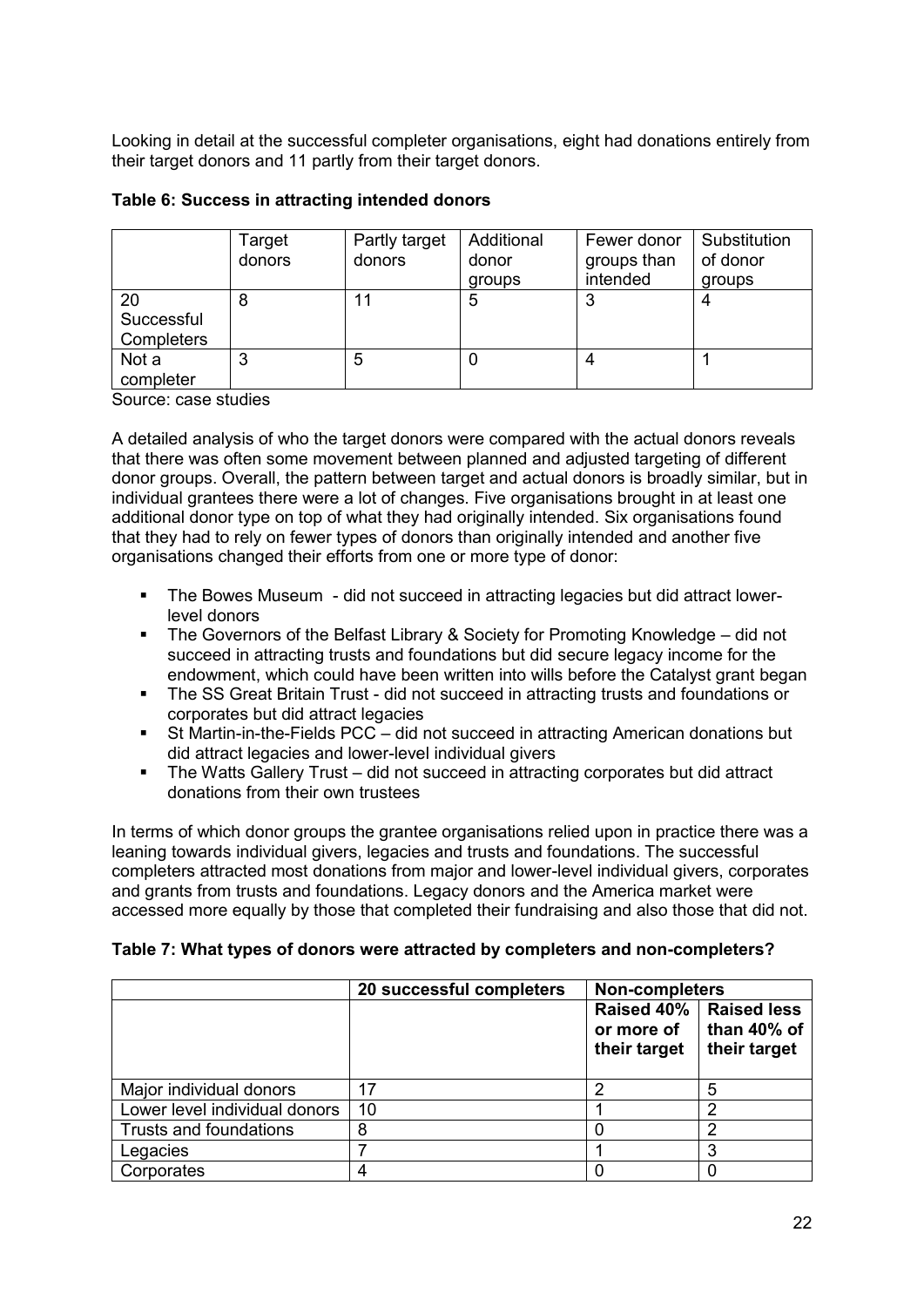|                                                  | 20 successful completers | <b>Non-completers</b> |  |  |  |
|--------------------------------------------------|--------------------------|-----------------------|--|--|--|
| The US                                           |                          |                       |  |  |  |
| Friends organisations                            |                          |                       |  |  |  |
| Trading income                                   |                          |                       |  |  |  |
| Trustees                                         |                          |                       |  |  |  |
| $\sim$ $\sim$ $\sim$ $\sim$ $\sim$ $\sim$ $\sim$ |                          |                       |  |  |  |

Source: case studies

#### <span id="page-22-0"></span>**3.3.3 Diversification**

Seven grantee organisations said that they had actually gone on to diversify their income and 12 said that they had not. Diversification of income sources and how this happened in practice is discussed further in section 3.4.

### <span id="page-22-1"></span>**3.3.4 Added benefits**

Having a broader range of supporters brings benefits beyond raising money for the endowment. The Lakeland Arts Trust and Severn Valley Railway Trust said that good relationships had led to in-kind donations:

*"we were also given items for the collection too: indeed eleven of the boats in the Museum came from one local family"* (The Lakeland Arts Trust)

"*We will be doing more gift in kind asking in the future"* (Severn Valley Railway Trust)

Access to new donors was a popular benefit of diversification. Trustees and patrons have been active in both making donations and bringing in new donors:

*"One patron… wants to host a dinner at Abbotsford for his contacts which is an opportunity for us"* (The Abbotsford Trust)

*"We have had generous donations from trustees, as well as access to their contacts and the chair hosting events where he asks attendees to follow suit and give",*  (Severn Valley Railway Trust)

*"One of our trustees who gave substantially also hosted a dinner at the gallery for people she knew. It was linked to Catalyst and brought a new audience here".* (The Watts Gallery Trust)

*"There tends to be a sharing of knowledge and experience, and opportunities are opened up to us to go to networking events or dinners".* (The Lakeland Arts Trust)

Other added benefits to organisations included the Sir John Soanes Museum which received *pro bono* work from donors, and The Tank Museum which has a strong relationship with the World of Tanks online game said that *"We do get added benefits from this relationship, such as them publicising us, and this is one of the reasons why we are the most popular military museum on social media outside of North America".* 

Section 3.2 examined attitudes to heritage organisations. Knowing whether changes occurred because of the Catalyst: Endowment programme is difficult to pinpoint, however some grantee organisations felt that the endowment led to new donors, be they a new donor group or more donors from a group already accessed by the organisation:

*"It has brought in new donors which we would not have had otherwise"* (The British Library)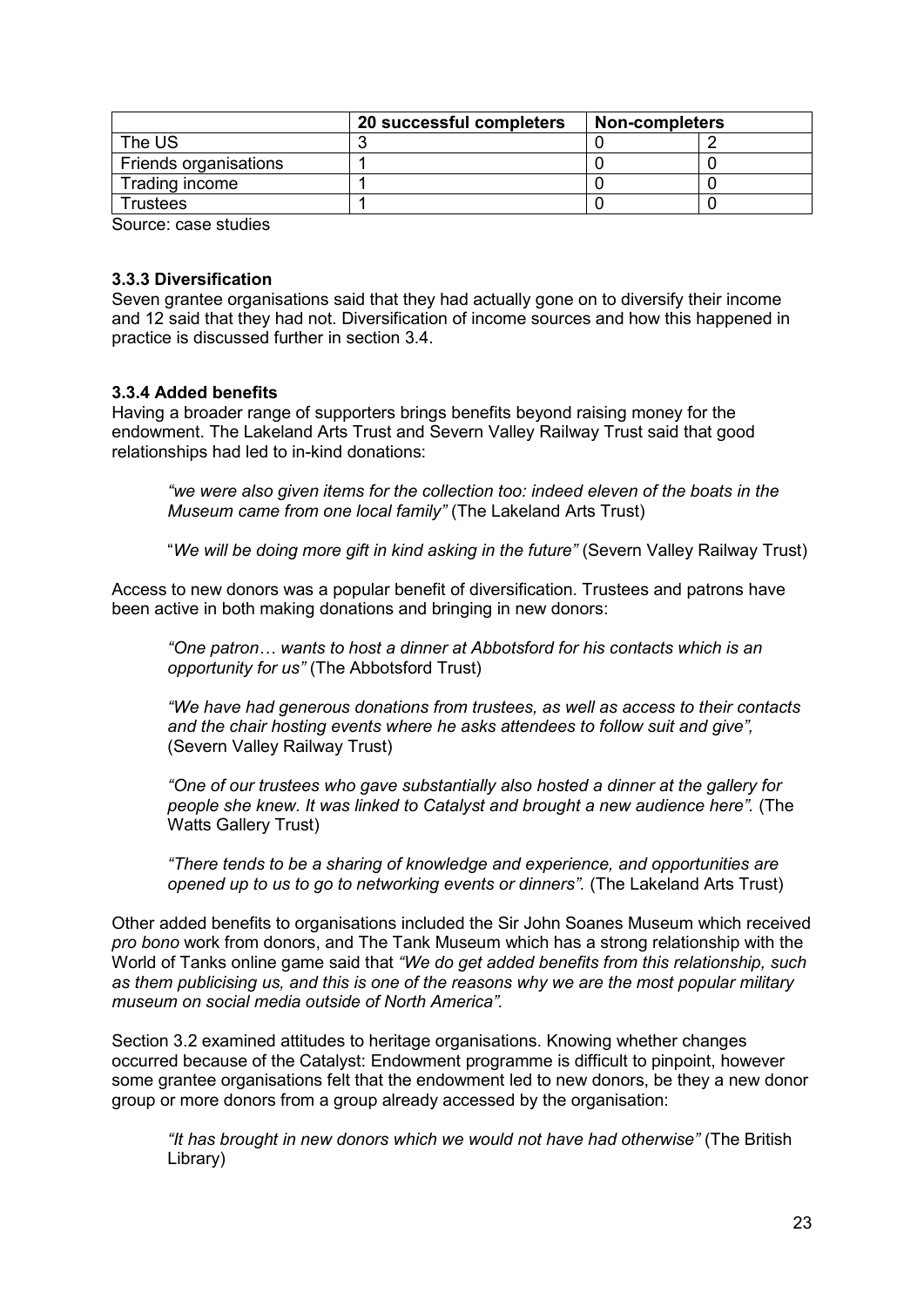*"Have built up supporters which was an objective at the outset"* (The Bowes Museum)

Other organisations felt that the very fact that they had a HLF grant award brought rewards in terms of new donors or partnerships:

*"Having HLF support is always very good endorsement of an organisation, always when you talk to other organisations they do note the fact that they are supporting us"* (The Holocaust Centre)

*"Reputationally getting the grant was important, a huge tick for us, people were probably thinking what is this organisation all about, you should look at them if they got this grant so quickly"* (Severn Valley Railway Trust)

### <span id="page-23-0"></span>**3.3.5 Summary**

The top-level findings from this section are that the majority of grantee organisations did attract new donors; donations came largely from those they planned to approach; plans to diversify income streams did not all come to fruition; and that grantees gained added benefits from their donors and supporters, as well as from those prompted by the mere existence of HLF support.

## <span id="page-23-1"></span>**3.4 Private funding and diversification of income**

This section describes the diversity of grantees' income sources, and the successes and challenges encountered when trying to attract private funding during the grant period.

One of the key goals that HLF hoped would be achieved as a result of the Catalyst: Endowment scheme was to increase the heritage sector's access to private funding - that is grants from trusts and foundations, corporate donations and support from major and smaller individual donors. As discussed in Section 3.1 the 31 grantees experienced wide-ranging levels of success, and in section 3.2 we noted the differences in which donor groups were most successfully accessed. In addition, while diversification was agreed overall to be a priority, there were again varying degrees of success across the grantees.

### <span id="page-23-2"></span>**3.4.1 Diversifying funding streams**

In each year of the evaluation, the majority of organisations agreed with the statement that 'Catalyst makes diversification of our income possible'. This shows their clear understanding that Catalyst: Endowment is instrumental in achieving a diversified income.

The majority of grantees indicated that they had planned to diversify their income streams even before they were awarded the Catalyst: Endowment grant. This intention to diversify is carried through into the grant period where on average (over the five years of the programme) 13 organisations said that they did plan to diversify their income during the grant period, and a negligible number (0.6) said that they did not.

It is also interesting to note that the grantee organisations tended to view themselves as already being quite diversified before the grant was awarded: the majority of organisations classed themselves as being diversified before they were awarded the grant.

Some grantees explained that when they started fundraising they felt that their income was already very diversified, and so therefore did not plan to diversify further, because they did not need to: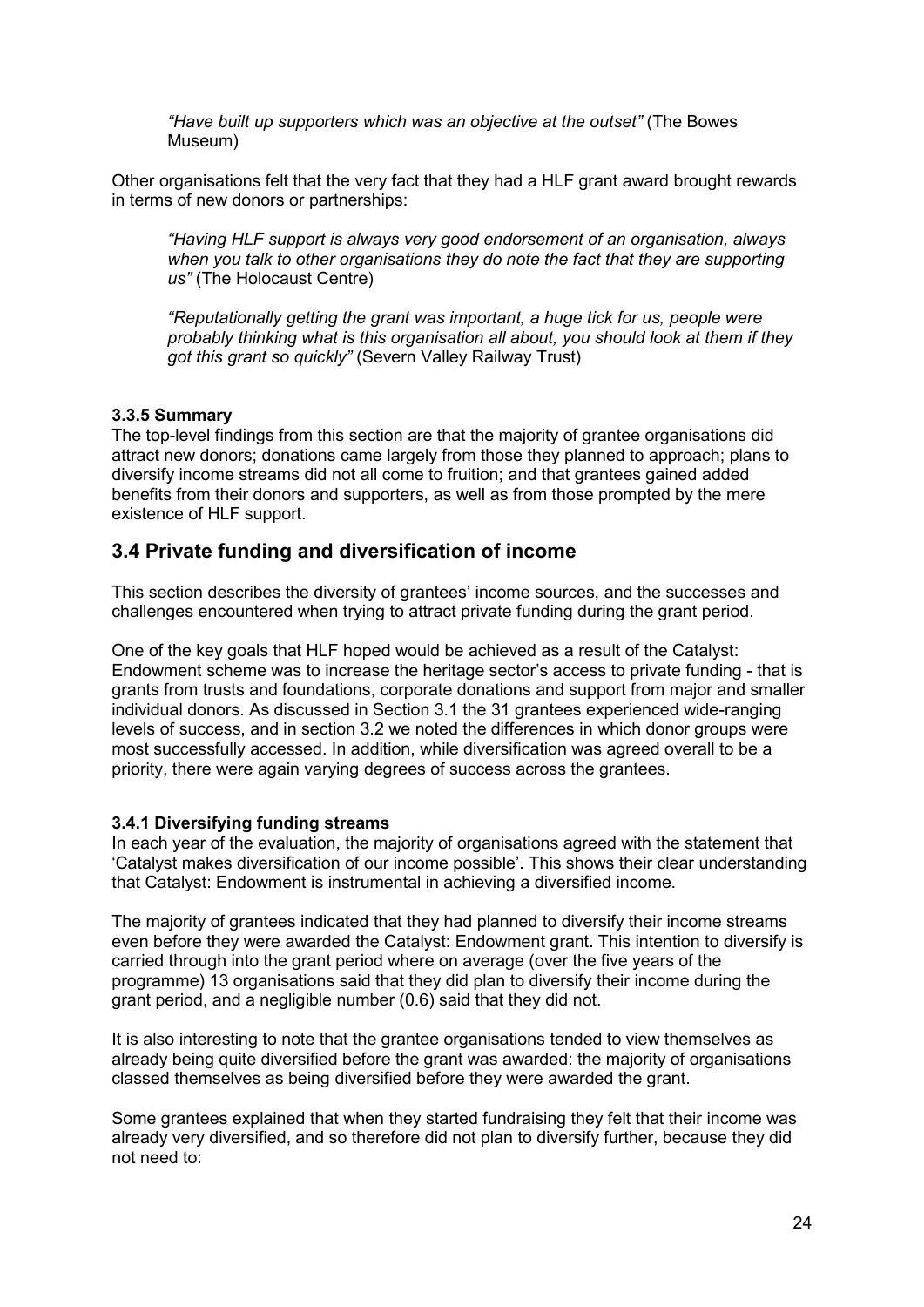*"We have always been diversified in terms of our funding streams so that we don't have all our eggs in one basket, and we plan to continue with this"*. (The Abbotsford Trust)

*"[It] provides an opportunity for the Gallery to refocus and reinvigorate the approach to generating income".* (The National Portrait Gallery)

On the other side of the coin, some organisations said that they planned to focus on a few specific income streams rather than trying to diversify their income:

*"Our plan is to focus on the most productive income streams for us rather than diversifying our income, for example our commercial income has increased over the*  last two years, so this is very important for us to continue in order to develop our *enterprise activity".* (Arnos Vale Cemetery Trust)

*"We are not diversifying our funding streams as we had already accessed all streams that were open to us, and we are focusing on what we know will work well".* (The Tank Museum)

Early on in the process, other organisations expressed a desire to diversify during the grant period:

*"This grant is an opportunity to diversify our overall income so that we have new sources and are not just moving money around"*. (The Wiener Library Institute of Contemporary History)

*"One of the reasons we are so keen to attract new donors is so that we are not simply diverting their gifts from one pot…to another".* (The Ashmolean Museum of Arts & Archaeology)

*"There has not been a diversification of the funding streams that we are accessing for the endowment as yet, although whether this happens in the future will depend on the strategy over the next few years".* (Sir John Soanes Museum)

In the majority of cases, the organisations' plans for diversifying (or not) did come to fruition, with a few notable exceptions where organisations adapted from their original intentions:

*"The endowment has been crucial in helping us to diversify our sources of income"*. (The Holburne Museum)

*"Catalyst helped us to diversify our sources of income by bringing in new major donors, often via trustees and donors who brought in their own contacts".* (Sir John Soanes Museum)

Again there were some organisations that said they were already diversified and could not improve on this:

*"The organisation has not really diversified it sources of income as a result of Catalyst, because we were already fundraising across all main income streams and we planned to focus on legacy donations for the endowment".* (The British Library)

The majority of organisations towards the end of the grant period explained that they did not diversify and instead chose to work on bringing in additional donations from new donors within the donors groups that they had worked with before Catalyst: Endowment: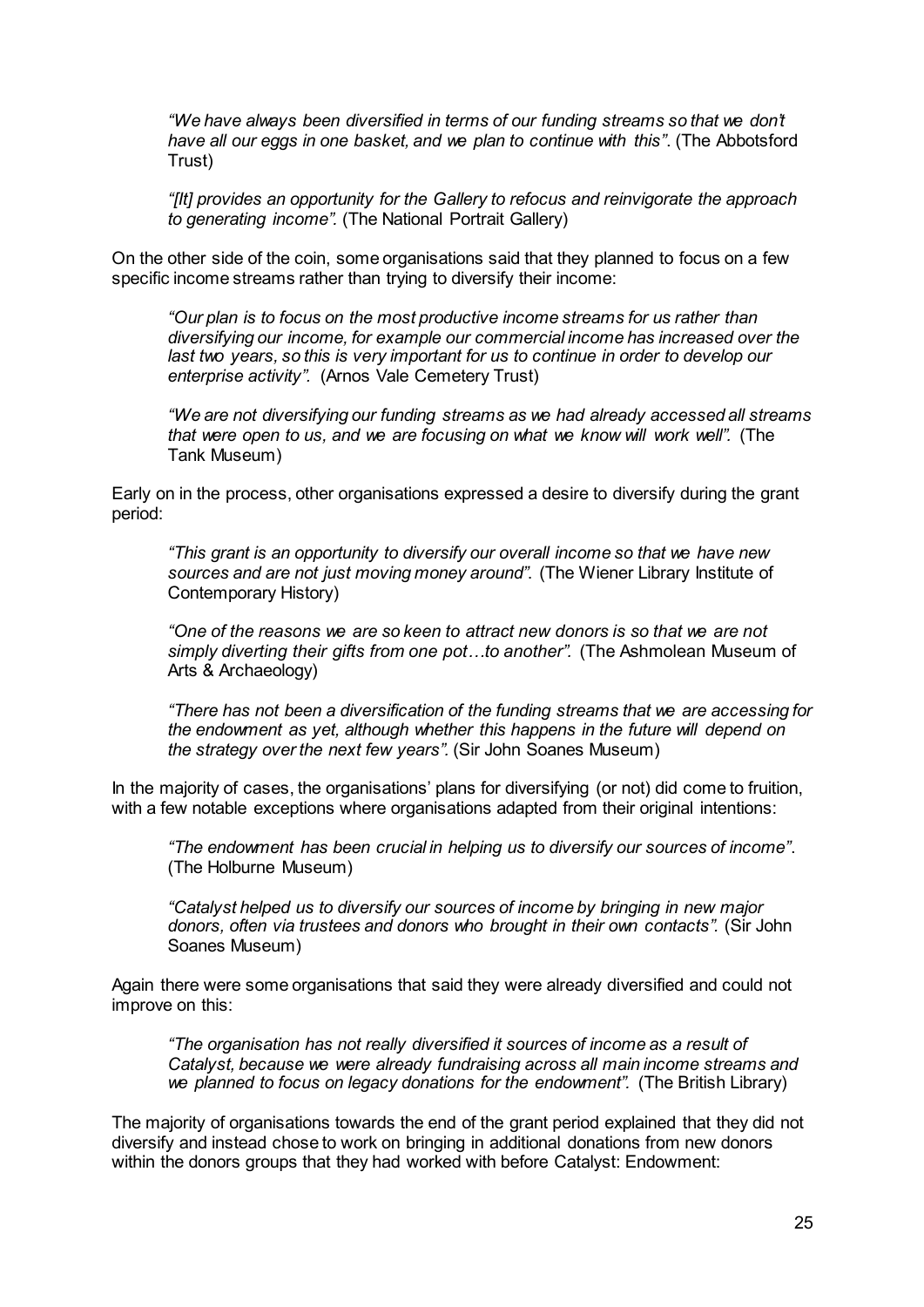*"Catalyst did not cause us to diversify sources of income, nor did we capture new donors, but we wish it had".* (Dulwich Picture Gallery)

*"It was support from those already associated with the Mary Rose rather than us accessing a whole new group"* (The Mary Rose Trust)

*"We have not diversified away from the types of people we have identified*". (Pallant House Gallery)

The Catalyst: Endowment grant scheme did encourage diversification and innovation for some organisations:

*"Initiatives such as the restaurant bills and print sales gallery where 10% goes to the Portrait Fund*". (The National Portrait Gallery)

*"We did not really diversify our income streams during the project, but we are being spurred onto doing this now, building upon our work to date".* (The Watts Gallery)

Finally, The SS Great Britain Trust fed back on the scheme's aim to diversify income that *"it is difficult to see how this programme encourages this compared with any other programme".*

Diversification in itself was not necessarily a precursor of success: by the end of the grant period seven organisations said that they had diversified their income streams, and 12 said that they had not.

For the successful completer organisations though there was a clear leaning towards achieving diversification of income in the grant period.

#### **Table 8: Diversification of income by completion of fundraising**

|                             | Did diversify income<br>during the grant period | Did not diversify<br>income during the<br>grant period |
|-----------------------------|-------------------------------------------------|--------------------------------------------------------|
| 20 Successful<br>Completers | 6                                               | 6                                                      |
| Non-<br>completers          |                                                 | 6                                                      |

*Source: case studies* 

In the final year of the programme, respondents who disagreed with any of the statements about diversification of income were asked to give more information. Of the organisations which provided more clarification, one organisation explained that their *"income was not completely diversified because we have a high reliance on grants and donations"* (The Holocaust Centre). The remaining five organisations indicated that they believe that diversification is a good thing and stated that they planned to diversify further.

*"It is imperative on all actors within the cultural sector to diversify income – not doing so is not an option"* (The Churches Conservation Trust)

There was a range in the experiences of grantee organisations and their plans for diversification of income, and in their actual experiences of it during the grant period. The income sources that the grantee organisations received funding from are examined below.

Grants from trusts and foundations grew as a percentage of total income during the grant period, despite many grantee organisations reporting that this type of funding was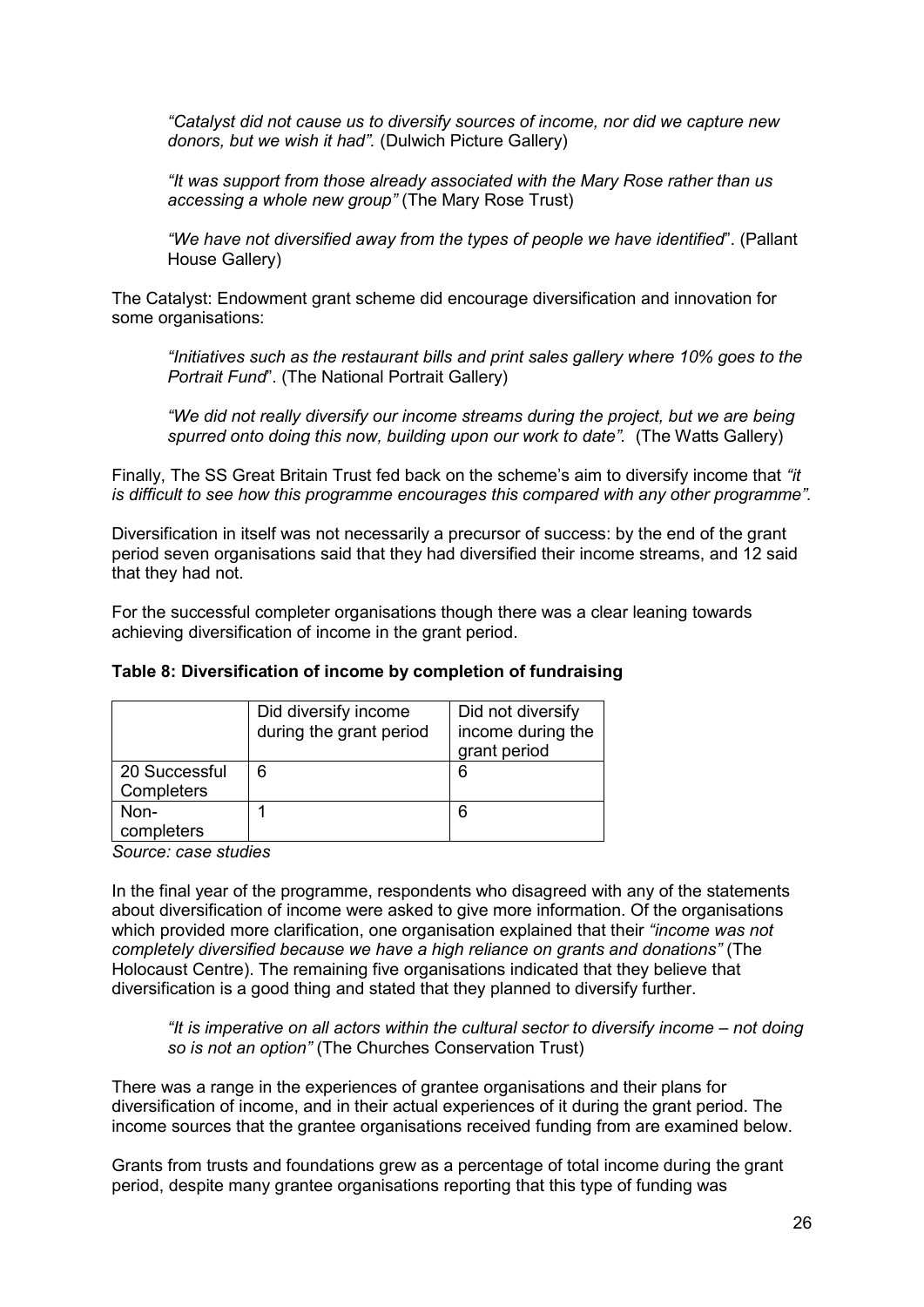increasingly difficult to access. Similarly, income from smaller individual donors also generally crept up.

Other income streams tended to show more fluctuations over time: donations from individual major donors changed most dramatically especially in the last year, dropping from 21% to 3% of total income; trading income fluctuated but remained important; events fundraising went up and then down; and investment income went up and down, peaking in 2016 (probably due to more endowment capital being invested by that time). Public funding fluctuated but remains important to grantees, despite hopes of organisations becoming less reliant on this source of income.

|                           | 2011/12* | 2015/16** | 2016/17*** |
|---------------------------|----------|-----------|------------|
| Trading income            | 31%      | 25%       | 33%        |
| Public funding            | 20%      | 14%       | 23%        |
| Grants from trusts and    | 18%      | 31%       | 39%        |
| foundations               |          |           |            |
| Individual major donors   | 6%       | 21%       | 3%         |
| Legacies                  | 2%       | 22%       | 19%        |
| Smaller individual donors | 2%       | 9%        | 19%        |

Source: annual surveys

\*Only answered by round one organisations

\*\*Answered by all respondents

\*\*\*Only answered by round two respondents

Legacy donations have been the income stream which has been most consistent in its growth, with legacy income accounting for just 2.17% of all income in 2011/12, rising to a peak of 22% in 2015/16 and then down slightly in 2016/17 to 19%. Eleven organisations received legacies, or put legacy income into their endowment challenge.

Of these organisations, seven were successful completers. On the whole, legacy fundraising seems to have been quite reactive, with any unexpected legacy donations being put into the endowment. Only the British Library intentionally had legacy donors as a key target group, whilst The Mary Rose Trust and Severn Valley Railway Trust viewed legacies as one of their priorities. The other eight organisations did not do much promotion of legacies, and when an unrestricted legacy arrived it was either assigned to the endowment or another fund. However The Churches Conservation Trust did produce its first legacy leaflet and The Lakeland Trust ran a will writing scheme which brought in one donation.

There was also a mixture of approaches in terms of whether legacy donations went into the endowment or not, and on what basis they were put in. The Severn Valley Railway Trust described a comprehensive way of remembering legacy givers which includes a memory garden, an annual remembrance day and a celebration of life day on board luxury carriages for the family. The majority of organisations however, whilst grateful for legacy donations, did not mention any particular strategy for celebrating the donor, their gift or their life. Lincoln Cathedral and St Martin-in-the-Fields assigned legacies on a case by case basis; The SS Great Britain Trust decided that all legacies would go into the endowment during the grant period; and The Churches Conservation Trust and Pallant House Gallery arranged for all legacies to go into the endowment, continuing after the end of the grant period.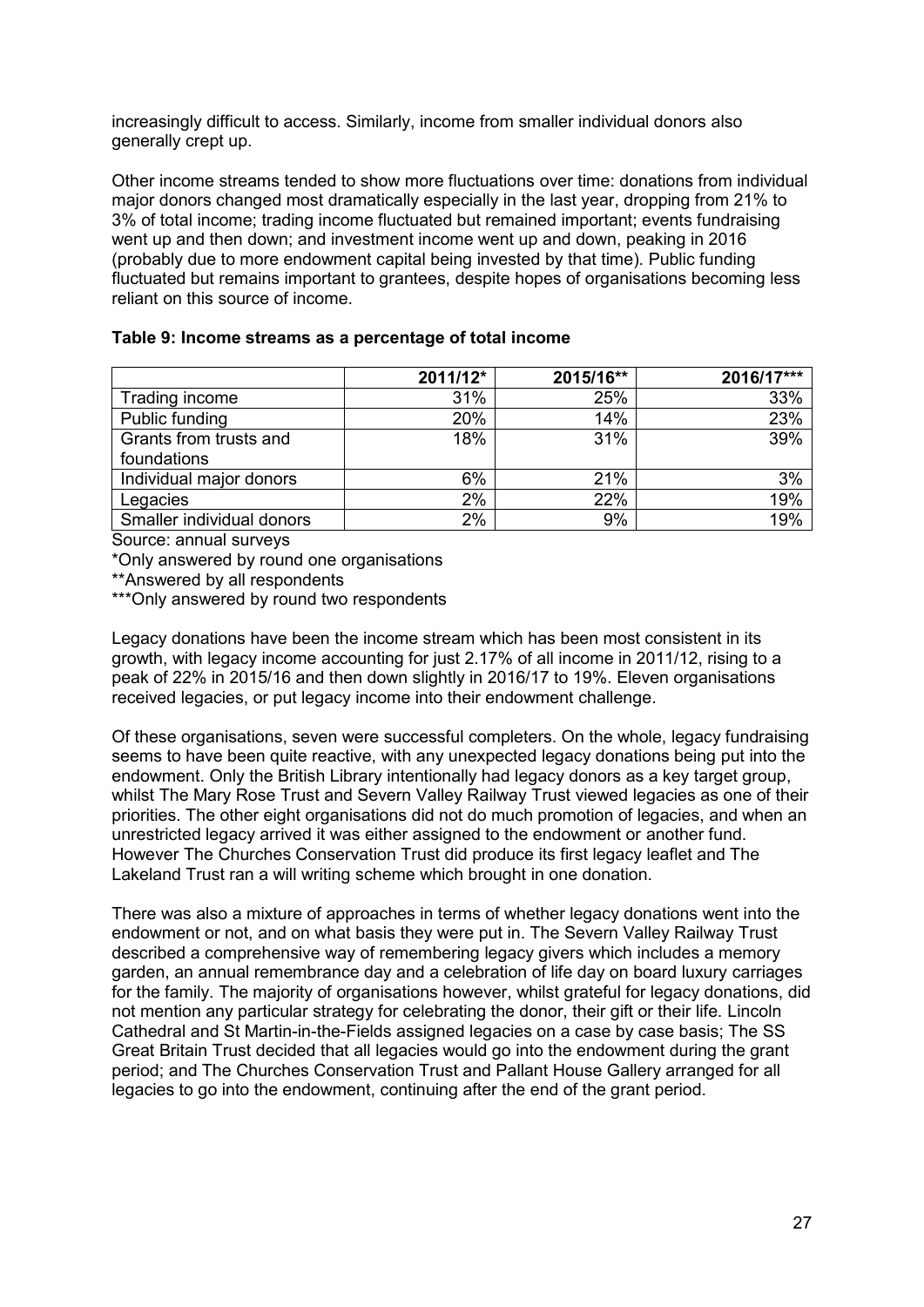### **Severn Valley Railway Trust**

By the end of the grant period, 50% of donations had come from legacies, which the trust puts down to the railway feeling like part of donors' extended family rather than simply being a charity that they support. In order to show appreciation for legators and to encourage others to name them in their will, the Railway Trust developed a range of legacy recognition initiatives such as a memory garden, an annual remembrance day, a memory area and a celebration of life on board luxury carriages for the deceased's families. All these initiatives have contributed to a thriving legacy programme:

*"In terms of legacies over 100 people have pledged to leave a gift in their will which totals around £2.5m".*

Expenditure on fundraising is important to consider when exploring diversification as it plays an important role in reaching out to donors. Every year the largest group of organisations said that their expenditure on fundraising had stayed the same, followed by those who said that it had increased. Looking in detail at what fundraising tasks organisations were spending money on, spending on donor care increased as a percentage of fundraising expenditure to the greatest extent from 22% to 48%, event costs generally went up, and spending on all of the other tasks fluctuated. The increase in spending on recruitment going up in 2015/16 is consistent with three organisations recruiting for Catalyst: the majority of organisations though had said that they did not intend to recruit (More on this in section 3.6).

|                                          | 2011/12* | 2015/16** | 2016/17*** |
|------------------------------------------|----------|-----------|------------|
| Donor care                               | 22%      | 27%       | 48%        |
| Event costs                              | 11%      | 21%       | 18%        |
| Marketing                                | 17%      | 19%       | 15%        |
| Recruitment                              | 2%       | 16%       | 9%         |
| Resources spent on grant<br>applications | 25%      | 15%       | 19%        |

#### **Table 10: Fundraising tasks as a percentage of fundraising expenditure**

Source: annual surveys

\*Only answered by round one organisations

\*\*Answered by all respondents

\*\*\*Only answered by round two respondents

#### **Summary**

Diversification of income streams was widely regarded by the grantee organisations as something that they wanted to achieve, however in reality the majority did not do so, often out of choice, perhaps preferring to target the same donors or donor groups as they traditionally targeted. Legacy donations and grants from trusts and foundations were the income types which became most important to organisations during the grant period. In terms of whether there is any differentiation between the successful completers and those that did not reach their fundraising target, on diversification of income streams there are some marked differences. The successful completer organisations usually said that they did not intend to diversify, however towards the end of the grant period there was an equal split between whether they actually had diversified or not. For those that had not completed, the majority had not diversified. This suggests that whether or not an organisation diversified their income does not affect whether they complete or not.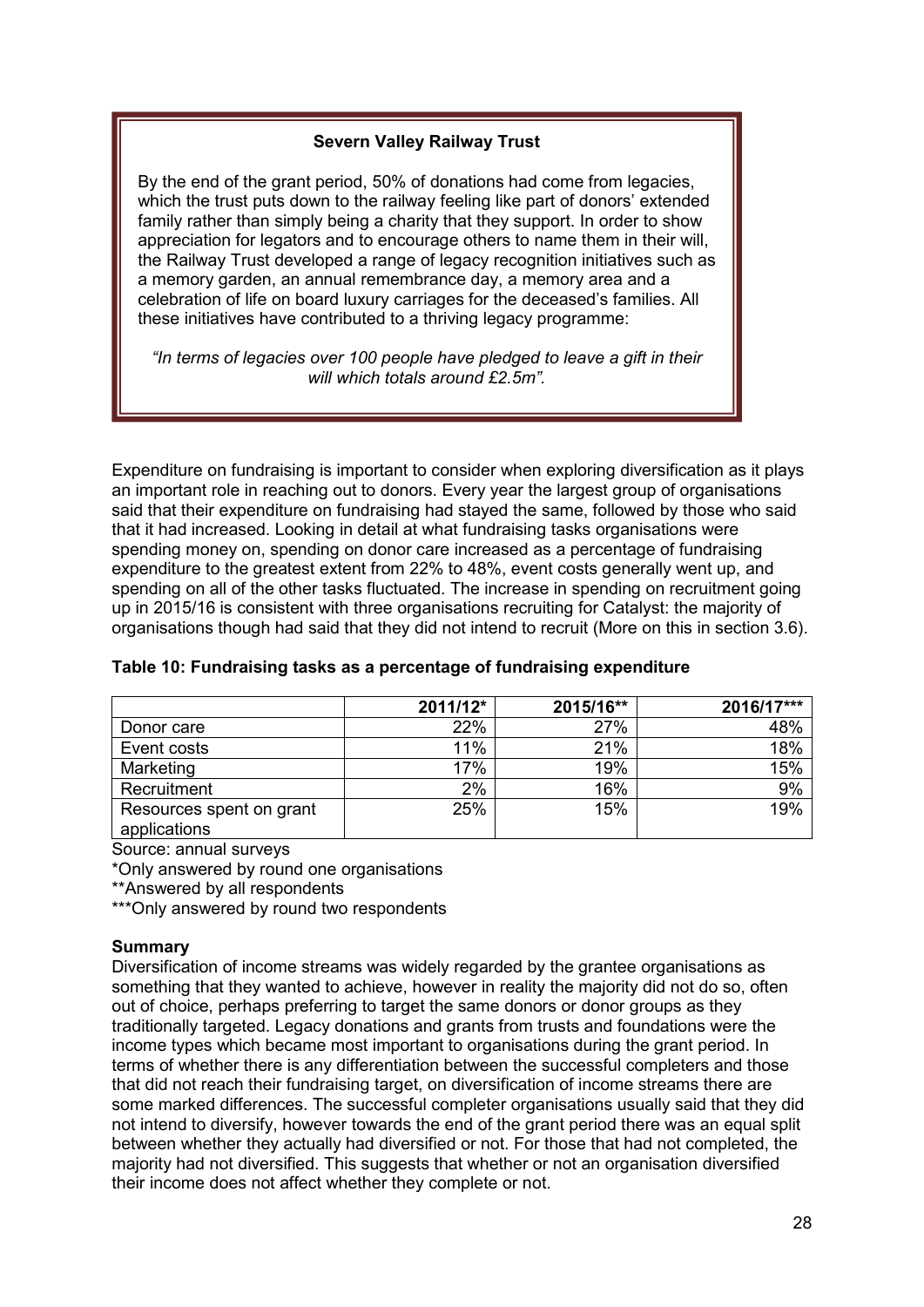### <span id="page-28-0"></span>**3.4.2 Successes in accessing private funding**

Accessing private funding was a key aim of the grant scheme. The grantee organisations displayed quite different fundraising approaches for achieving this. Only three organisations said that they had made Catalyst: Endowment their sole fundraising priority, and 17 said that they had run it alongside other projects.

The way that grantees communicated about the programme also differed: eleven organisations openly discussed and promoted the idea of endowments to donors but most chose not to talk about the concept of endowments *per se* and instead focused on the project that they were fundraising for instead. Also, the vast majority of organisations appeared to be very optimistic about their likelihood of fundraising success.

#### **Early successes**

The most frequently mentioned early success concerned getting legacy donations into the endowment fund. The British Library, The Churches Conservation Trust, The Holburne Museum, Pallant House Gallery, Sir John Soanes Museum and St Martin-in-the-Fields PCC all received legacy donations or pledges early on in their fundraising. Some organisations such as The Holburne Museum received one large legacy early on, and others like Pallant House Gallery had several smaller legacy donations.

Fundraising events were also mentioned as being a successful way to raise money for Catalyst: Endowment. Eight organisations all tried running events and felt they went well. The events included: cultivation events, private dinners, train trips to visit the organisation, a race day beneficiary, a party, a dining club and a music recital. The creation of some of these events was stimulated entirely by Catalyst: Endowment and represented totally new ground for the organisation.

*"One idea that was suggested to us by a local business man, which we have implemented, has really taken off. We have begun a Dining Club, using the spectacular historic rooms for the events".* (Strawberry Hill Trust)

Donations from trusts and foundations were described a few times as successes (but also as challenges for other organisations) and grantee organisations generally felt they became harder to access during the grant period. Some grants were from personal trusts and foundations and others were from large, professional grant making organisations. The Holburne Museum received two large trust grants and The John Clare Trust Ltd had a pledge, which unfortunately did not materialise. The Mary Rose Trust also had an early trust donation and although it did not go into the endowment, it helped indirectly (see quote below). As explained above, The Holburne Museum received a donation from a charitable trust to enable double-matching which, with the HLF match on top, created quadruple matching.

*"The trust gave us the same amount of money that we had requested but over five years towards our revenue fundraising stream, giving us the time and security to establish both our revenue and endowment fundraising".* (The Mary Rose Trust)

*"The most significant breakthrough being that an anonymous trust gifted £250k to us for the specific purpose of pre-matching donations from individuals and small trusts"* (The Holburne Museum)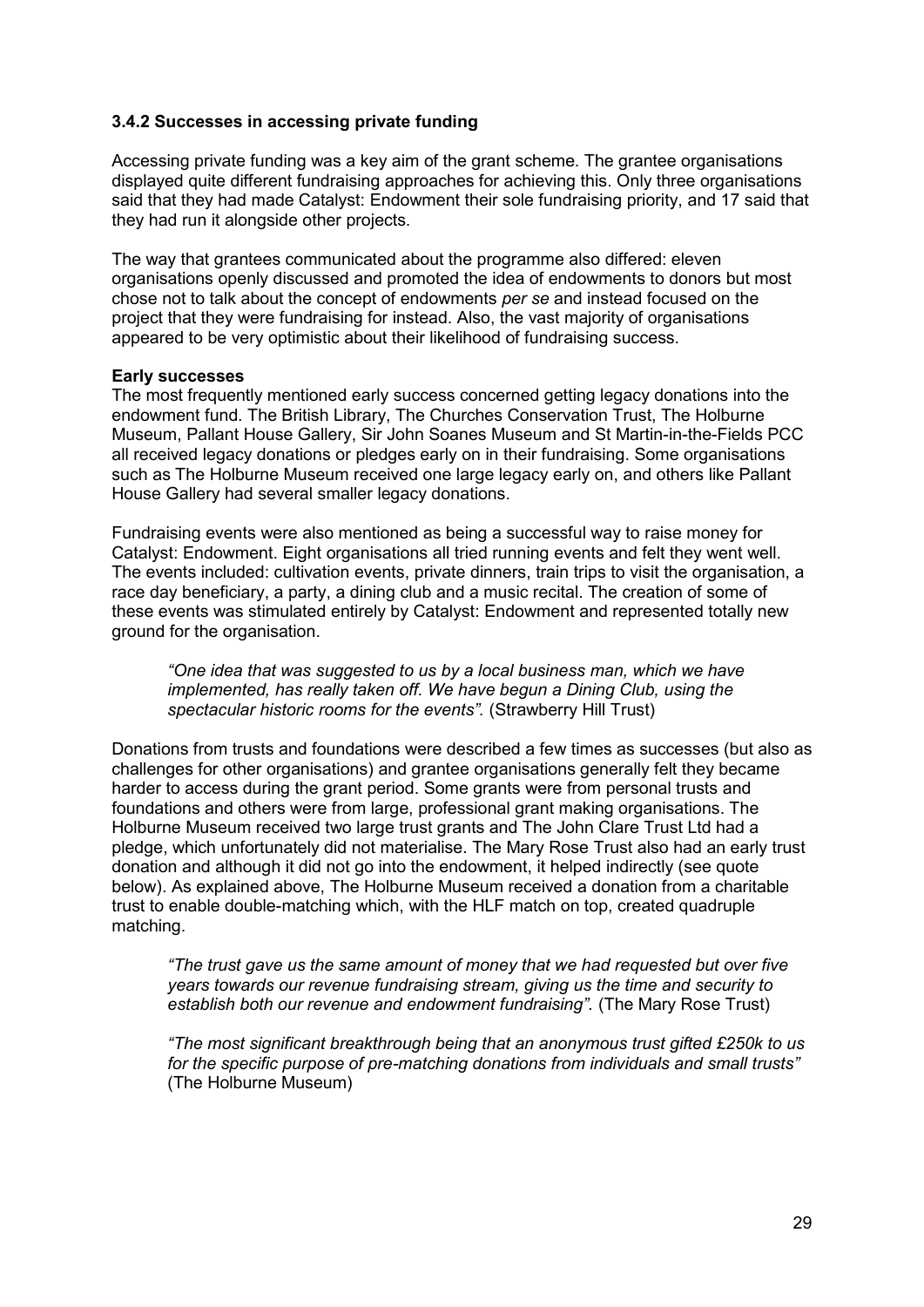### **Greenwich Foundation for the Old Royal Naval College**

The organisation had expected individual major donors to be the key to meeting their challenge, but after installing donation boxes for the endowment appeal onsite, contributions into these boxes from visitors accounted for 41% of reaching their goal. The growth in on-site donations was so great that before Catalyst: Endowment, around £20k per year was raised in this way but in the last two years of the endowment fundraising this had jumped to £100k per year. They explained that making donation boxes work as a fundraising tool is reliant on having a clear fundraising message and staff and volunteers who are willing to encourage visitors to make use of them:

*"This growth is due to the training of all front-of-house staff and volunteers to the level where they will proactively engage with visitors, adding more donation boxes and making the message clearer in communications"*

Other early successes in raising private funding resulted from:

- identifying London city wealth as a target group (The Abbotsford Trust)
- identifying younger donors who are usually male, with their own money, working in finance with a connection to Oxford (The Ashmolean Museum of Arts & Archaeology)
- people with an interest in conservation (The Churches Conservation Trust)
- using donation boxes, asking for 50p, and a donor offering a venue for a reception (The Greenwich Foundation for the Old Royal Naval College)
- simply telling major donors about the endowment (Lakeland Arts Trust)
- donations from smaller individual donors (London Wildlife)
- **EXT** an early pledge before they got the grant and then using the Director's imminent departure to ask for donations to the endowment in his name (Pallant House Gallery)
- **Example 1** getting a promise from their holdings company that at the end of the grant period they will top-up with legacies to reach the target (Severn Valley)
- a paying to adopt an architectural model scheme (Sir John Soanes Museum)
- a £100k pledge from anonymous individual donors (South Tynedale)
- a changed relationship with an individual donor leading to new donations being redirected into the endowment (The SS Great Britain Trust)
- having an endowment-branded range of goods for sale where a percentage of the profit goes into the appeal, as well as the opportunity to make donations online when buying tickets for the house or an event (Strawberry Hill Trust)

The attractiveness of the matching offer was widely viewed as facilitating these early successes:

*"Once they saw that creating an endowment will give us financial sustainability, they could see that this would help us to gain future grants as we would be seen as a less risky organisation to give to, and so pledged to make a donation" (*The Holocaust Centre)

*"We have already made contact and have had good success already, mainly because the matching is such an attractive proposition for donors".* (The Wiener Library Institute of Contemporary History)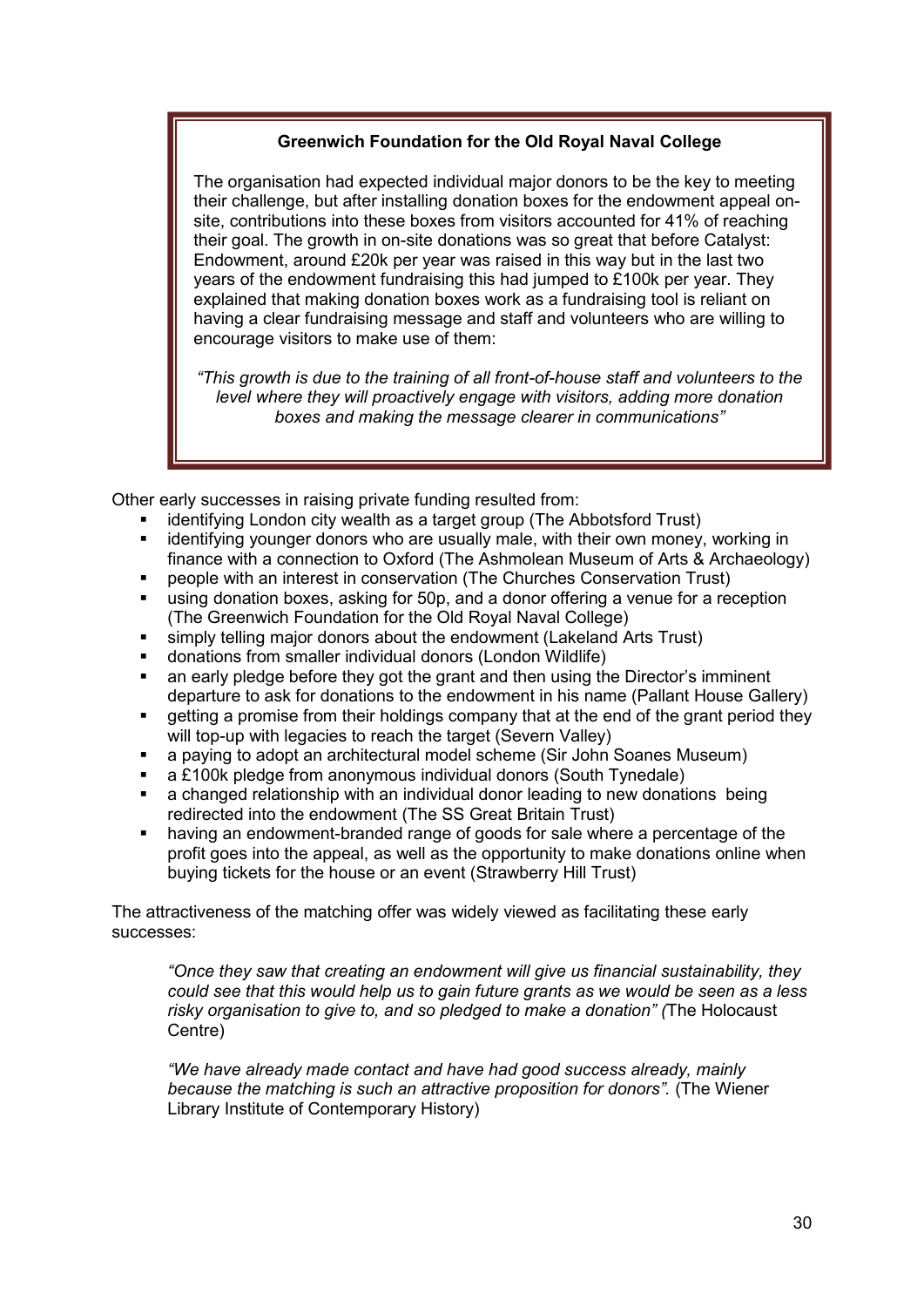#### **Later successes**

#### **The National Horseracing Museum**

The museum received several large gifts as well as many smaller donations, and topped these off by holding a very successful fundraising event towards the end of the grant period which raised £197k. They designed a charity auction, hired someone with excellent contacts to run the event and it was timed to be held during the racing festival in Newmarket to capitalise on getting racing people to attend. By waiting until the end of the grant period it was possible to show people the new museum building which many of them had contributed to during the capital appeal. Talking about the approaching grant and matching deadline was key to the success of the event:

*"More than double what we thought would be raised was donated. All the feedback from donors was that the match funding was crucial to their giving".*

Fundraising successes in the later years of the programme were broadly the same as early on, with legacy donations, fundraising events, grants from trusts and foundations. Notably, donation boxes and trustee donations became more important as the programme progressed.

Eight organisations all found trusts and foundations (including the personal trusts of high net worth individuals) to be a successful fundraising stream:

*"[A] donor gave £500k from a personal foundation, which is the biggest ever donation to the Soane in its history".* (Sir John Soane's Museum)

*"Two trusts came to our aid which brought us to £1m. One of these we had a longstanding relationship with, the other was a new foundation who we approached via one of our trustees".* (The Mary Rose Trust)

Fundraising events of various descriptions were also a successful way of bringing in donations for nine grantee organisations:

*"Smaller dinners in the Mary Rose Museum worked much better for us".* (The Mary Rose Trust)

Securing legacy donations also became an important way of fundraising money for the endowment later on in the grant period. The British Library had a donation from a staff member; The Churches Conservation Trust and The Holocaust Centre both planned for legacy donations to go into the endowment in the future; and four others reported successes:

*"We benefitted from a large legacy from a former staff member who left £750k and all this went into Catalyst".* (The British Library)

*"Fundraising for the endowment will continue with unrestricted legacies going towards it".* (The Churches Conservation Trust)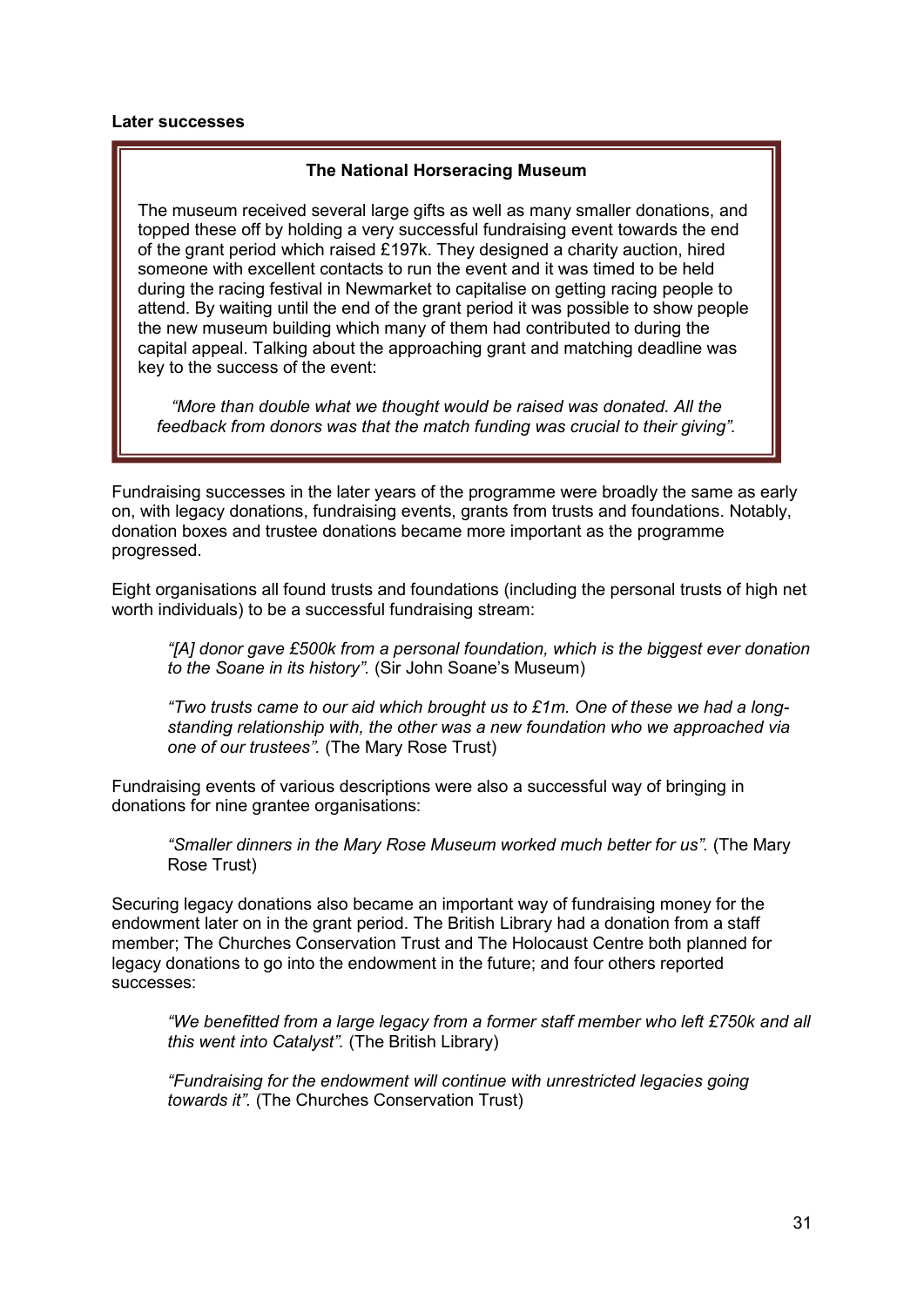Donation boxes also became an important way of generating income for five of the organisations:

*"We also decided to put in a new collection box in the dry dock underneath the ship where you can see the hull…This box brought in approximately £1k per month which is much better than all our other collection boxes combined".* (The SS Great Britain Trust)

Donations from trustees were also important, and invaluable in meeting the target for four organisations. This is despite a general feeling among grantee organisations that trustees were not engaged with the Catalyst: Endowment grant and that their trustees often did not understand exactly how the matching worked – for example some thought that being chosen as a Catalyst: Endowment grantee meant they had already secured the funding, rather than it being available if they could match it. The organisations which had success with their trustees did not report any particular method in gaining their interest and support, they simply understood and then grasped the opportunity: However engaging with trustees during the application process can eliminate confusion and help to gain support for the endowment as a pot of money and for prioritising fundraising for it:

*"The trustees have been instrumental, in terms of giving donations themselves and seeking donations from others"* (Watts Gallery Trust)

Peterborough Cathedral was the only grantee that had good fortune with corporates. They planned to target corporates from the outset and carried this through. Their success came from bringing them in as corporate partners rather than just asking for cash donations, and this resulted in more than half of their total donations coming from corporates.

### **Peterborough Cathedral**

The key target donor group for the endowment appeal was corporates, and in the end 50% of the donations for the endowment came from this source. Their approach was to engage them as partners not just donors, which was successful because they then brought additional revenue into the cathedral by paying for things like private corporate events. To keep these new supporters involved, a breakfast meeting for corporate partners is held every month which creates networking opportunities for the corporates, and enables the cathedral to highlight upcoming activities that they would like support with:

*"Bringing in corporate partners has helped us because in a partnership the corporates get involved with the cathedral in a variety of ways, not just through donating money".*

There are two explanations offered for success in bringing in private donations. The first is the Director, through their proactivity in asking for donations (The Wiener Library Institute of Contemporary History) and strong relationship with donors (The Victoria & Albert Museum). The second explanation is that the matching element of the grant was one of the key successes in bringing in private funding because it was a determining factor in encouraging donors to give. Five other organisations all reported matching as being key to their success: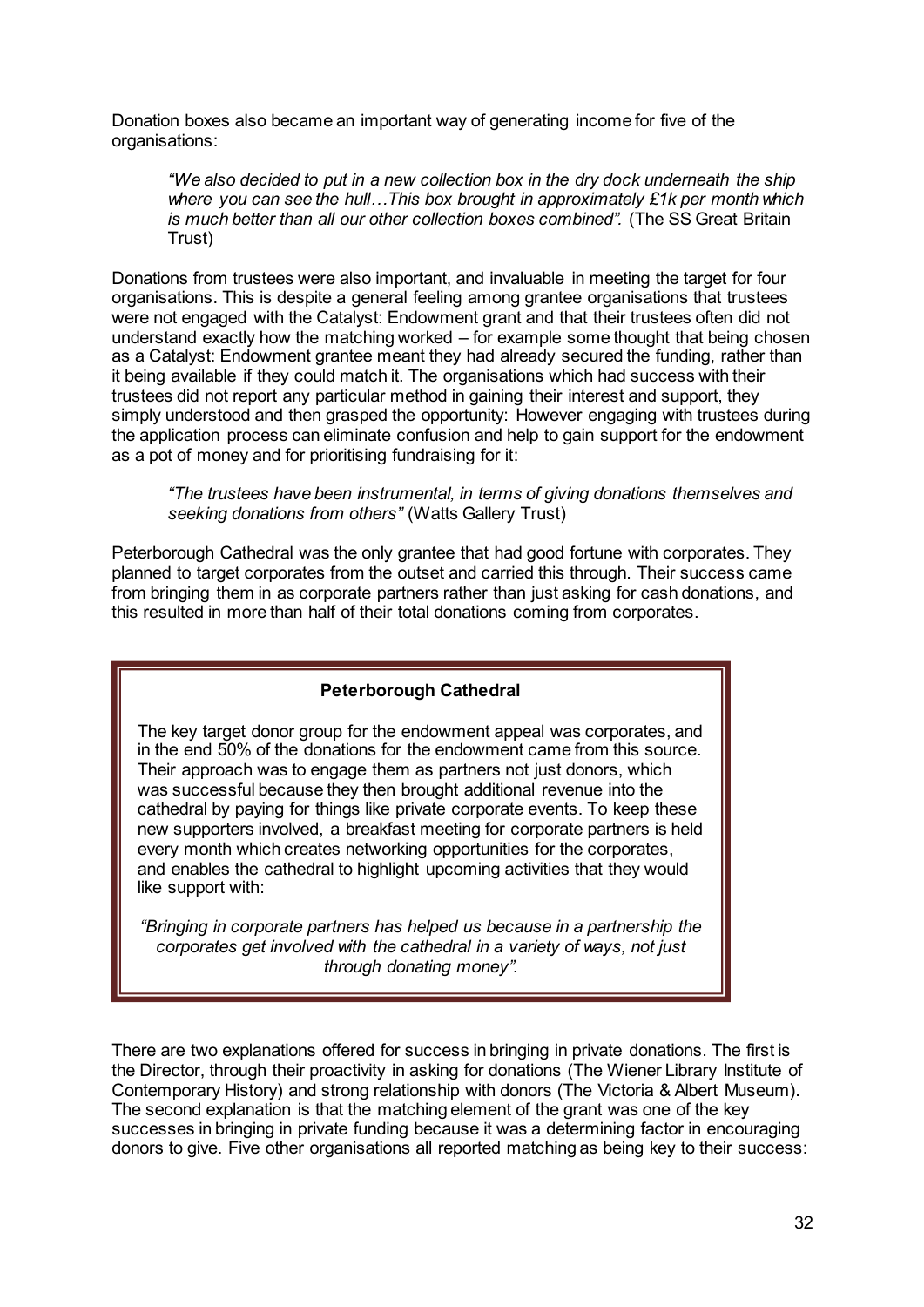*"The biggest success was engaging people who had already given to us to give again, and the matching really helped with that".* (Lakeland Arts Trust)

*"Lower and mid-level donors seem to understand the value of endowments better; they see endowments in terms of sensible financial planning and feel that the leveraging of public/government funds is worthwhile".* (St Martin-in-the-Fields PCC)

#### **Summary**

The two most interesting points arising from the successes reported by grantees are firstly that the matching element of the grant was mentioned as an incredibly important driver for giving for donors, and secondly that legacies were more important than anticipated during the grant period and became seen as a key route to financial sustainability by many organisations. The key donor groups and income streams that grantees reported having success with were: legacies, fundraising events, trusts and foundations, donation boxes and trustee donations.

#### <span id="page-32-0"></span>**3.4.3 Challenges in accessing private funding**

Many of the challenges that some grantees faced in fundraising are the same points raised by others in relation to their successes, which shows how very different experiences have been in the grant period. The two key donor groups that were reported as being challenging in fundraising for the endowment were: trusts and foundations, and corporates.

#### **Trusts and foundations**

Fundraising from trusts and foundations was the most frequently mentioned challenging donor group, with many grantees choosing not to even attempt to fundraise from this group. Eight organisations reported difficulties with this donor type:

*"It would be difficult to get further income from trusts as only a few will consider contributing to an endowment"* (The Holburne Museum)

*"Trusts and foundations won't give to endowments because they do not want to take out of their endowment to give to ours".* (St Martin-in-the-Fields PCC)

*"We did not try to get any money from trusts as we could not find any that would give to an endowment".* (The Tank Museum)

#### **Corporates**

Seven grantee organisations said that targeting corporates would either be too difficult to attempt, or it had been tried and had been too challenging, or it was an ongoing challenge throughout the grant period. The reasons ranged from a belief that corporates prefer to demonstrate corporate social responsibility without making donations (The Governors of the Belfast Library & Society for Promoting Knowledge) to too much local competition (Arnos Vale Cemetery Trust) and corporates simply having a preference to give to other tangible projects in the organisation rather than to the endowment (The Victoria & Albert Museum).

*"There was a small corporate target but we did not raise anything from this group as they were mostly more interested in the capital appeal".* (The SS Great Britain Trust)

#### **The US**

Three organisations found that trying to raise donations from the US a challenge. The Abbotsford Trust's patrons' scheme also failed to take off: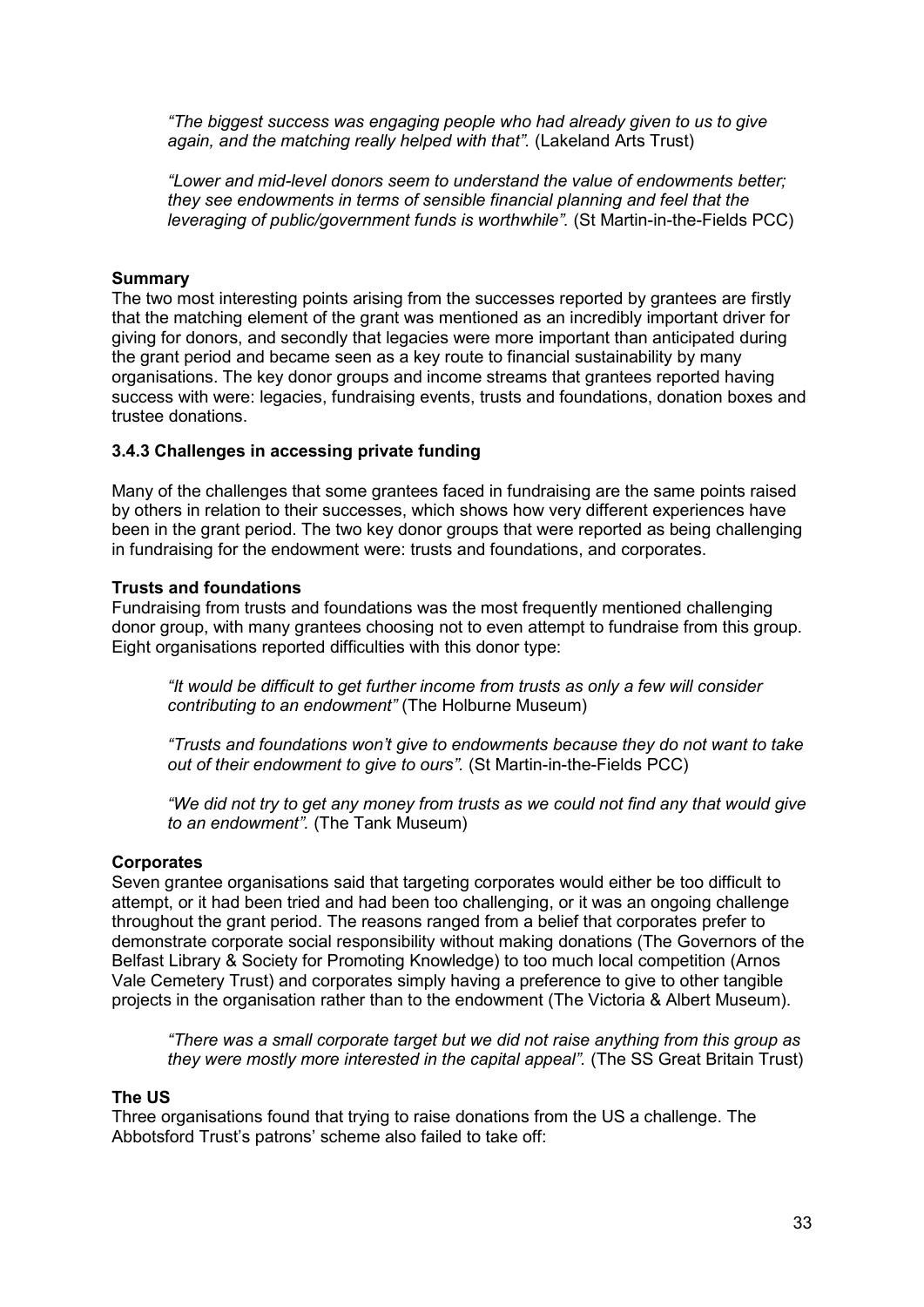*"There was also no drive to support the endowment from America where we are still actively fundraising, and we got no money from there at all".* (Lincoln Cathedral)

*"In addition to the need to convince them to give to an overseas charity, their awareness of how endowments work means that they are very conscious that current poor interest rates mean this is not a good time to invest money".* (St Martin-in-the-Fields PCC)

### **Major donors**

Two organisations also reported difficulties in pitching to major donors. They said that donors found the idea of giving to an endowment difficult because it is not tangible:

*"An immediate reaction to a request for an endowment donation has on occasion been "it's boring": donors are definitely more interested in something tangible like restoring a room or helping us to buy a picture or piece of furniture".* (Strawberry Hill Trust)

#### **Other challenges**

There were a range of other challenges raised, including holding events and legacies. Other more specific challenges included the charity's particular sector/focus being regarded as wealthy and so not needing donations (The National Horseracing museum), and a poor response to print adverts (The Severn Valley Railway Trust).

*"We had planned…to have major donor dinners in London. We did try to hold one but it just did not work because the city was still suffering after the banking crisis".* (The Mary Rose Trust)

*"There were adverts in the main SVR timetable booklet which has a circulation of 300,000 plus and banners around the railway, but no donations came in at all*". (The Severn Valley Railway Trust)

Other interesting comments about fundraising challenges included donor preferences in relation to endowment giving and concerns about losing control over their charitable investments, and simply not getting contributions that were as high as they had wanted:

*"Many potential donors…believe that they should be the judge of what should be funded and are reluctant, as they see it, to transfer their capital to someone else who will then make those decisions".* (The Holburne Museum)

*"Contributions to the endowment were not as high as we had wanted, but it helped us to drive legacy pledges".* (The Holocaust Centre)

*"UK higher-level donors…are unconvinced that it is the most effective way for them to support an organisation, particularly when the markets are volatile and interest rates have fallen".* (St Martin-in-the-Fields PCC)

#### **Summary**

Two themes run through the challenges experienced by grantee organisations. The first is that there was difficulty in convincing potential donors who do understand endowments such as US donors, high net worth individuals and trusts and foundations - to donate to the endowment during the grant period because it did not make financial sense to them, in terms of locking their money away and the money achieving low interest rates. The second theme is the difficulty in convincing those who prefer a tangible project or heritage object because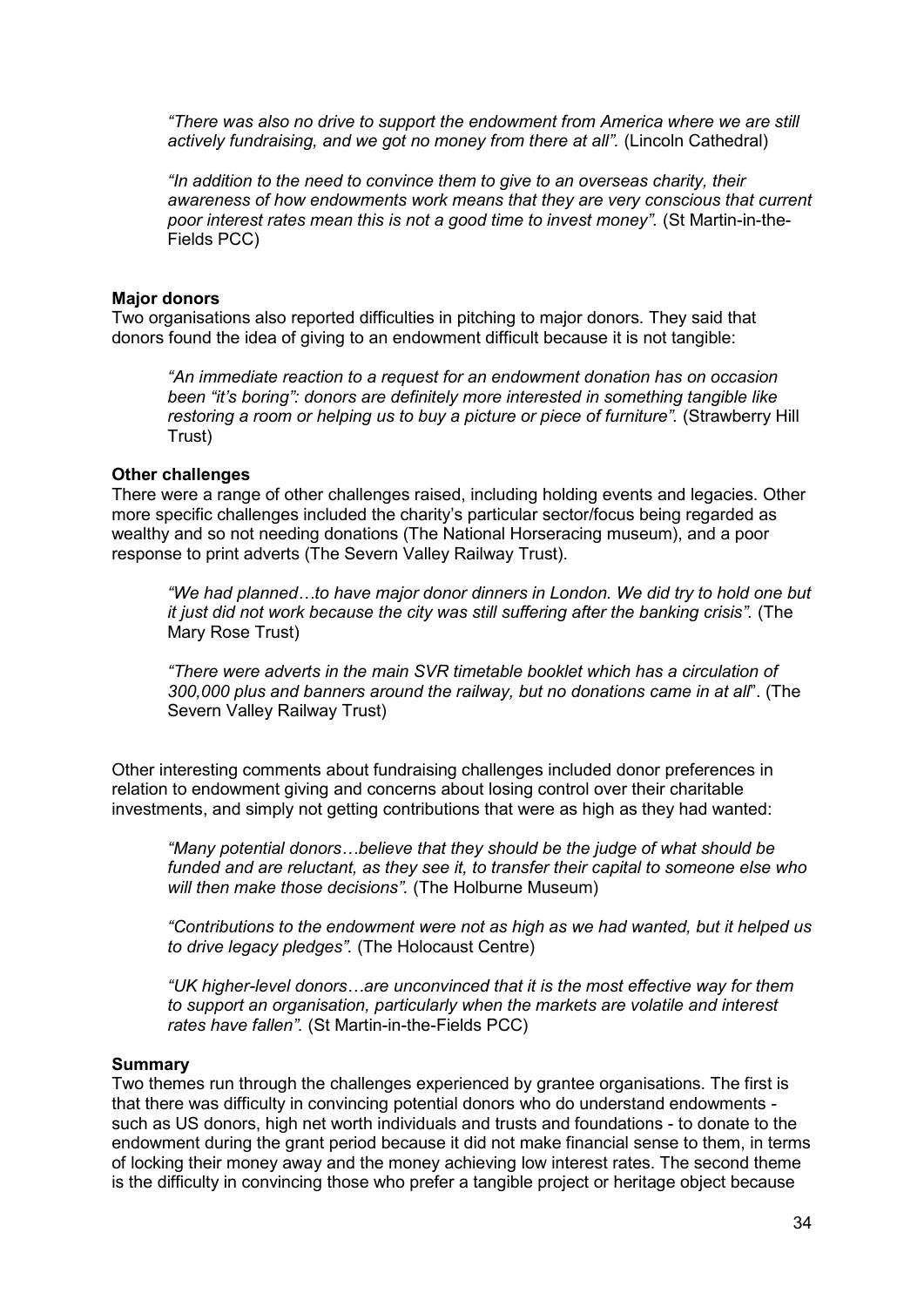(as grantee organisations perceived) endowments just do not interest many donors such as high net worth individuals and corporates.

### <span id="page-34-0"></span>**3.4.4 The effect of matching on donor behaviour**

As discussed in section 3.4.2, the matching offer from the Catalyst: Endowment scheme was key to success. The matching offer was universally welcomed by the grantee organisations, and was found to be fundamental to their success because it was instrumental in starting conversations with potential donors and encouraging donations. There were three elements to the appeal of matching: the first was the actual matching of donations, including the matching of Gift Aid; the second was being able to use matching to convince donors who did not regard the endowment as a wise investment to give to; and the third was the time-limited nature of the offer, because the deadline spurred donors on.

### **Sir John Soane's Museum**

After a relatively slow start to fundraising for the endowment, in the final 18 months of the grant period the museum pushed hard with its major donors to meet the target. Their chosen approach involved putting extra effort into explaining the value of the matching offer from HLF, emphasising that the upcoming deadline was approaching, after which the match would not take place, and making donors feel part of a team with a shared goal. As a result, a number of major donors, including all of the museum's trustees, rose to the challenge:

*"[One] donor gave £500k from a personal foundation, which is the biggest ever donation to the Soane in its history: she understood the importance of endowments and was American".*

All of the grantee organisations saw matching as essential to their fundraising, offering a clear incentive for donors to give to the endowment:

*"The matching element was essential to the success of our fundraising"* (The Abbotsford Trust)

*"We would not have got anywhere near the total without the matching element of the grant"* (Arnos Vale Cemetery Trust)

*"The matching will galvanise people"* (The British Library)

*"Donors love it and understand it. It promotes more of a partnership than the endless begging bowls of the past"* (Churches Conservation Trust)

*"During the fundraising the matching was the first hook to use"* (Dulwich Picture Gallery)

*"The matching element of the grant was the most important thing*" (The Holburne Museum)

*"It really helps with engagement"* (The Lakeland Trust)

*"We did not use endowments as the main thrust of the campaign, it was matching"* (The National Horseracing Museum)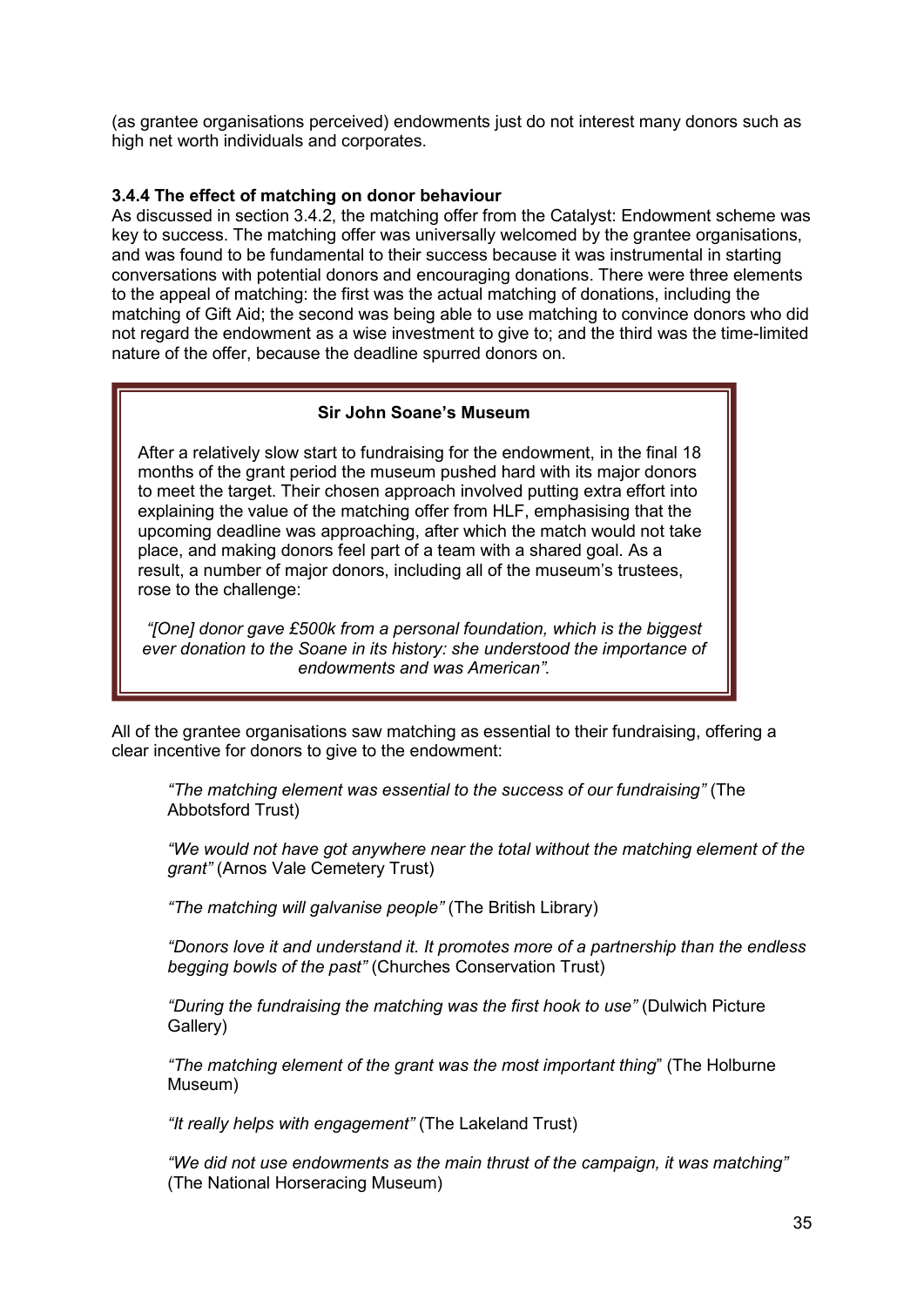*"When they realise that this amount and the Gift Aid will be matched they see it will be a huge bonus to the organisation"* (Pallant House Gallery)

*"Matching was the USP for us*" (Severn Valley Railway Trust)

*"The matching element was great because it is matching on donations as well as Gift Aid, which gives an extra boost"* (Sir John Soane's Museum)

*"Donors finding out that the Gift Aid element would be matched was so important and often tipped the balance"* (The Wiener Library Institute of Contemporary History)

The matching offer also turned out to be very useful for encouraging any donors, usually major individual donors, to give to the endowment when they did not view the endowment as a wise investment:

*"Particularly to those who think that the endowment return is too meagre to justify giving to it, the matching has made the difference to them psychologically"* (The Bowes Museum)

"*With higher-level donors that [matching] was a big factor in their decision to donate to the endowment, especially over and above another donation option"* (Greenwich Foundation for the Old Royal Naval College)

The fact that the grant and therefore the matching had a deadline was also a valuable tool for the grantee organisations, especially towards the end of the grant period when they could use the deadline to encourage final donations:

*"A public appeal was planned towards the end of the grant period in order to make use of the matching deadline"* (The Abbotsford Trust)

*"We were able to send out a call to arms for the matching deadline as it approached and this worked to our advantage"* (The Mary Rose Trust)

*"Being time-limited and the matching were the two things that made it stand out"* (SS Great Britain Trust)

Some specific examples of how matching helped grantee organisations to bring in donations:

*"For the lower-level donors, those with a long-standing relationship gave to the endowment because of matching"* (Holocaust Centre)

*"We convinced a local donor to transfer money into the endowment, specifically because of the matching offer"* (The Governors of the Belfast Library & Society for Promoting Knowledge)

*"[a] £250k donation from the foundation who were incentivised by the matching*" (The Mary Rose Trust)

*"People have written to tell us the opportunity to match their gift with the HLF award was the reason they were either inspired to give or chose to give more"* (St Martin-inthe-Fields PCC)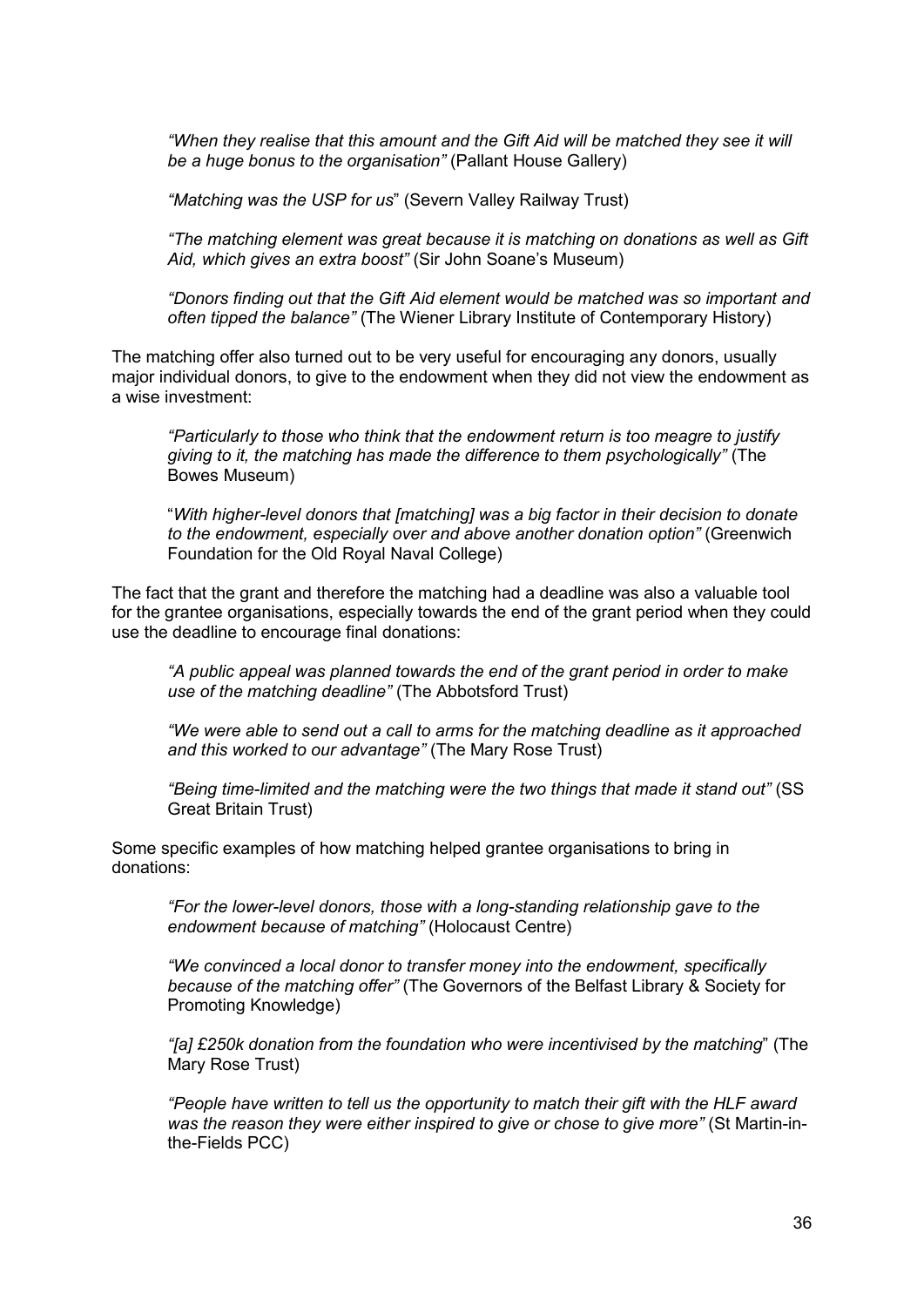*"The Friends in particular were enthused by the idea that matching made their money work harder"* (The Tank Museum)

*"There was a person in the US with a trust… and he had previously given to the capital appeal but also gave to the endowment, encouraged because of the matching"* (The Abbotsford Trust)

## <span id="page-36-0"></span>**3.5 Organisational context indicators of success**

This section analyses the demographics of the grantee organisations in order to determine whether any of these affect the level of success of an organisation.

**Organisation type** - There are six HLF categories of organisation type. Of the 31 organisations with a Catalyst: Endowment grant, four categories were represented, with the largest group falling in the Museums, Libraries, Archives and Collections category (15), followed by 10 in the Historic Buildings and Monuments category. Five organisations fell into the Industrial, Maritime and Transport category and one in Land and Biodiversity. Among the 20 organisations that successfully reached their fundraising target, the same pattern is followed but with a stronger leaning towards Museums, Libraries, Archives and Collections which accounted for over half of this group.

| 20<br>successful<br>completers | Non-<br>completers | <b>Total</b> |
|--------------------------------|--------------------|--------------|
| 5                              | 5                  | 10           |
|                                |                    | 5            |
|                                |                    |              |
| 11                             | 4                  | 15           |
|                                |                    |              |
|                                |                    |              |
|                                |                    |              |
|                                |                    |              |

#### **Table 11: How HLF categories relate to completion**

Source: HLF

**Age of organisation** - In terms of the age of each grantee organisation, whether their charity was registered with the Charity Commission from the year 2000 onwards or older was analysed in order to assess whether organisational age was related to success. Of the 31 organisations, 20 were registered pre- 2000, 11 were newer. For the successful completers, there were twice as many older than younger organisations, whereas for the non-completers the numbers were almost identical. This suggests that for the successful organisations being a more established charity was helpful to their success.

### **Table 12: How organisation age relates to success**

| Age of organisation | 20<br>successful<br>completers | Non-<br>completers | <b>Total</b> |
|---------------------|--------------------------------|--------------------|--------------|
| 2000 or later       |                                |                    |              |
| Pre-2000            | 14                             |                    | 19           |
| Not registered      |                                |                    |              |

Source: Charity Commission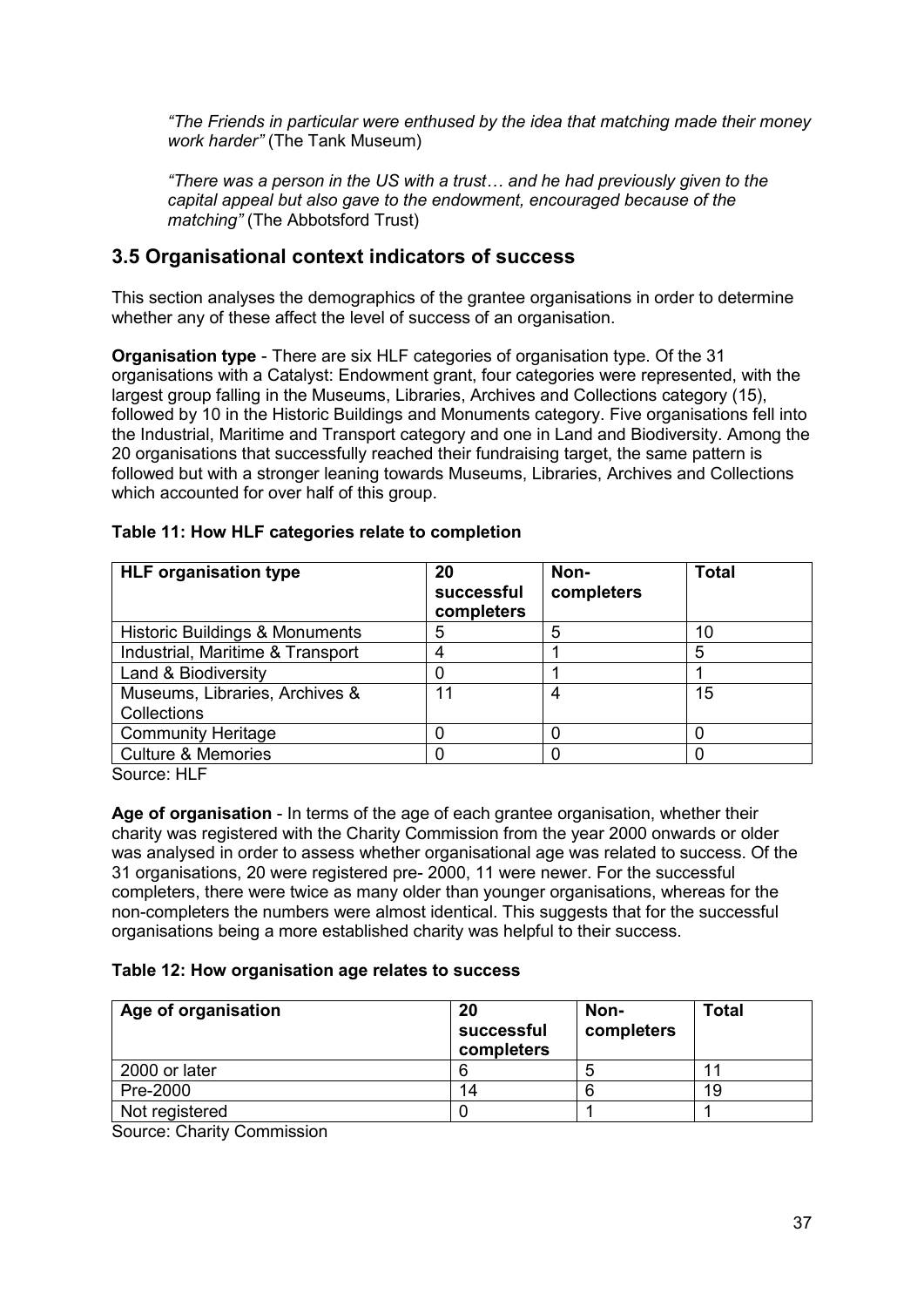**Geographic location** - 20 grantees were based outside of London and 11 inside London. There were also 23 in towns (including London) and eight were rural. Of the successful organisations, the pattern was similar with nearly twice as many outside London as inside, which suggests that this was not a factor in determining success; however four times as many successful completers were based in a town rather than a rural area which is a greater proportion than for the wider sample. For the non-completer organisations, the numbers were a lot closer but still with the same emphasis on towns. This suggests that being based in a town helped with an organisation's success. This could be because these organisations have a strong network of supporters located in the local area, and for those outside London they are likely to have less competition for donations.

| <b>Geographic location</b> | 20<br>successful<br>completers | Non-<br>completers | <b>Total</b> |
|----------------------------|--------------------------------|--------------------|--------------|
| In London                  |                                |                    |              |
| Outside London             | 13                             |                    | 20           |
| Town (including London)    | 16                             |                    | 22           |
| Rural                      |                                |                    |              |

|  |  | Table 13: How geographical location relates to success |  |  |  |
|--|--|--------------------------------------------------------|--|--|--|
|--|--|--------------------------------------------------------|--|--|--|

Source: evaluation analysis

**Size of organisation** - Twelve grantees had an income below £1m, and nineteen had an income of £1m or more. For the successful completer organisations, the pattern was the same but with a slightly less even spread with seven receiving an income of below £1m and nearly twice as many at £1m or more. For the none-completers there was hardly any difference in whether organisations had an income of below £1m or above £1m. This suggests that for the successful organisations, having a larger income at the outset was helpful to their success.

#### **Table 14: How organisation size relates to success**

| <b>Size of organisation</b> | 20<br>successful<br>completers | Non-<br>completers | <b>Total</b> |
|-----------------------------|--------------------------------|--------------------|--------------|
| Below £1m                   |                                |                    | $\Lambda$    |
| £1m or more                 | 13                             |                    | 19           |

Source: HLF scoring assessments

**Prior significant support from HLF** - All grantees had already received HLF funding before they were awarded their Catalyst: Endowment grant. An analysis of the total amount that they received reveals that the largest group of organisations (10) received grants totalling £5-9.9m. Of the successful organisations, the £10m+ category had the highest number of organisations (8), just one organisation behind this was the £5-9.9m category and then £1- 4.9m (3) and under £1m (2). The non-completers tended to have received less prior funding from HLF, mainly below £5m. This suggests that for the successful organisations, the larger the previous total value of grants, the more successful they were.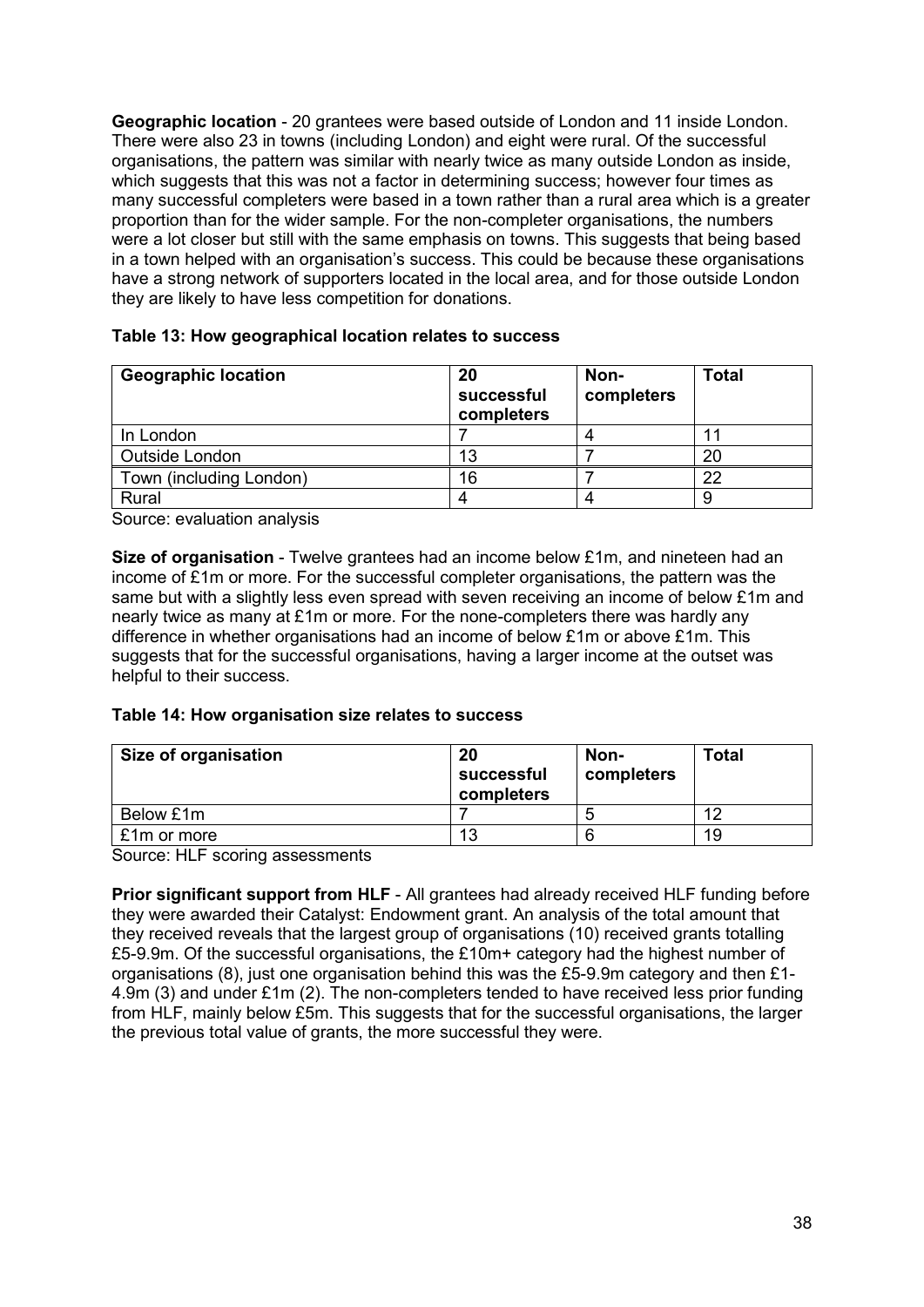### **Table 15: How prior funding from HLF relates to success**

| HLF grant income before the grant<br>award | 20<br>successful<br>completers | Non-<br>completers | <b>Total</b> |
|--------------------------------------------|--------------------------------|--------------------|--------------|
| Under £1m                                  |                                |                    |              |
| $£1m-4.9m$                                 |                                |                    |              |
| £5-9.9m                                    |                                |                    | 10           |
| £10m+                                      |                                |                    |              |

Source: HLF

**Existence of a prior endowment** - Whether a grantee organisation had an endowment before they were awarded the Catalyst: Endowment grant is a very valuable indicator to explore. This has been looked at from two different sources. During HLF's assessment of applicants to the programme, 19 organisations were noted as already having an endowment, 11 had not and for one) no answer was recorded. For the successful organisations, the comparison with the scoring assessments is that again most had held an endowment already, but it was twice as many as had not. Among the non-completer organisations, almost an equal number of organisations had a previous endowment as did not. This suggests that for the successful organisations, having had an endowment before Catalyst: Endowment was related to securing success.

### **Table 16: How holding a previous endowment relates to success**

| Held a previous endowment | 20<br>successful<br>completers | Non-<br>completers | Total |
|---------------------------|--------------------------------|--------------------|-------|
| Yes                       | 13                             |                    | 19    |
| No                        |                                |                    | ◢ ◢   |
| <b>Blank</b>              |                                |                    |       |

Source: HLF scoring assessments

**Having prior investment income** - 21 grantees reported having investment income before the grant began, and 10 did not previously enjoy this source of income. Among the successful organisations, 15 had an investment income and five had not. For the noncompleter organisations the numbers were almost the same, which suggests that for successful organisations, having an investment income contributed to their success.

### **Table 17: How having prior investment income relates to success**

| Investment income before the grant<br>award | 20<br>successful<br>completers | Non-<br>completers | <b>Total</b> |
|---------------------------------------------|--------------------------------|--------------------|--------------|
| Yes                                         | 15                             |                    |              |
| No                                          |                                |                    | 10           |

Source: HLF scoring assessments

### **Summary**

Overall therefore, of the various indicators of the range, type and geographic location of the grantee organisations, for those 20 organisations that successfully reached their fundraising target, all of the eight indicators appear to have helped with their success. Specifically, the successful organisations tended to fall into the Museums category, be an older charity formed before 2000, be based in a town, have an income or £1m or more before their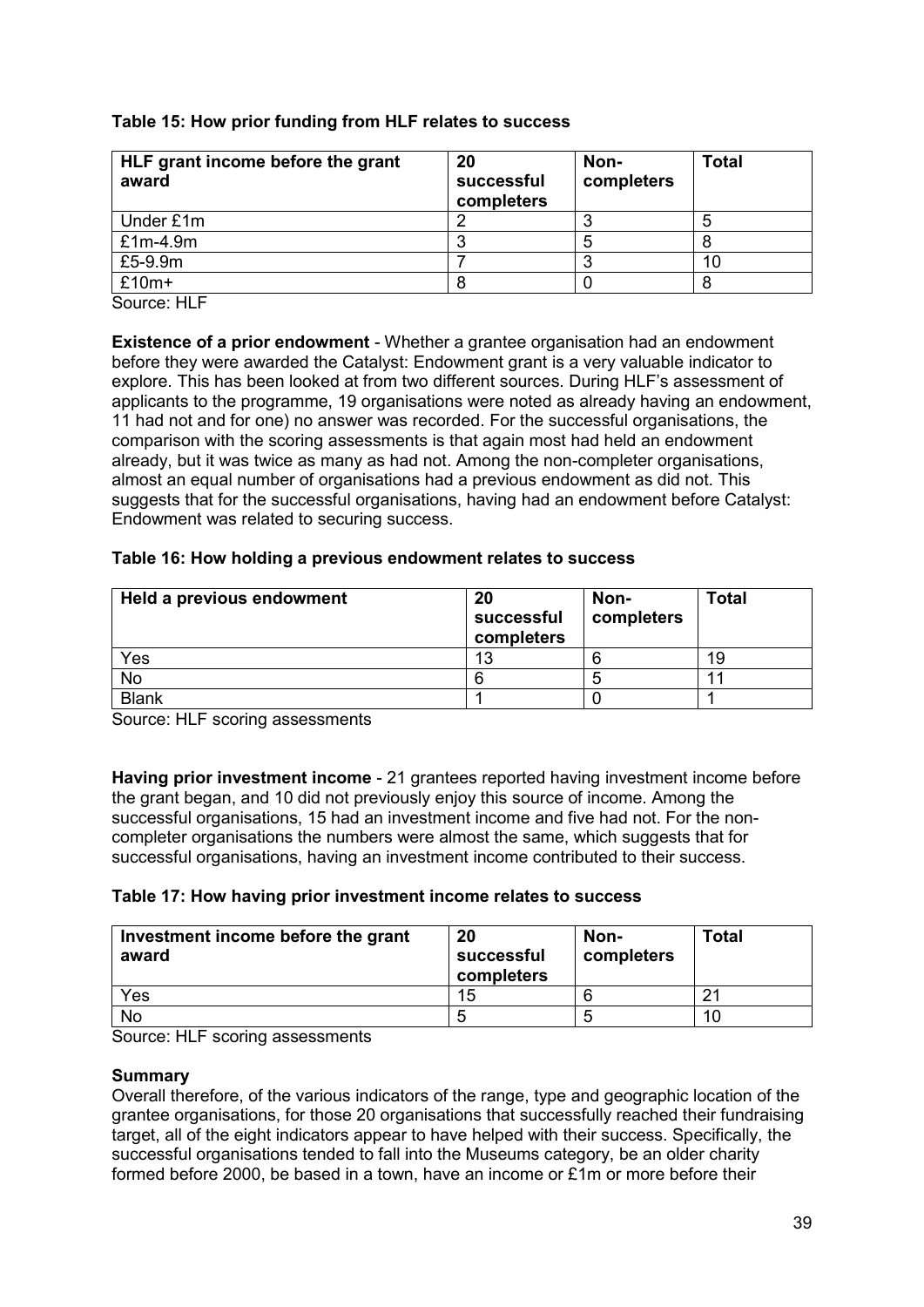Catalyst: Endowment grant, have had £5m+ of previous HLF funding, had an endowment prior to Catalyst, and also had investment income before receiving this grant.

## <span id="page-39-0"></span>**3.6 Skills used in fundraising for an endowment**

This section examines the people working on fundraising, their prior skillset and new skills required for fundraising for the endowment.

New skills can enter an organisation either by individuals proactively learning new skills, or by bringing in new staff, either temporarily or permanently to fill skills gap. During the Catalyst: Endowment programme, organisations tended to learn new skills rather than recruit staff, but some did also employ new staff to specifically work on the fundraising appeal.

**Recruitment** - In terms of recruitment, in the 2016 survey (the most recent survey where all 31 grantee organisations were invited to respond), three of the successful completer organisations said that they had recruited new staff for Catalyst: Endowment (The Bowes Museum, The National Portrait Gallery, St Martin-in-the-Fields PCC) and 12 had not. Of those organisations that did not complete their fundraising, only one had recruited. Across all of the surveys in each year, the majority of organisations said that they had not recruited any new fundraising staff specifically for Catalyst nor did they intend to.

**Fundraising skills** - The vast majority of grantee organisations already had some fundraising skills before being awarded the grant. 28 organisations said that they had fundraising skills and of the successful organisations all but one (19) said the same. For those younger charities like The Bowes Museum and Severn Valley Railway Trust (both completers) with no fundraising function before Catalyst, skills either existed in the organisation but had not been utilised before, or the staff that joined when the charity started had fundraising skills. The average (mode) of fundraising staff across 2013-16 was having between 1 to 2.9 members of staff, and 3 to 4.9 staff in 2017. Having more than 10 members of fundraising staff was very unusual.

**Named individual leading on Catalyst** - Within each organisation, there was not always a specific member of staff working on the Catalyst: Endowment. Just 11 organisations reported that there was one named individual, seven of which were successful organisations The size of a fundraising team also affects how many fundraising hours can be spent on fundraising and in four out of five years of the survey, there were slightly more organisations spending 3000 hours or more on fundraising than below this level.

A wide range of types of people were involved in fundraising for the endowment. The key contacts in organisations were sometimes part of the leadership group: Directors, Chief Executives, Trustees and a Deputy Chairman. For other grantees the key contacts were directors of functions including finance, development and communications, and income generation. There were also many contacts in development teams, a project manager, a fundraising manager, a head of trusts and foundations, a trust fundraising manager, a head of grants, and a trust and communications officer. Often in smaller organisations it was a senior person leading on the project, whilst in organisations with a larger fundraising function the development team would take the lead on this grant.

**Buy-in from the board** - Trustees can be valuable in terms of bringing skills to a grantee organisation. 15 organisations said that they had trustee support and of the successful completers, 11 said they had trustee support. Furthermore, five of the successful organisations said that their trustees had either donated to Catalyst themselves or had asked their contacts for donations. Just one non-completer said this, taking the total to six.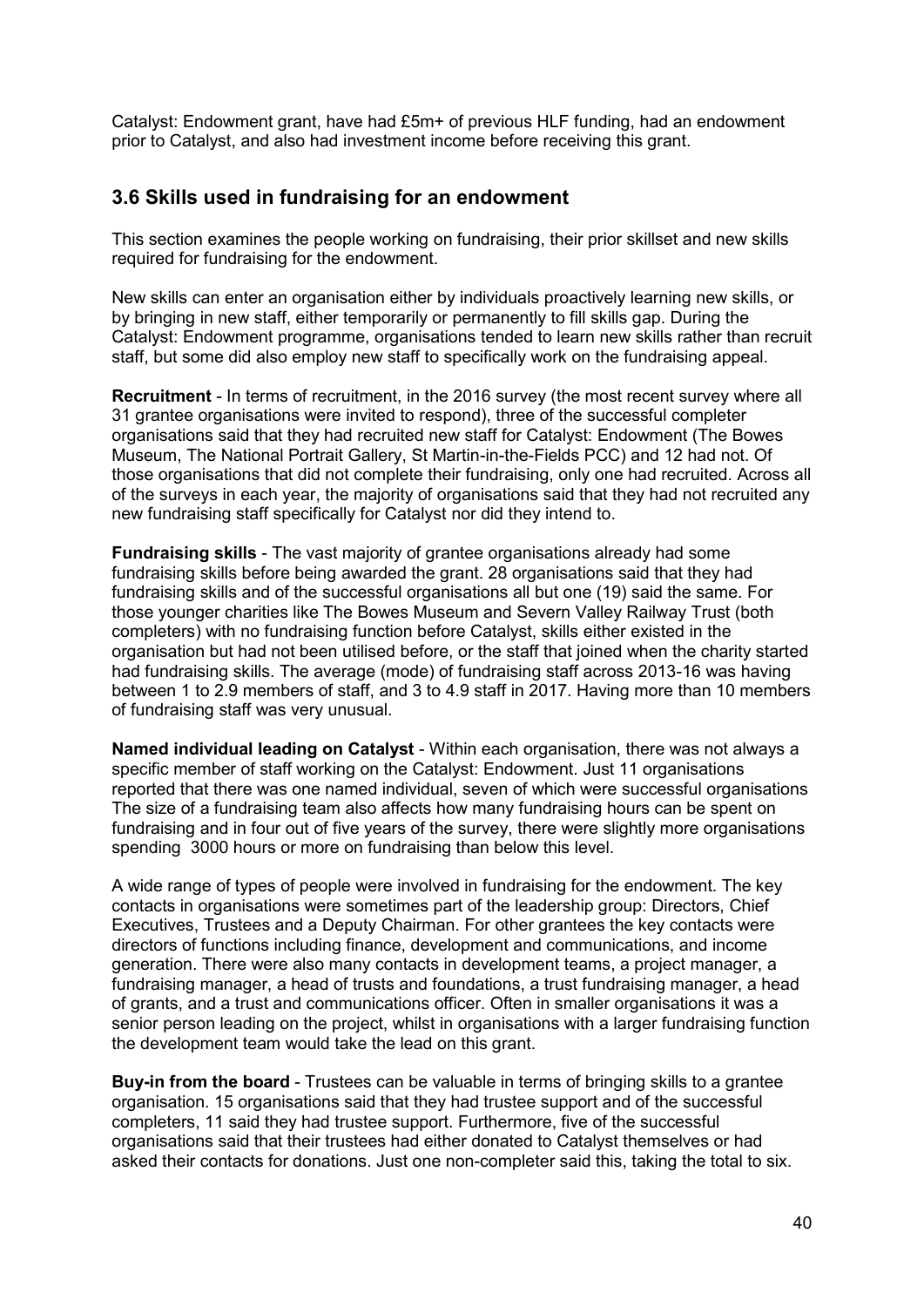This suggests that as the majority of organisations with trustee support were successful completer organisations, having engaged and supportive trustees is key to success.

**Senior management support -** Having the support of senior managers in an organisation can also be instrumental in the success of a project, and this support was often in the form of helping to ask for donations and helping to prioritise the Catalyst: Endowment over other donations. Of the successful completers, nine said that they had senior management support and one said that their CEO was the most supportive manager, and three noncompleters also had support. This suggests that senior management support is helpful to success.

Looking more widely at skills, in the initial case studies, many grantee organisations said that they would not need any new skills to fundraise for the endowment. Of those that had already learned new skills or saw a need for new skills, there were a wide variety of skills mentioned. Only one of the organisations mentioned deliberately bringing in new skills from outside the organisation, and they brought in a consultant to help with the bid and then had a fundraising consultant and freelance community fundraiser when the project started.

Other organisations reported learning fairly 'hard' skills and others more 'soft' skills like becoming more confident. The harder skills included application writing and setting up an endowment committee. The softer skills include understanding and communicating about endowments effectively; how to manage the endowment appeal against a capital appeal; finding new ways to be resourceful on selling the idea; thinking about how to approach different people and what appeals to them; managing multiple projects and messages; building personal relationships with donors; and learning to cross-sell ways in which the organisation can be supported.

New skills were also learned at the annual facilitated networking and learning workshops. Five workshops were run during the grant period at which expert speakers were invited to teach attendees about topics such as fundraising for legacy donations, fundraising in America, and the financial practicalities of fundraising for an endowment. The workshops were attended by representatives from 30 of the 31 organisations and were always very successful with all delegates rating each workshop as being 'very good' or 'good'. Some of the comments on the workshops include:

*"I wanted to thank you… for arranging such an inspirational day yesterday. I have returned to my desk with renewed vigour and determination! It was a great opportunity with some wonderful motivational speakers and I was so pleased to share experiences with other grantees".*

*"I will be reporting back some of the ideas to our trustees, particular in terms of how we are structuring our 'asks'"* 

*"Excellent and helpful event – have gone away with new ideas – not sure I thought that was possible before I came!"*

In summary, the vast majority of organisations did not bring in new staff specifically to work on fundraising for the endowment, and the skills that they needed for the project were generally already available in-house, or could be learned by existing staff through the course of the project, all of which can be used again in future fundraising appeals.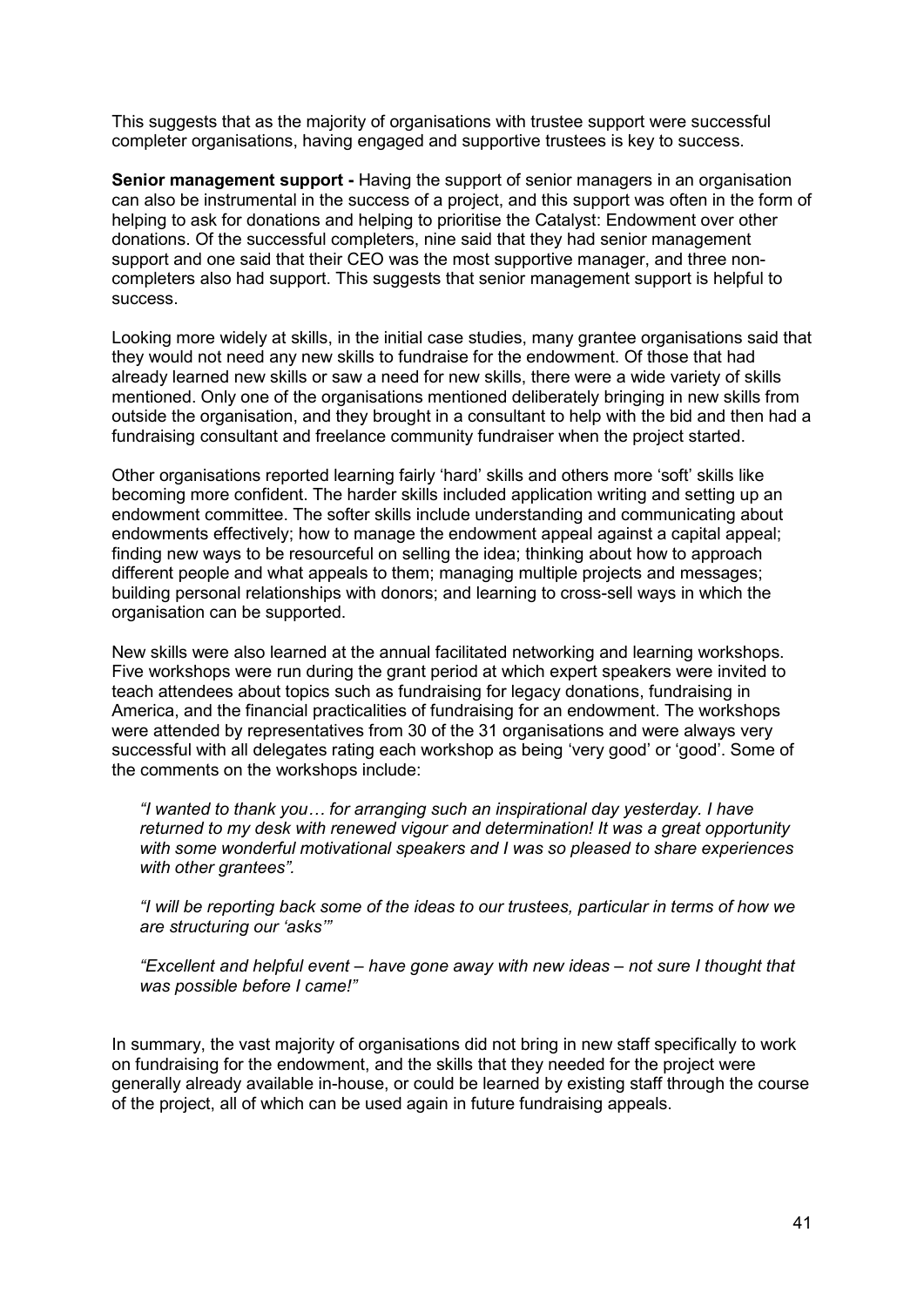# <span id="page-41-0"></span>**3.7 Embedded new skills**

This section considers how new skills are embedded in grantee organisations and will make a difference in the future.

Overall, we evaluate that the changes made and lessons learned have become embedded in grantee organisations and will make a difference to successful future fundraising. The sustainable skills tend to not be discrete such as 'learning to fundraise from corporates' but more broad such as learning to write bids or set-up a legacy programme.

### **The National Portrait Gallery**

Early on in the grant period, the gallery began using the Catalyst: Endowment grant as a way to test innovative new ways to fundraise. The principal innovation was very simple but effective: in the restaurant they put an optional £1 donation on to every bill, which brought in around £2k per month. Till receipts were also refreshed to include a message about the endowment appeal, which was part of the larger Portrait Fund appeal:

*"The restaurant donation is the best example of a direct success for us, because it worked so well that it has become business as usual for us".*

Examples of new fundraising strategies that grantee organisations intend to use in the future include legacies still going into the endowment (The National Portrait Gallery), legacies beginning to be funnelled into the endowment (The National Horseracing Museum & St Martin-in-the-Fields PCC), and legacies being seen as the way to keep the organisation going in the future (The Watts Gallery Trust):

*"We are confident that we can grow the endowment fund through legacies in the future as we can now talk about donations being in perpetuity and evidence it with the existing endowment fund"* (The National Horseracing Museum)

Other initiatives that are going to be continued are the optional additional £1 donation on restaurant bills and promotions via till receipts at The National Portrait Gallery, and keeping the collection box in the dry dock location at The SS Great Britain Trust:

"*The box brought in approximately £1k per month which is much better that all our other collection boxes combined…so we will keep this box"* (The SS Great Britain Trust)

Other success stories which promise to be of benefit in the future include setting up a higherlevel benefactors scheme to convert capital campaign givers to be regular givers (The National Horseracing Museum), having donors who have increased their annual giving for Catalyst to keep giving at this level for another fund (Pallant House Gallery).

Looking internally, other developments have proved fruitful. The Bowes Museum had not been used to asking for donations but has had to start doing this now, which they describe as a "cultural change". Arnos Vale Cemetery Trust also went from no fundraising to creating a fundraising campaign and describe themselves as having built up *"a legacy of fundraising knowledge".* Lincoln Cathedral reported that a key success for them was getting internal committees to recognise the importance of channelling legacies into the endowment. Severn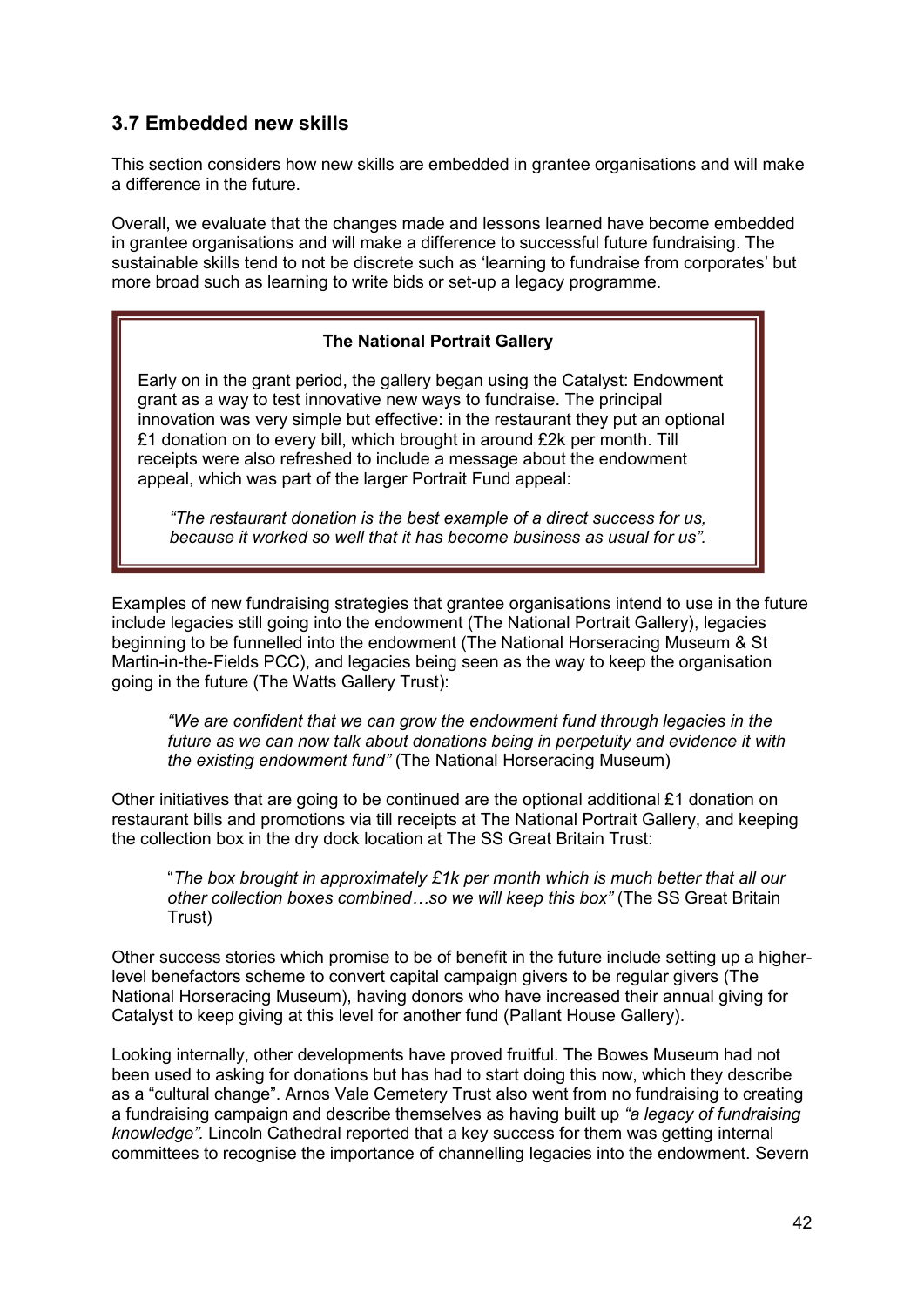Valley Railway Trust is planning to keep fundraising for the endowment until they reach their target:

*"It had not been in our DNA to ask for money, and that change has now started"* (The Bowes Museum)

Other internal alterations included getting volunteers more involved in communicating projects to visitors (The SS Great Britain Trust) and having very engaged trustees who are willing to fundraise and donate themselves (The Watts Gallery Trust & The Abbotsford Trust)

*"Our success in reaching the target has been our trustees who are incredibly wellconnected"* (The Abbotsford Trust)

There were other more tangible internal changes. The Holocaust Centre brought in a Trust and Grants Manager, a Legacy and Major Donor Officer and administrative support. The Bowes Museum implemented a CRM system which now contains all donor contact details and the separate Friends organisation's membership details, and a Fundraising Officer has been employed. Arnos Vale Cemetery Trust also brought in a Fundraising Officer.

Perhaps the most significant finding of this evaluation process is that the majority of respondents intend to continue fundraising for an endowment, so it is reasonable to claim that the Catalyst programme has successfully kick-started and developed endowment fundraising amongst grantees, in line with the programme's goal. This important outcome is discussed in greater detail in section 8.5.

In summary, the internal changes, learnings and the new plans for the future that were instigated by having the Catalyst: Endowment grant have changed organisations and their fundraising approaches permanently. These changes are added benefits for the organisations which would not have happened without the need to fundraise for an endowment as part of a grant.

### <span id="page-42-0"></span>**3.8 Impacts on financial sustainability**

This section considers the extenuating internal and external factors that have impacted upon the grantee organisations and their finances during the grant period.

Many factors have impacted upon grantee organisations during the grant period. Most of these have affected an organisation's ability to fundraise and in some cases have caused them to not reach their fundraising target. Other factors have been more serious and have actually impacted upon the financial sustainability of the entire organisation.

Three organisations experienced more serious issues. In each case the organisation was at risk of collapse and the focus for the organisation turned to staying afloat. Each of the organisations are still operational and had varying degrees of success with their fundraising for the endowment. One was not able to raise any money for the endowment, one 43% of their target, and one reached their target.

More broadly, the external factors that have affected grantee organisations included the effects of the economic downturn (demonstrated by difficulty in getting grants from trusts and foundations for some and from major individual donations for others), Grant In Aid (money from central government for a specific organisation) decreases, cuts in government funding, low interest rates, competition with other fundraising organisations (locally and linked organisations) and vulnerability from fluctuations in visitor numbers: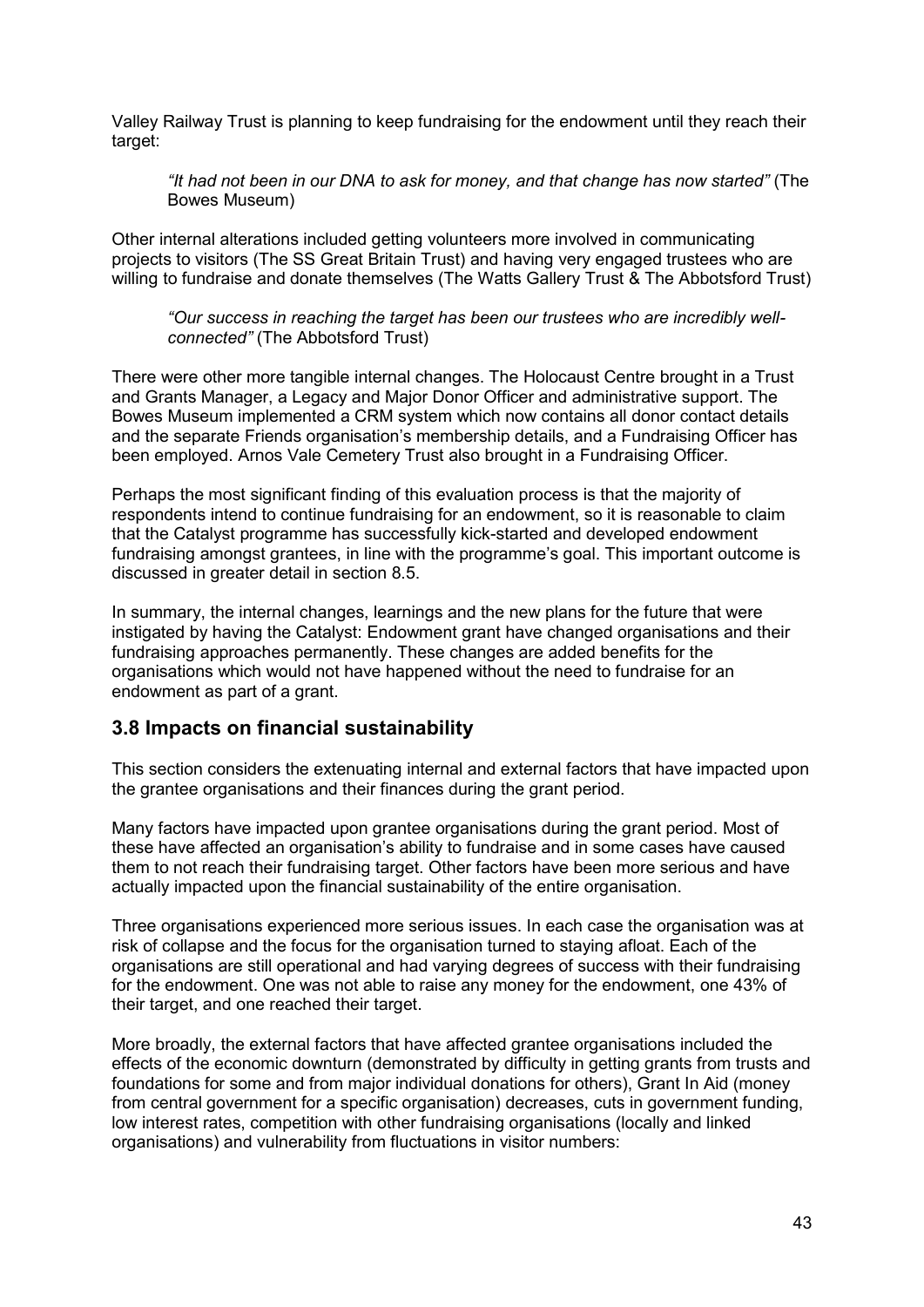*"During the economic downturn we have found that the lower-level appeals were affected, as were the amount received through donation boxes. Family wealth in trusts was also affected which could have a knock-on effect"* (The British Library)

*"30% of what we needs comes from the Department of Culture, Arts and Leisure…in Northern Ireland (it used to be more than half of our funding but it has been cut)"*  (The Governors of the Belfast Library & Society for Promoting Knowledge)

*"There are a few risks to the charity's financial sustainability. Most notably our pool of shareholders and members have multiple ways to give to the railway, so we are competing against these"* (Severn Valley Railway Trust)

*"Over the last five years we have lost over 20% in real terms of Grant In Aid and in 2015/16 we are told there will be another cut"* (Sir John Soane's Museum)

*"Rain is bad news for us, not just in terms of visitor numbers but because bad weather can affect the railway structurally"* (South Tynedale Railway Preservation Society)

*"Over the course of the economic downturn, we have noticed a drop in corporate donations to the museum"* (The Tank Museum)

*"The general financial climate was challenging for us and the low interest rates not helpful. One donor asked why they should give us money to put in the bank when they could put it in their own portfolio at a better rate of return and then give us the money from that".* (The Holocaust Centre)

In most years the average proportion of income that came from local authorities was below 5%, however in 2017 this jumped to 13% which is solely due to an outlier: the one organisation that reported a local authority income, the London Wildlife Trust.

Internal factors such as key members of staff leaving organisations have had a marked effect on many grantee organisations. Ten grantee organisations cited staff changes as having had a negative impact on their ability to fundraise as planned; seven of these were successful completers, which suggests that staff changes do not always have a negative impact on fundraising:

*"Our Chief Executive is leaving in spring 2015, so that's going to be another challenge – especially if there are particular donor relationships that are with him rather than with the Trust"* (London Wildlife Trust)

*"In 2012, Stefan our Director left after 15 years and was replaced in February 2013 by a new Director who was in post until November 2013. After his departure, two senior management team colleagues, who had been at the Gallery for over ten years took over as co-Directors".* (Pallant House Gallery)

*"Our Director left four or five months after getting the grant, which meant it was difficult strategically as an organisation"* (Sir John Soane's Museum)

*"The main issue was the staff changes due to the departure of senior fundraisers who had been leading the endowment campaign and Catalyst challenge, as well as the retirement of the Ashmolean's Director"* (The Ashmolean Museum of Arts & Archaeology)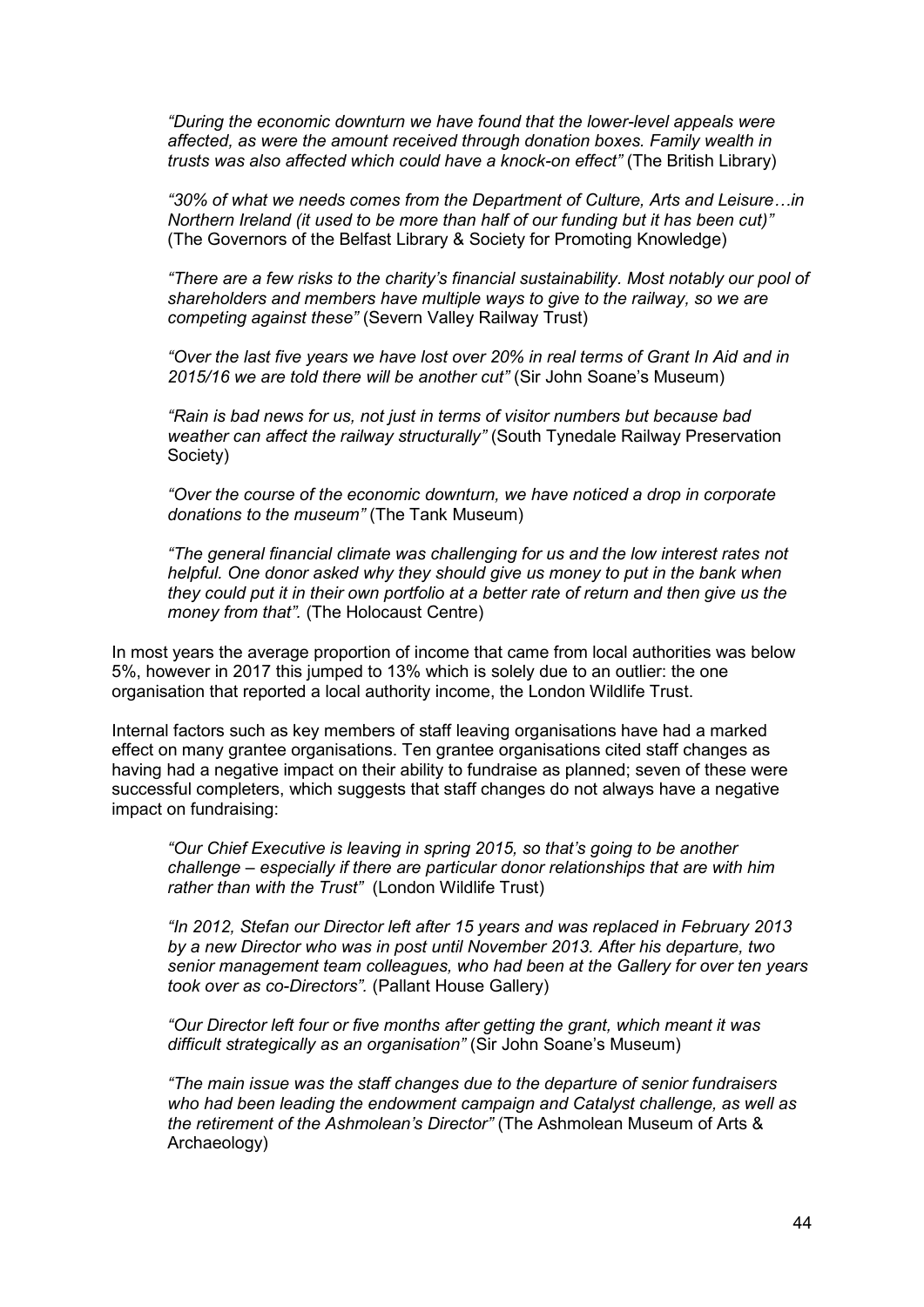*"The Head of Development role…was vacant for over two years, which affected team capacity"* (The British Library)

*"Our part-time fundraiser left two years ago and it took nearly 18 months to recruit into this role"* (Severn Valley Railway Trust)

Whilst only three of the grantee organisations experienced serious issues that affected their financial sustainability, it is clear that a mixture of external and internal factors such as the economic downturn and staff turnover have affected the grantee organisations and their fundraising capacity significantly.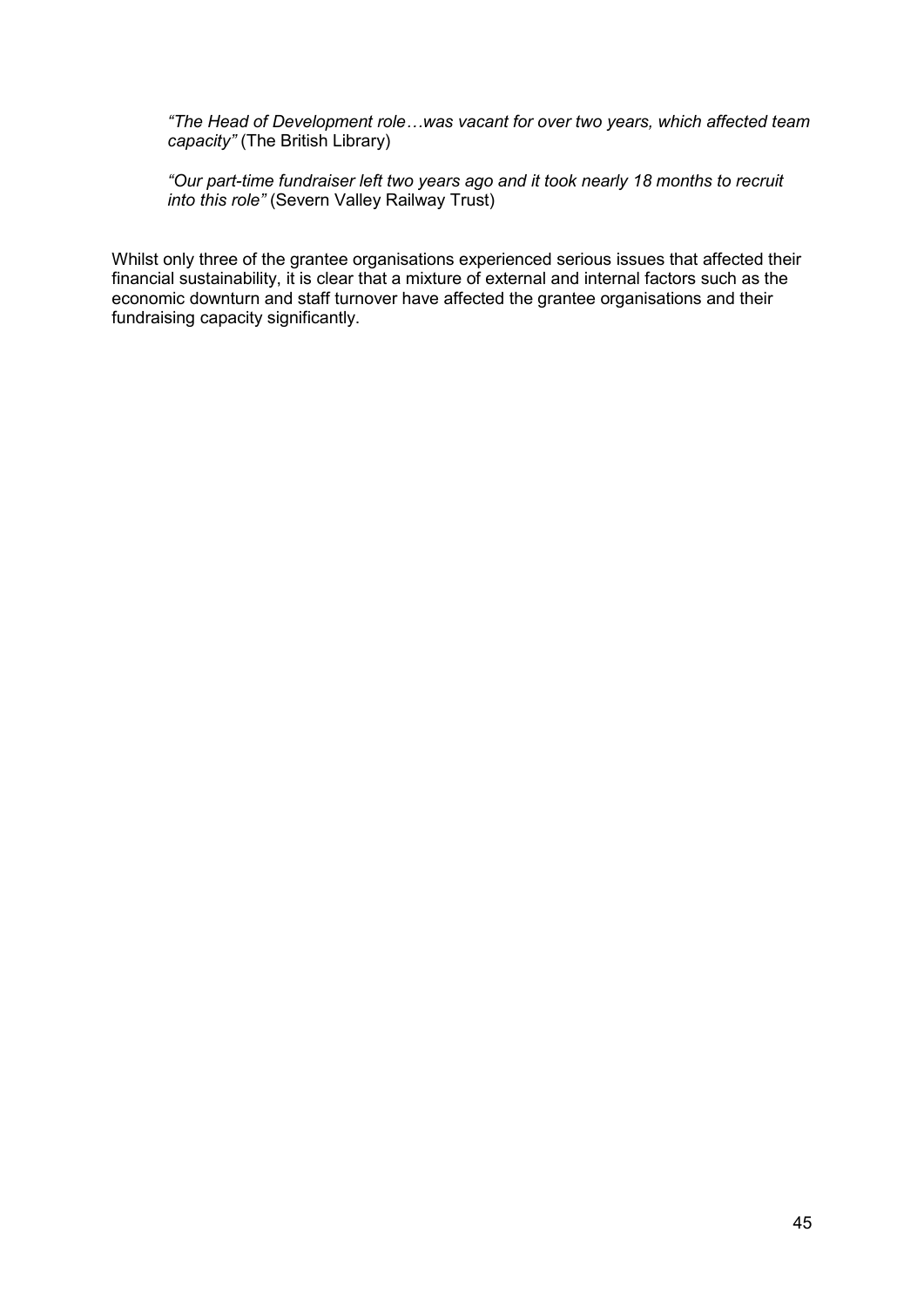# <span id="page-45-0"></span>**4. Success indicators**

An analysis of all the evaluation data generates 3 broad 'indicators of success', each of which contains 5 component parts, as summarised in table 18.

| <b>Success</b><br>indicator | <b>Component parts</b>                                                                                    | <b>Explanation</b>                                                                                                                                                                                                                    |
|-----------------------------|-----------------------------------------------------------------------------------------------------------|---------------------------------------------------------------------------------------------------------------------------------------------------------------------------------------------------------------------------------------|
| Organisational<br>context   | Category within the<br>diverse heritage sector                                                            | Museums, libraries, archives and collections were more<br>successful than the other 4 HLF categories: Historic<br>buildings and monuments; Land and biodiversity;<br>Industrial, maritime and transport; and Culture and<br>memories. |
|                             | Age of organisation                                                                                       | Longer established organisations had more success in<br>reaching their goal.                                                                                                                                                          |
|                             | Location of<br>organisation                                                                               | Being located in a town rather than a rural location was<br>associated with success.                                                                                                                                                  |
|                             | Size of turnover                                                                                          | Having an income of £1m or more before the grant<br>started were more likely to succeed                                                                                                                                               |
|                             | Existing endowment<br>and investment<br>income                                                            | Organisations that had a historic endowment or<br>experience of saving and investing to generate interest<br>were better prepared to succeed in building an<br>endowment                                                              |
|                             | Prior reliance on<br>private giving                                                                       | Those organisations that already received 50% or more<br>of their income from private giving were more likely to<br>succeed.                                                                                                          |
| Institutional<br>readiness  | Prior receipt of<br>significant HLF funding                                                               | Having already received £5m + of funding from HLF was<br>associated with success in the catalyst endowment<br>challenge                                                                                                               |
|                             | Recently completed a<br>capital appeal                                                                    | Organisations that had recently completed a capital<br>appeal were primed to succeed in this scheme.                                                                                                                                  |
|                             | Buy-in from the Board                                                                                     | Having trustees who understand and are supportive of<br>endowment fundraising was associated with success.                                                                                                                            |
|                             | Named individual<br>leading the project                                                                   | Having a named person - whether staff, trustee or other<br>volunteer - taking responsibility for delivering the match,<br>was a success indicator.                                                                                    |
|                             | Existing desire to<br>create or grow an<br>endowment                                                      | Those organisations with a pre-existing plan to do<br>endowment fundraising, were better placed to succeed<br>when Catalyst Endowment was launched.                                                                                   |
| Fundraising<br>capacity     | Running a diverse<br>fundraising portfolio<br>and planning to bring<br>in new, and new types<br>of donors | Successful organisations were more likely to be running<br>this campaign alongside other fundraising projects, and<br>proactively seeking new supporters, rather than trying to<br>raise more from existing donors.                   |
|                             | Focus on Major<br>Donors and on Trusts<br>and Foundations                                                 | Efforts to attract major donors and charitable trusts and<br>foundations resulted in more success than only focusing<br>on mass giving and corporate donors.                                                                          |
|                             | Spending a higher<br>percentage of<br>fundraising costs on<br>donor care                                  | Successful fundraising organisations focus resources on<br>donor care and retention, not just on the initial<br>recruitment of supporters.                                                                                            |
|                             | Putting in a greater<br>number of fundraising<br>hours                                                    | Organisations that declared an annual commitment of<br>3,000+ hours on fundraising for the endowment did far<br>better than those spending <3,000 hours.                                                                              |

**Table 18: Summary of Success indicators**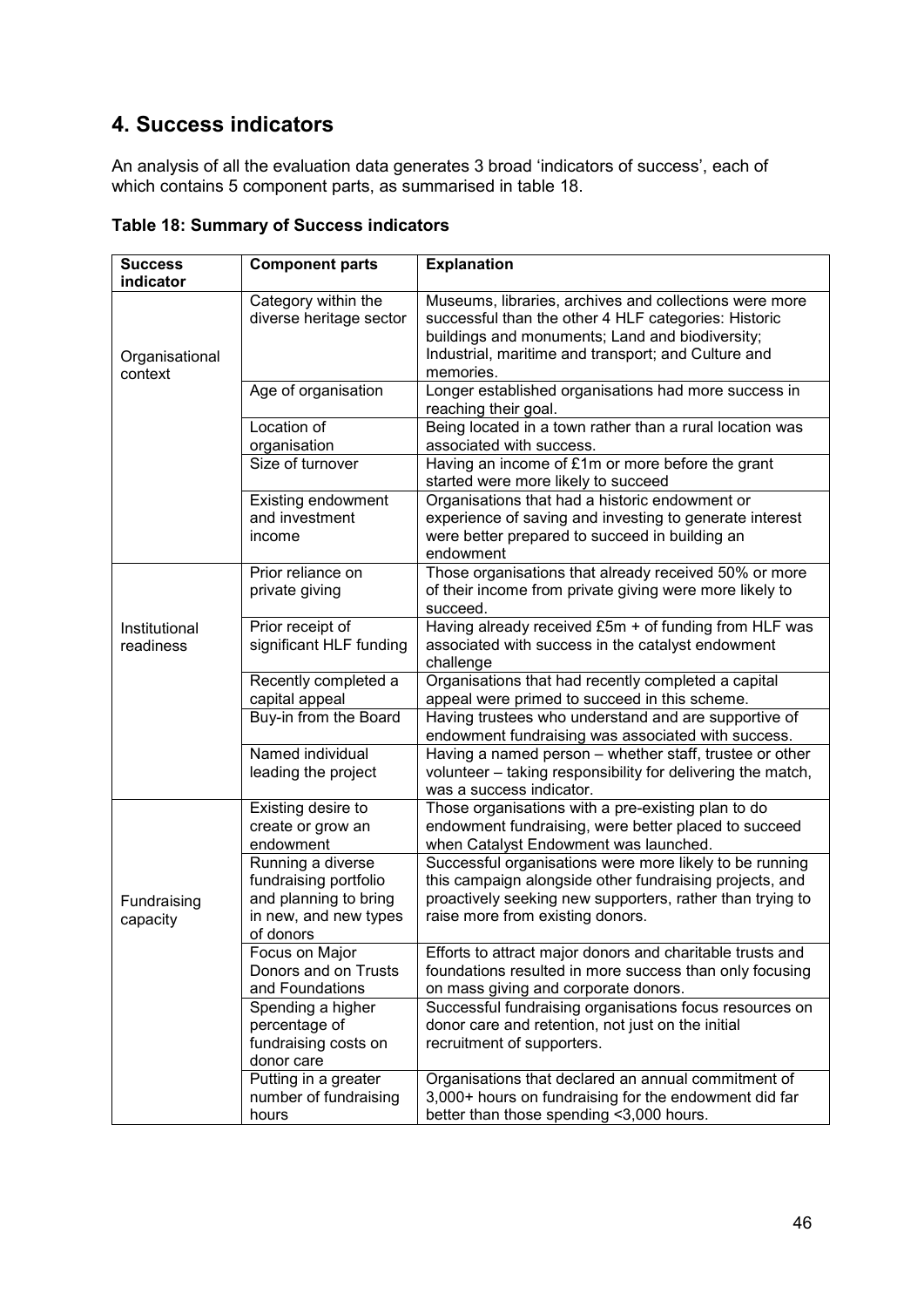The following sections provide more detail on the three main indicators of success and their component parts, along with some suggestions as to why they might be associated with successful outcomes in the Catalyst: Endowment matched funding challenge. At the end of the section is Table 19 which shows the level of success for each of the 31 organisations.

# <span id="page-46-0"></span>**4.1 Success indicator 1: Organisational context**

The organisational context includes variables that are the result of historical and geographical factors. The five component parts of this first success indicator were not open to change at the point of applying for and participating in Catalyst: Endowment. The reason they are associated with success could be due to greater prior experience of running fundraising campaigns and providing donor care, access to larger pools of potential supporters, less local competition, and organisational understanding of – and support for the value of - endowments.

**1. Category within the diverse heritage sector** – more than half (55%) of the successful completer organisations are in the Museums, Libraries, Archives & Collections classification, whereas across the 31 grantees only 48% are in this category. Non-completers were most likely to be in the Historic Buildings & Monuments category.

**2. Age of an organisation** – The older the organisation, the more likely it was to successfully complete fundraising for its match. More than twice as many successful completer organisations were registered with the Charity Commission before the year 2000 than afterwards.

**3. Location of organisation** – four times as many successful completer organisations were based in towns than in rural areas, whereas location was not a relevant factor for noncompleters.

**4. Size of turnover**– nearly twice as many successful completer organisations had an income of £1m or more before the grant period started as had below £1m. There was no particular bias towards smaller or larger incomes for non-completers.

**5. Existing endowment and investment income** – more than twice as many of the successful completer organisations already had an endowment than non-completers; and three times as many successful completer organisations were already in receipt of some type of investment income than were not.

# <span id="page-46-1"></span>**4.2 Success indicator 2: Institutional readiness**

Institutional readiness is a core concept in fundraising planning. It means that charities should not begin or scale up their efforts to attract private giving until they have prepared the ground to create the most fertile conditions for success. This covers a wide range of activities including: preparing a robust 'case for support'; building a 'culture of philanthropy' amongst trustees, staff and volunteers; and investing in essential staff and equipment, such as an experienced fundraiser and a good fundraising database.

**1. Prior reliance on private giving** – Most successful completer organisations already received 50% or more of their total income from private giving before beginning the Catalyst; Endowment matched challenge.

**2. Prior receipt of significant HLF funding** – All 31 grantee organisations had previously received HLF funding, and many had received multiple grants in the past. But more than half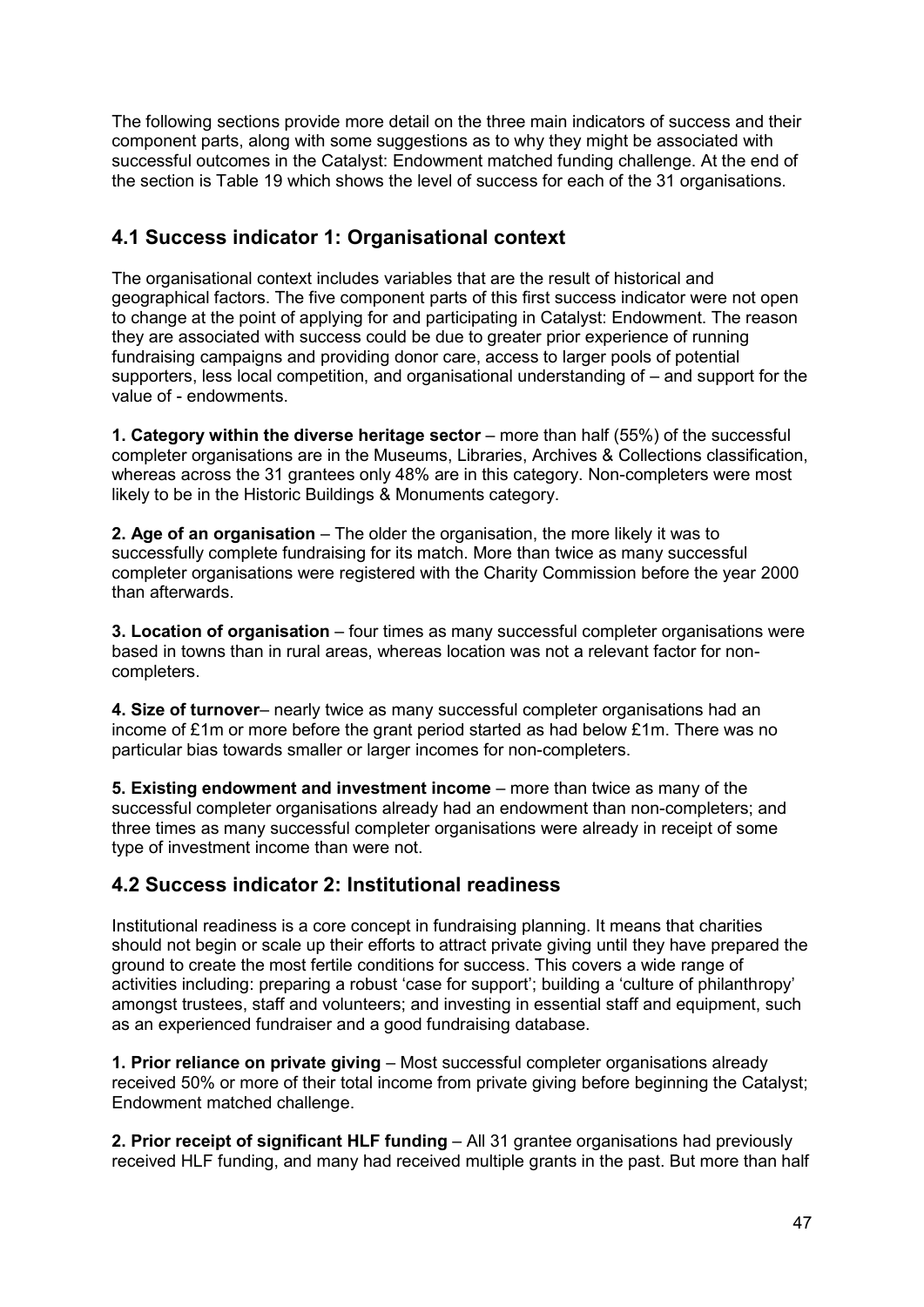of the successful completers had received significant sums totalling £5m or more. For the non-completers just one-third had received grants at this level.

**3. Recently completed a capital appeal** – more than double the number of successful completer organisations ran their endowment appeal straight after a capital campaign than did not. None of the non-completer organisations ran their appeal after a capital appeal. This suggests that capital campaigns, rather than leading to donor fatigue may actually help with fundraising due to momentum and warm donor contacts.

**4. Buy-in from the Board** – just over half of successful completers said that their trustees had been supportive of Catalyst: Endowment from early on in the grant period. This was lower for non-completer organisations at one-third. This suggests that an actively engaged trustee board, especially one making donations and willing to approach their contacts is helpful for success.

**5. Named individual leading the project** – nearly twice as many successful completer organisations had a named person leading on their Catalyst: Endowment project than did not. Having one person leading on the fundraising obviously helps to clarify responsibilities and provides a consistent point of contact, but this factor may to some extent be a proxy for organisational size, as it may be more feasible in larger organisations with a defined fundraising function, rather than in one where fundraising is a collective responsibility.

# <span id="page-47-0"></span>**4.3 Success indicator 3: Fundraising capacity**

The third and final over-arching success indicator – fundraising capacity – includes the variables that are most open to manipulation by the grantee organisations: deciding to prioritise fundraising for an endowment, creating a successful plan, and dedicating sufficient resources and time to achieve success.

**1. Existing desire to create or grow an endowment** – a higher proportion of the successful completer organisations than non-completers had planned to fundraise for an endowment before they had heard about the Catalyst: Endowment grant programme.

**2. Running a diverse fundraising portfolio and planning to bring in new, and new types of, donors** – all but one of the successful completer organisations ran the fundraising for the endowment alongside other projects, rather than it being their sole fundraising priority. The vast majority of successful completers (eight times as many) planned to reach more new donors than those that did not, and only one of these organisations did not report attracting new donors.

**3. Focus on Major Donors and on Trusts and Foundations** – more than twice as many successful completers than non-completers received donations in the grant period from major individual donors. Four times as many successful completers than non-completers received donations in the grant period from trusts and foundations.

**4. Spending a higher percentage of fundraising costs on donor care –** Completers were more likely to devote resources to spend on donor care and stewarding donors after their contribution had been received. This includes costs such as arranging appropriate acknowledgement, providing high quality communications, and gathering evidence on the impact of donations. Dedicating resources to spend on retaining existing donors may seem a luxury when new funds are urgently needed and the norm is to focus on donor recruitment, but it is considered good practice, and ultimately more cost effective if it results in repeat donations.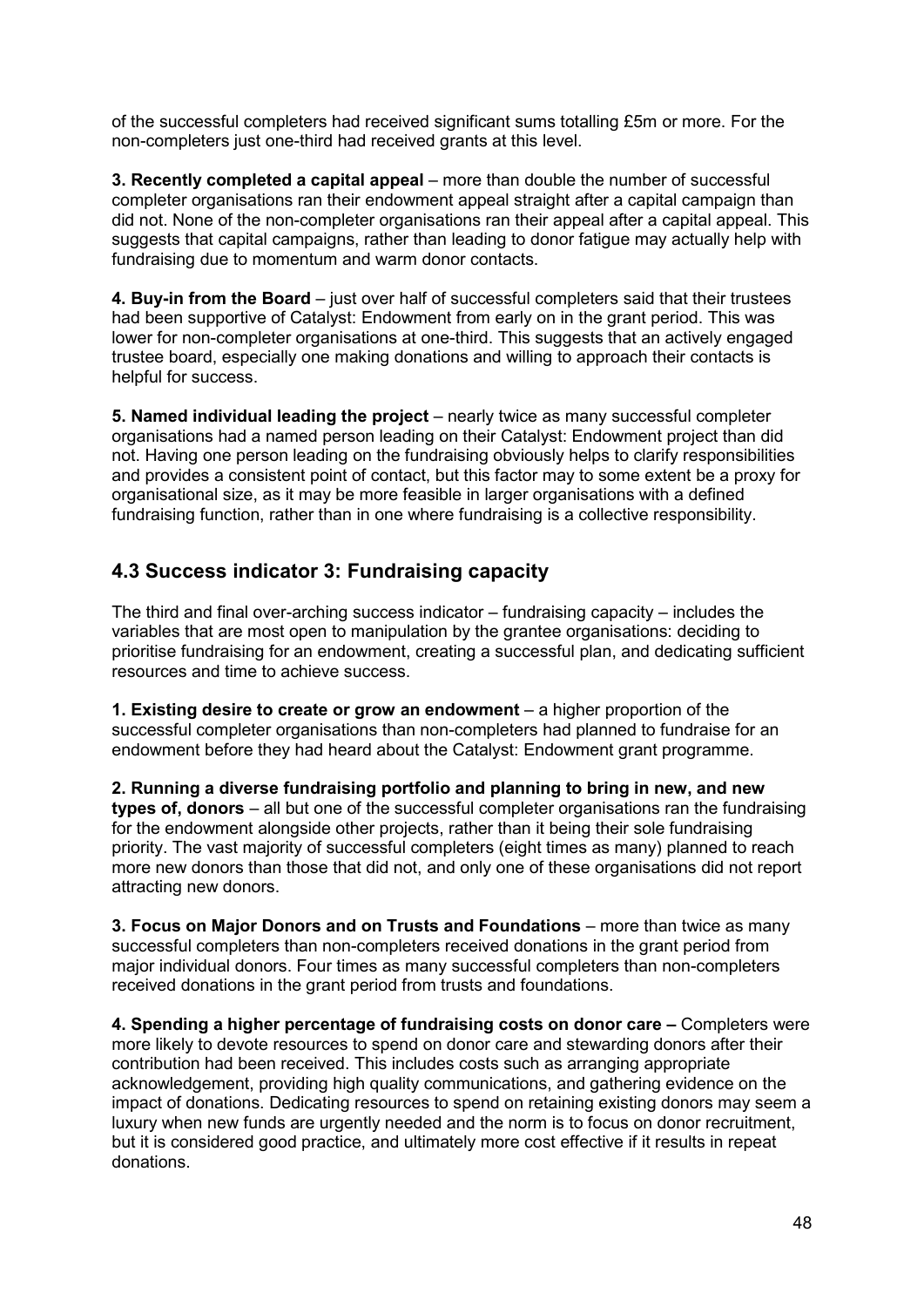**5. Putting in a greater number of fundraising hours** – of those grantees that provided this information, all but one of the successful completer organisations spent 3,000 hours or more on fundraising for the endowment. For non-completer organisations, the pattern was reversed with just one that was willing and/or able to dedicate 3,000 hours or more to focus on the Catalyst: Endowment challenge.

## <span id="page-48-0"></span>**4.4 Conclusion on Success Indicators**

Analysis of the data on the 20 organisations that successfully reached their fundraising targets, shows that they were more likely to have benefitted from a conducive organisational context, to have undertaken the work required for institutional readiness, and to have the fundraising ambition and capacity to put in place the strategy and resources required for success.

In Table 19 all 31 organisations, their fundraising targets, matching ratios, amount raised, and which indicators of success they demonstrated are presented. As there are five component parts to each indicator of success, if an organisation demonstrated three out of five component parts for an indicator then they are shown with a tick. The table suggests that organisational context was the most important indicator of success, followed by fundraising capacity and then institutional readiness.

Within the three key success indicators, the following component parts are particularly linked to success:

- 1. A **conducive organisational context**  being an older, larger organisation based in a town, with an existing endowment or investment income.
- 2. **Institutional readiness to begin or grow endowment fundraising** having substantial experience as a fundraising organisation, including prior significant support from HLF (>£5m), a supportive Board of trustees and a named individual to lead the matched funding campaign.
- 3. **Fundraising capacity to successfully reach the matched funding target** ability to run a diverse fundraising portfolio, an existing desire to create or grow an endowment, a goal to secure support from major donors and from trusts and foundations, investing in donor care, dedicating resources and over 3,000 hours of staff time per annum to the fundraising campaign.

The next section describes in closer detail the stories behind the grantees' efforts to meet the fundraising target for the endowment and address challenges that they encountered.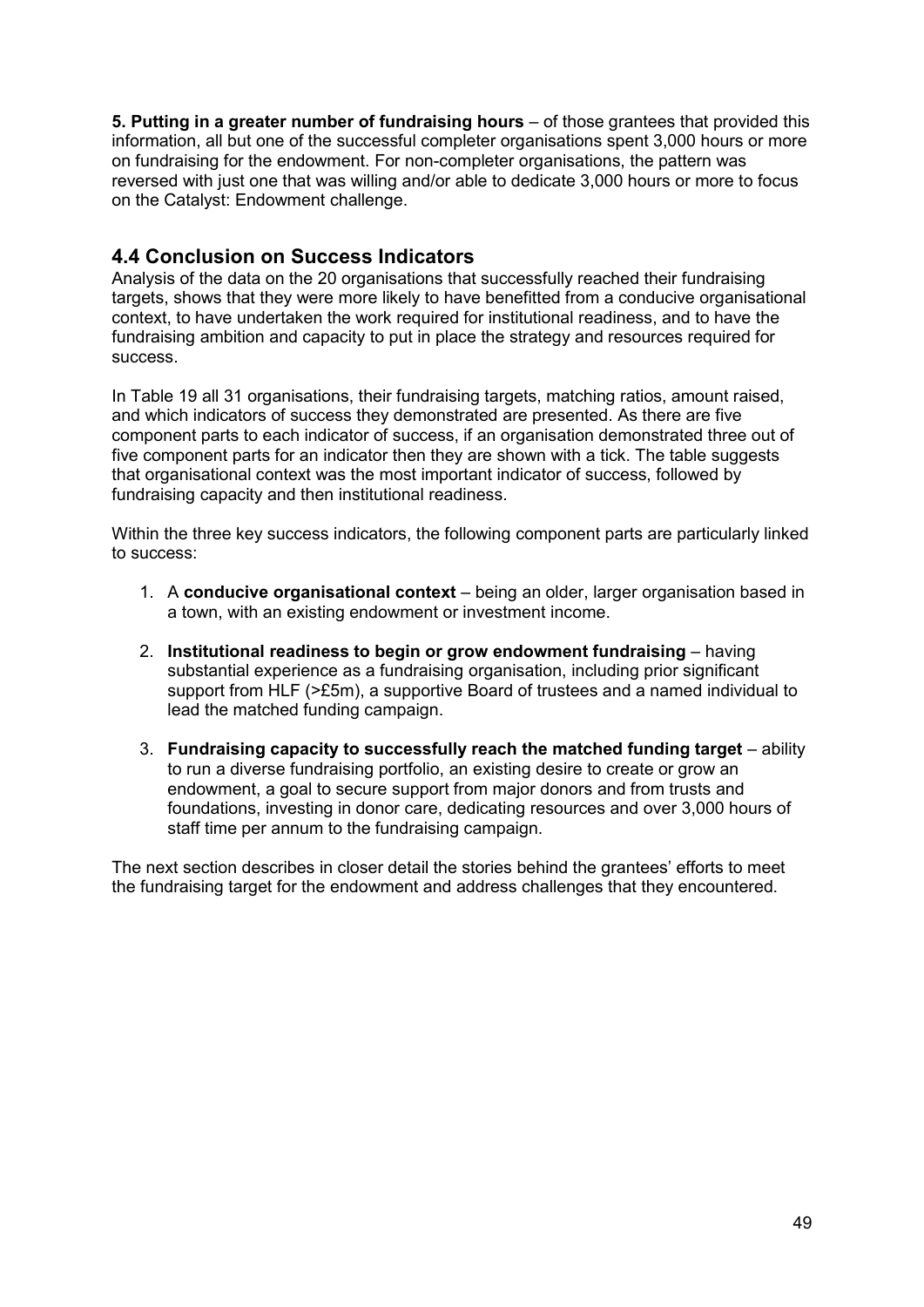# **Table 19: Summary of Success**

| <b>Grantee Organisation</b>             | <b>Endowment</b>   | <b>Match</b> | <b>Amount</b> | <b>Completed</b><br><b>Success Indicators</b> |                           |                           | Number of                 |                |
|-----------------------------------------|--------------------|--------------|---------------|-----------------------------------------------|---------------------------|---------------------------|---------------------------|----------------|
|                                         | <b>Fundraising</b> | awarded      | raised        | match                                         |                           |                           |                           | <b>SUCCESS</b> |
|                                         | Goal               |              | (including    | funding<br>challenge?                         | Organisational            | <b>Institutional</b>      | <b>Fundraising</b>        | indicators     |
|                                         |                    |              | HLF grant)    |                                               | context                   | readiness                 | Capacity                  |                |
| <b>Abbotsford Trust</b>                 | E2m                | 1:1          | £2m           | Yes                                           | $\checkmark$              | $\boldsymbol{\mathsf{x}}$ | $\checkmark$              | $\overline{2}$ |
| <b>Arnos Vale Cemetery Trust</b>        | £1m                | 1:1          | £594,409      | No - 59%                                      | $\checkmark$              | $\boldsymbol{\mathsf{x}}$ | $\boldsymbol{\mathsf{x}}$ |                |
| Ashmolean Museum of Art and Archaeology | £2m                | 1:1          | £2m           | Yes                                           | $\checkmark$              | $\checkmark$              | $\boldsymbol{\mathsf{x}}$ | $\overline{c}$ |
| Bowes Museum                            | £2m                | 1:1          | £2m           | Yes                                           | ✓                         | $\overline{\mathbf{x}}$   | ✓                         | 2              |
| <b>British Library</b>                  | £6m                | 2:1          | £2,055,492    | $No - 34%$                                    | $\checkmark$              | $\pmb{\times}$            | $\checkmark$              | $\overline{2}$ |
| <b>Churches Conservation Trust</b>      | £1m                | 1:1          | £1m           | Yes                                           | $\checkmark$              | ✓                         | $\boldsymbol{\mathsf{x}}$ | $\overline{2}$ |
| <b>Dulwich Picture Gallery</b>          | £6m                | 2:1          | £2,381,902    | $No - 40%$                                    | ✓                         | $\mathbf{x}$              | $\boldsymbol{\mathsf{x}}$ | -1             |
| The Governors of the Belfast Library &  | £2m                | 1:1          | £199,852      | $No - 10%$                                    | ✓                         | $\mathbf x$               | ✓                         | 2              |
| Society for Promoting Knowledge         |                    |              |               |                                               |                           |                           |                           |                |
| Greenwich Foundation for the ORNC       | £2m                | 1:1          | £2m           | Yes                                           | $\pmb{\times}$            | $\checkmark$              | $\boldsymbol{\mathsf{x}}$ |                |
| <b>Holburne Museum</b>                  | £2m                | 1:1          | £2m           | Yes                                           | $\checkmark$              | $\checkmark$              | $\mathbf{x}$              | $\overline{2}$ |
| Holocaust Centre                        | £1m                | 1:1          | £366,950      | $No - 37%$                                    | $\pmb{\times}$            | $\mathbf x$               | ✓                         |                |
| John Clare Trust                        | £1m                | 1:1          | £0            | $No-0\%$                                      | $\boldsymbol{\mathsf{x}}$ | $\boldsymbol{\mathsf{x}}$ | ×                         | $\mathbf{0}$   |
| <b>Lakeland Arts Trust</b>              | £1m                | 1:1          | £309,805      | $No - 31%$                                    | ✓                         | $\mathbf x$               | $\checkmark$              | 2              |
| Lincoln Cathedral                       | £2m                | 1:1          | £1,405,186    | No-70%                                        | $\checkmark$              | $\mathbf{x}$              | $\checkmark$              | $\overline{2}$ |
| London Wildlife Trust                   | £1m                | 1:1          | £1m           | Yes                                           | $\pmb{\times}$            | $\overline{\mathbf{x}}$   | $\overline{\mathbf{x}}$   | $\overline{0}$ |
| <b>Mary Rose Trust</b>                  | £2m                | 1:1          | £2m           | Yes                                           | $\mathbf x$               | $\checkmark$              | ✓                         | 2              |
| National Horseracing Museum             | £2m                | 1:1          | £2m           | Yes                                           | $\checkmark$              | $\checkmark$              | $\checkmark$              | 3              |
| National Museum of the Royal Navy       | £20m               | 3:1          | £20m          | Yes                                           | ✓                         | $\pmb{\times}$            | ×                         |                |
| <b>National Portrait Gallery</b>        | £2m                | 1:1          | £2m           | Yes                                           | ✓                         | ✓                         | ✓                         | 3              |
| <b>Pallant House Gallery</b>            | £2m                | 1:1          | £2m           | Yes                                           | $\checkmark$              | ✓                         | $\checkmark$              | 3              |
| Peterborough Cathedral                  | £1m                | 1:1          | £1m           | Yes                                           | $\checkmark$              | $\mathbf x$               | $\boldsymbol{\mathsf{x}}$ | $\mathbf{1}$   |
| <b>Severn Valley Railway</b>            | £1m                | 1:1          | £1m           | Yes                                           | $\pmb{\times}$            | $\checkmark$              | ✓                         | $\overline{2}$ |
| Sir John Soane's Museum                 | £6m                | 2:1          | £6m           | Yes                                           | $\checkmark$              | $\pmb{\times}$            | $\checkmark$              | $\overline{2}$ |
| South Tynedale Railway Preservation Soc | £2m                | 1:1          | £400k         | $No - 20%$                                    | $\overline{\mathbf{x}}$   | $\overline{\mathbf{x}}$   | $\overline{\mathbf{x}}$   | $\overline{0}$ |
| <b>SS Great Britain Trust</b>           | £1m                | 1:1          | £1m           | Yes                                           | $\checkmark$              | $\pmb{\times}$            | $\checkmark$              | 2              |
| St Martin-in-the-Fields PCC             | £2m                | 1:1          | £2m           | Yes                                           | $\checkmark$              | $\checkmark$              | $\checkmark$              | 3              |
| <b>Strawberry Hill Trust</b>            | £1m                | 1:1          | £426,056      | $No - 43%$                                    | $\checkmark$              | $\pmb{\times}$            | $\checkmark$              | $\overline{2}$ |
| Tank Museum                             | £1m                | 1:1          | £1m           | Yes                                           | ✓                         | $\overline{\mathbf{x}}$   | $\overline{\mathbf{x}}$   |                |
| <b>Victoria and Albert Museum</b>       | £20m               | 3:1          | £20m          | Yes                                           | ✓                         | $\checkmark$              | $\checkmark$              | 3              |
| <b>Watts Gallery Trust</b>              | £1m                | 1:1          | £1m           | Yes                                           | $\checkmark$              | $\checkmark$              | $\checkmark$              | 3              |
| The Wiener Library Institute of         | £2m                | 1:1          | £2m           | Yes                                           | ✓                         | $\boldsymbol{\mathsf{x}}$ | ✓                         | $\overline{2}$ |
| ContemporaryHistory                     |                    |              |               |                                               |                           |                           |                           |                |
| <b>TOTAL</b>                            | £98m               |              | £83,139,651   |                                               | 24                        | 12                        | $\overline{19}$           |                |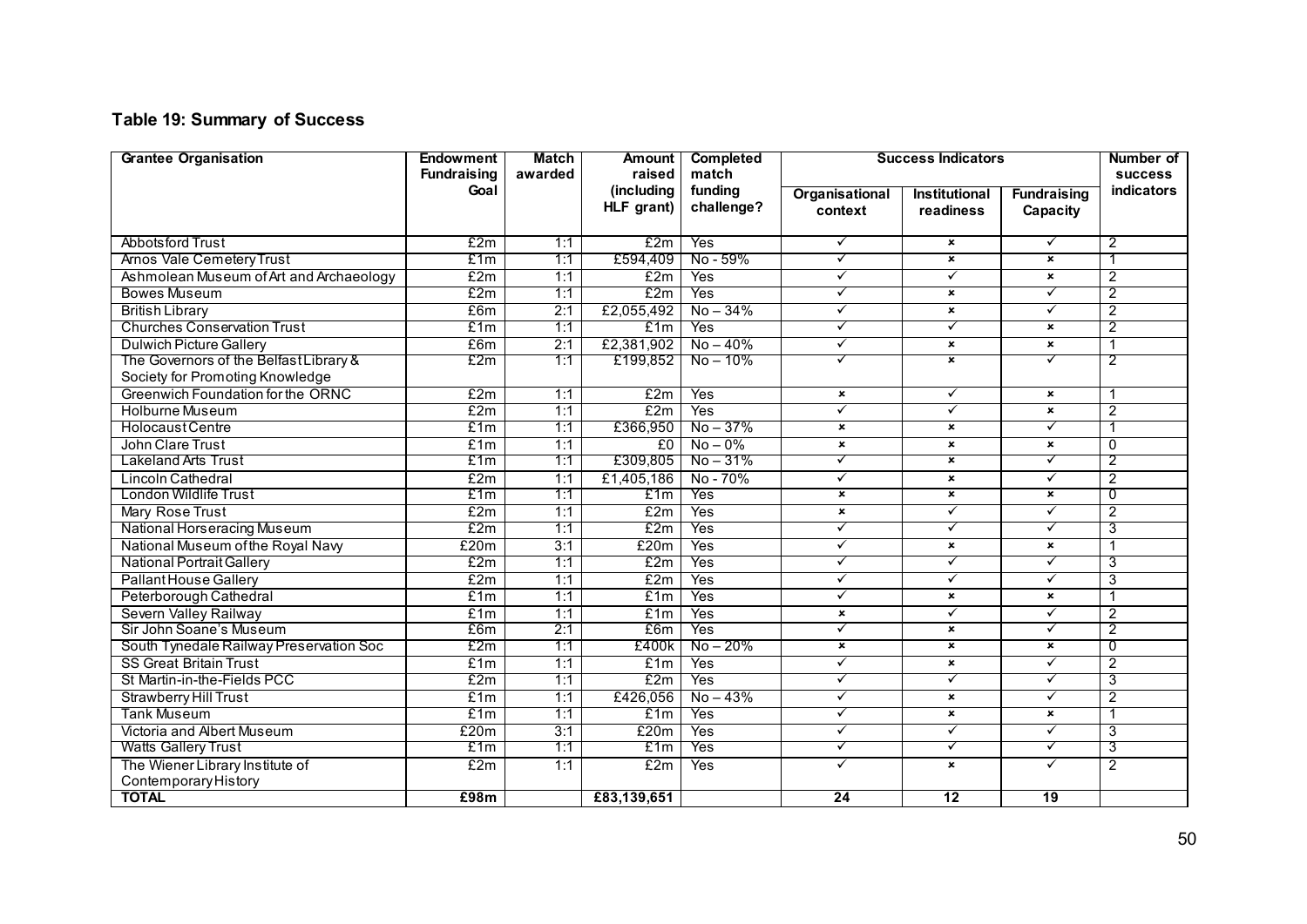# <span id="page-50-0"></span>**5. Learnings**

This section presents learnings from the case studies of grantee organisations, which shed light on the impact of the catalyst: Endowment programme, and will also be useful for any organisation interested in fundraising for an endowment. Additional learnings can be found in section 3.

**Arnos Vale Cemetery Trust** – the organisation is based in Bristol and faces local competition from other high-profile charities that are also seeking private support, including another Catalyst: Endowment grantee organisation (The SS Great Britain Trust). As a result, Arnos Vale cemetery Trust decided to spend a lot of their grant period raising awareness of their organisation locally, which they viewed as a positive outcome that was a direct result of being part of the Catalyst: Endowment programme. With the awareness-raising and the three awards that they won during the grant period (Bristol Leisure and Tourism Destination of the Year, Museums at Night and the Queen's Award for Volunteering) they described themselves as being transformed as a visitor destination. The trust feels that the new levels of public and community awareness will be a lasting legacy for the organisation:

*"Following our awareness-raising, people now talk about us in Bristol: they now know we are a charity not a council-funded organisation"* 

**The Ashmolean Museum of Art and Archaeology** – early in the grant period the Ashmolean reported challenges in speaking confidently about endowments with wellinformed high net worth individuals as these prospective donors had greater knowledge about how endowments work and the related financial issues. They felt that their case for support for growing an endowment needed to be made more robust. The team had to gain confidence and in-depth knowledge of how the endowment was managed, and to improve the understanding of staff and volunteers relating to issues such as rates of return, investment policies and how inflation affects endowments. Armed with this new knowledge, they then had to learn how to speak about endowments and all related issues more effectively. They were helped by colleagues working in the University of Oxford who were more experienced with endowment fundraising. The team went on to develop materials to support their detailed conversations regarding this financial instrument with prospects and existing donors. As a result they were able to reach their target, and report that:

*"Many people see endowments as an opportunity to invest in the Ashmolean's future and we are fortunate in having a number of donors who understand the value to them and to the organisation of supporting in this way".*

**The Bowes Museum** – as a young charity which is new to fundraising, asking people for donations was a relatively new concept for the organisation. Previously the museum had relied largely upon local authority funding but was aware that they needed to diversify their income streams to protect themselves from future public sector funding cuts. They viewed gaining skills and confidence in asking for donations as a "cultural change" that they needed to make. As a result of being a Catalyst: Endowment grantee, they began building a base of individual supporters, many drawn in by the matching offer:

*"A key learning for us is that if we do approach visitors with a compelling ask then they will give".*

**Churches Conservation Trust** – Initially the purpose of the endowment was designed to pay for the training of volunteers so that they could then fundraise for the historic features or artefacts in their locality that most need work done. However there was confusion about the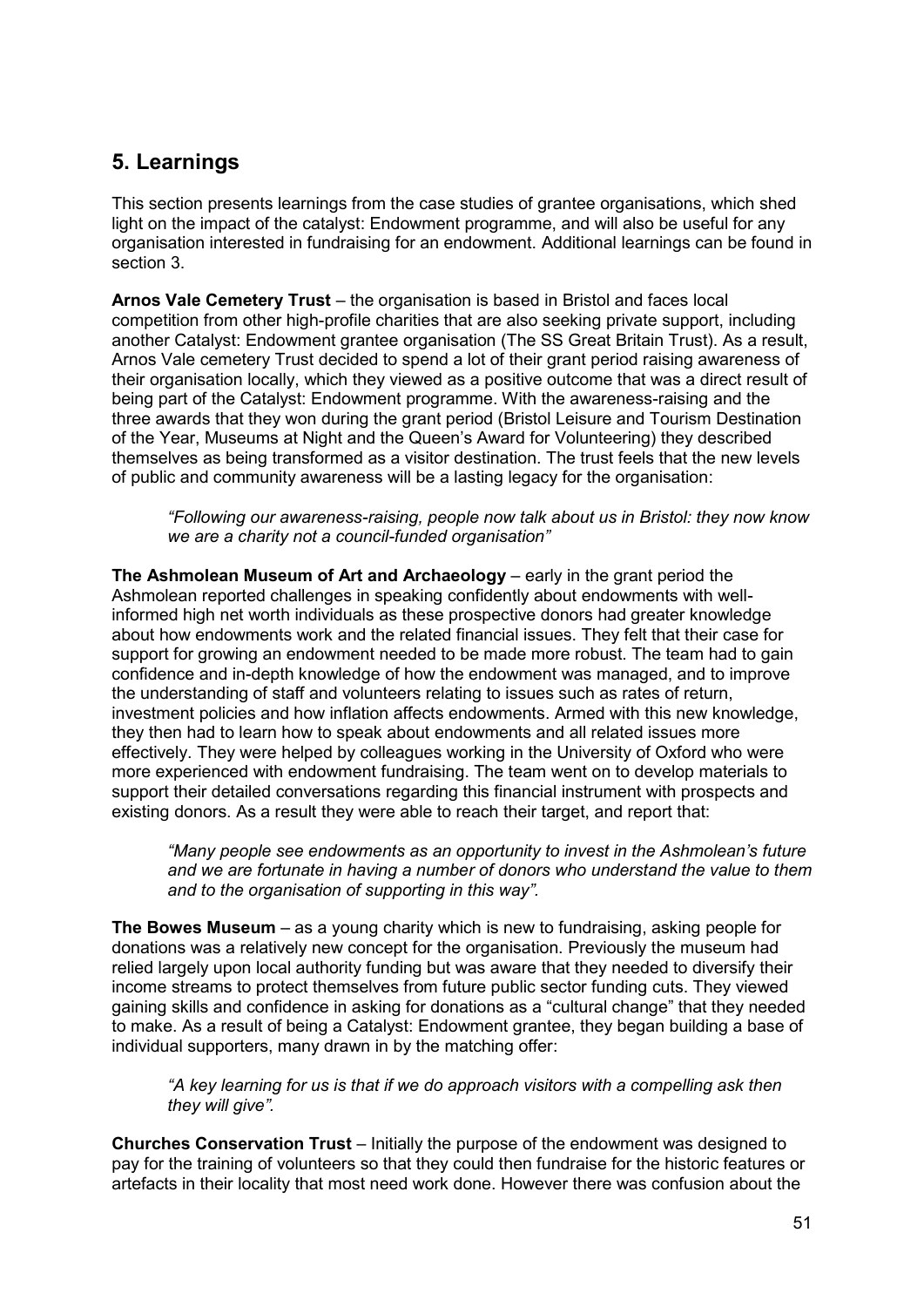programme internally: some people perceived it as being for money to spend on conserving specific projects, but in reality the funds raised would not be enough to conserve even one project with the grant money. They realised that it was necessary to clarify the message for both donors, prospects and trustees, and to simplify the fundraising plan to target legacy donations plus channel membership fees for the new Ivor Bulmer-Thomas Fellowship which was set-up for donors with a particular interest in conservation:

*"After we decided to the change in purpose of the endowment, we created the Bulmer-Thomas scheme and 50% of all membership fees were put into the endowment".*

**Dulwich Picture Gallery** – early on in the grant period the gallery set up a Campaign Cabinet and worked to secure lead gifts from their contacts. This approach was successful and during the private phase a number of lead gifts were received which set them up for a good start to their fundraising. Later on however, with a change in leadership and an operating deficit, fundraising had to be halted for a time. As a result of this pause, the Gallery completed only 40% of their goal, but nonetheless achieved four significant gifts that bode well for future fundraising efforts:

*"The lead gifts were excellent: a couple of £100k donations, a £500k donation and a legacy of nearly £100k".*

**The Governors of the Belfast Library & Society for Promoting Knowledge** – despite only reaching 10% of their target, the Linen Hall believe that being part of Catalyst: Endowment was a positive and useful experience. This is because it prompted them to make some important cultural changes internally which affects how they are seen by potential funders. In the past, many people were not aware that they were a charity, so they have become registered with the Charity Commission for Northern Ireland, which they also see as part of their move towards "professionalization". Stakeholders were invited to the library for an awareness-raising meeting where it was explained that they were a charity, which most attendees had been totally unaware of:

*"In the past there was a culture of not admitting the library needed money, but now it is made clear we are a charity and we do not collect for other organisations (via collecting tins) in the building any longer, which is a culture change for our staff".*

**The Holburne Museum** – a double-matching pot was set up very early in the grant period so that donations could be doubled internally before then being matched again by HLF, effectively quadrupling the initial donation so that a £100 gift becomes £400, which proved a very attractive offer to make to new endowment donors. An anonymous trust gifted £250k to help enable this pre-matching of donations:

*"The double-matching was made possible due to several significant grants and without this we would not have achieved a successful outcome".* 

**Lincoln Cathedral** – the cathedral was finding fundraising for the endowment hard due to the economic climate, and so it was decided to assign some unrestricted gifts, largely legacies to the endowment. There were a lot of competing fundraising needs during the grant period, and so getting the money channelled into the endowment was not always easy. A lot of work had to be done to convince colleagues internally of the sense of locking money away for a period:

*"Now that the endowment is firmly on the radar of the Clerk and Finance Manager growing the fund is more likely to happen, as if a legacy or donation to the general fund comes in, then it can be allocated to Catalyst".*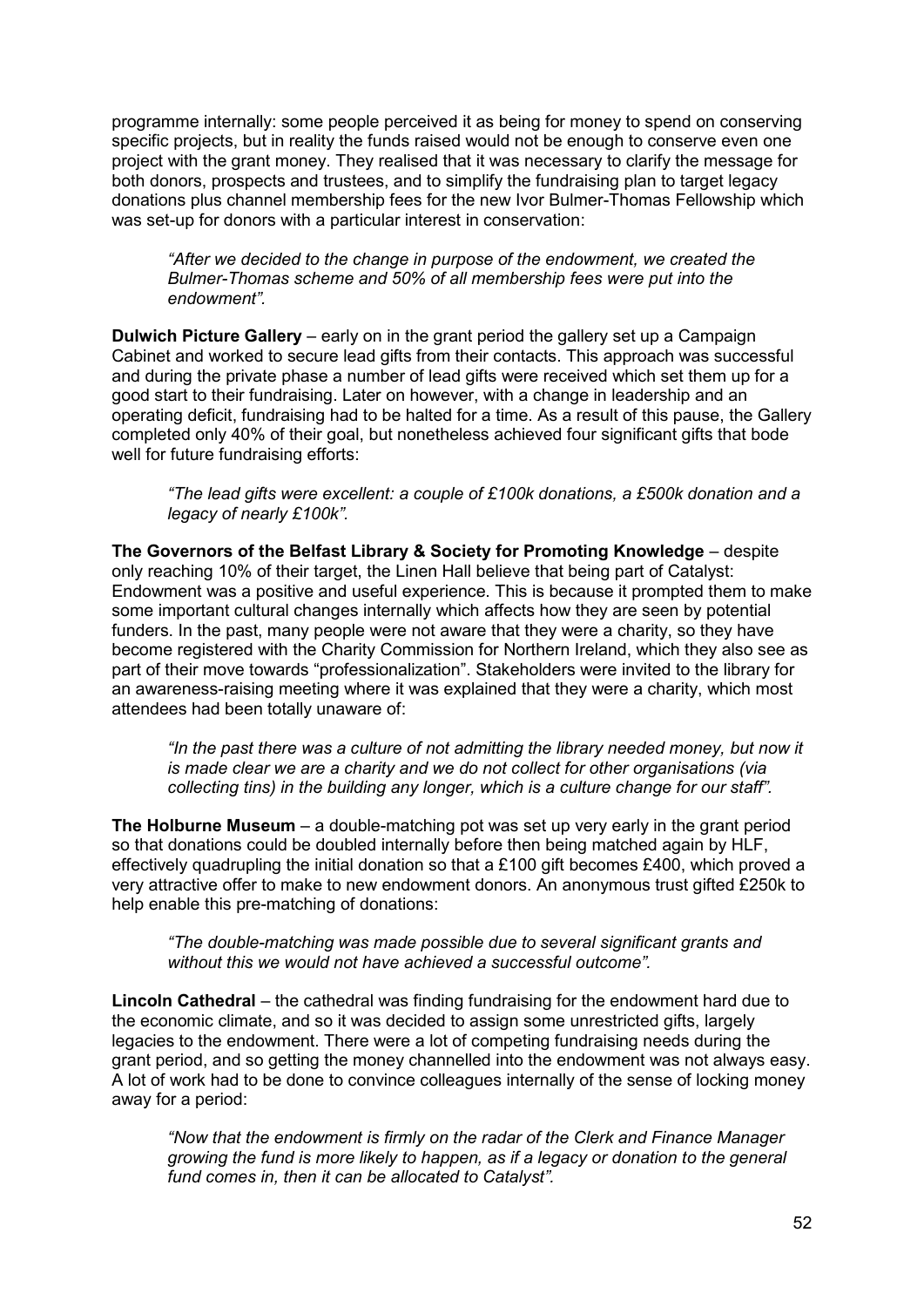**The Tank Museum** – fairly early on in the grant period the museum realised that fundraising from their target donors was going to be difficult as an endowment did not prove tangible enough to capture their imagination. The museum decided to adapt their approach and instead of actively fundraising they channelled all their trading income into the endowment, leaving them free to fundraise for the other projects that donors were more interested in. In addition, the Friends organisation was very impressed with the matching scheme and made a steady stream of donations to the endowment:

*"Actually it was impossible to fundraise for the endowment, so we pulled in money from other sources instead".*

**The Wiener Library for the Study of the Holocaust and Genocide** – one of the learnings for the library was that the Director would need to be doing most of the asking for donations, and that this would be from major donors rather than from trusts and foundations. As a result of one such approach, an existing donor said that if the library could find three other donors to give £10k three times then he would do the same. Donors willing to do this, or close to this were identified and they then all made their pledges which together with the matched funding raised £240,000:

*"We should do our core fundraising this way – go out and meet people, ask those interested for any donation initially then build up to ask for a series of bigger donations".*

### **Summary**

There are several recurring themes which appear in the learning stories. Raising awareness of the organisation and what it does externally as well as improving understanding of the importance of the endowment internally were key for several organisations early on. Adapting the approach during the grant period was very important, particularly in terms of ensuring there is a clear message for donors and in learning to communicate this effectively. As a way to lay the ground for donations, early preparation by securing lead gifts and a double-matching pot was a useful plan for some. Other planned approaches include using the deadline to attract donations and deciding to take money from existing incoming resources rather than by fundraising.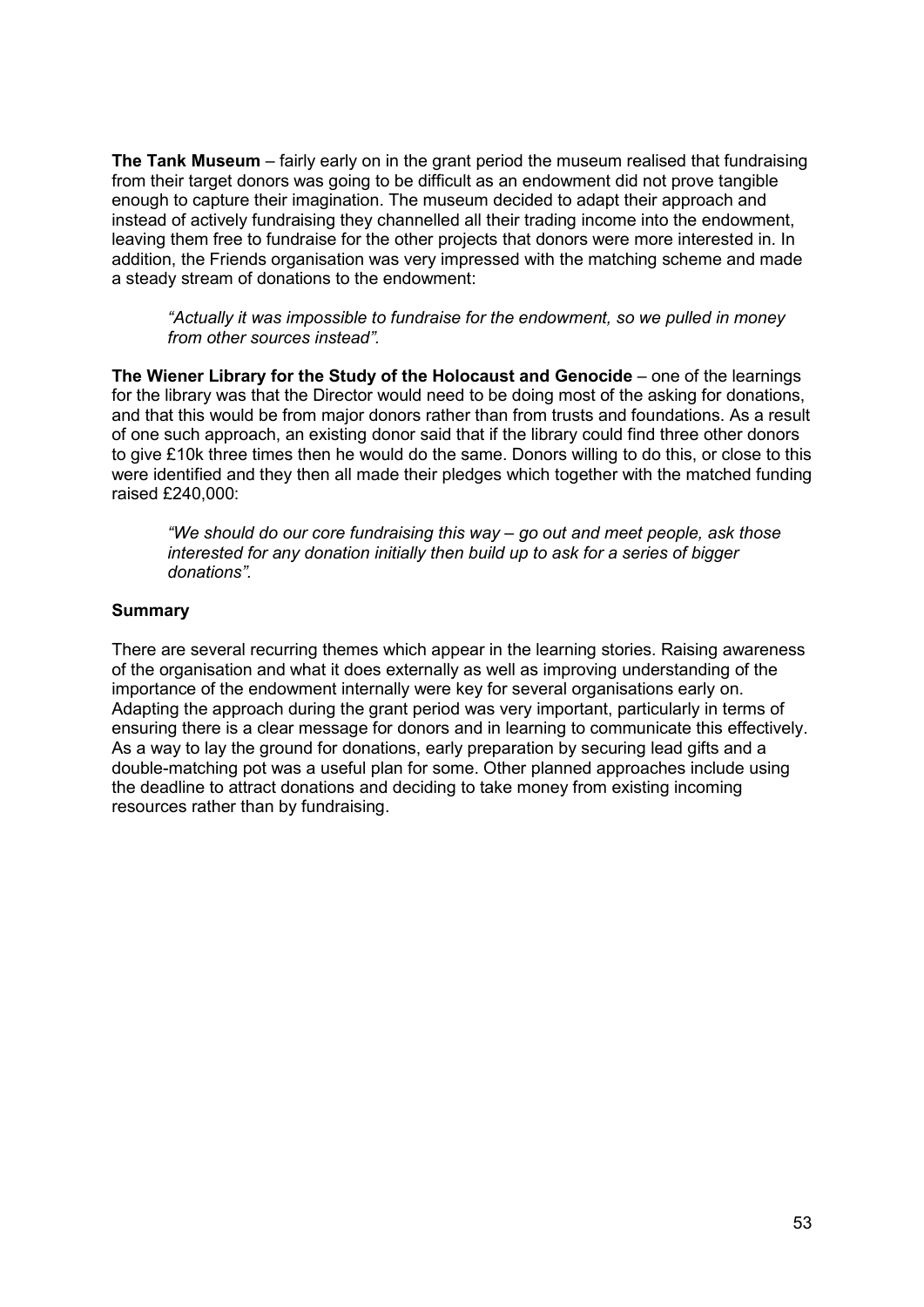# <span id="page-53-0"></span>**6. Conclusions**

The *Catalyst: Endowment* scheme is aptly named as it has literally had a catalytic effect on grantees, who describe the programme as having had a 'galvanising' and 'transformational' effect on their organisations, including 'cultural shifts' in terms of attitudes to fundraising.

# <span id="page-53-1"></span>**6.1 Meeting the aims of the programme**

Catalyst: Endowment offered matched funding that would enable grantee organisations to either create or grow an endowment in order to establish long-term sources of income. The overall aims of the programme were to deliver the following two outcomes and one additional achievement:

- **Outcome for heritage: Heritage will be better managed**
- Outcome for communities: Organisations will be more resilient<br>■ To bring additional private money into the heritage sector
- To bring additional private money into the heritage sector

The extent to which each of these has been achieved is examined below.

### **Heritage will be better managed**

Heritage being better managed meant different things to different organisations: for some, they were able to pay for a salaried post from the endowment so could manage heritage through that post, for others the endowment would pay for restoration of buildings, and for others a new building could house heritage objects. The outcome that heritage will be better managed was overwhelmingly accepted by grantee organisations as a positive outcome of Catalyst: Endowment. Obviously the 20 successful completer organisations will have the anticipated resources in their endowment to spend on managing heritage in the future, and others may have to find other means to meet their targets. The Catalyst: Endowment grant programme has therefore almost entirely met its aim that heritage will be better managed:

*"Catalyst had had a galvanising effect and has developed us as a heritage attraction*". (Arnos Vale Cemetery Trust)

*"Our bank is happy with us now: they keep offering to lend us money as we are now more robust!"* (The Holocaust Centre)

*"The endowment has secured our heritage and that's what an endowment is all about"* (The Mary Rose Trust)

*"It has not helped with this because we have not raised enough. It would have done so if we had".* (Strawberry Hill Trust)

### **Organisations will be more resilient**

All organisations that raised some money for their Catalyst endowment are by definition more resilient than they were before they started fundraising, as the endowment fund will grow over time, allowing interest to be drawn down. For the two-thirds of grantee organisations which intend to keep fundraising for the endowment, or those that are not using the endowment fund yet, letting interest accumulate then even more money will be built up, boosting resilience further. Obviously those nine organisations that did not reach their fundraising target will be less resilient financially than they had planned; and those using the endowment as part of a wider fundraising project or which will be growing the endowment in the future will have more resilience.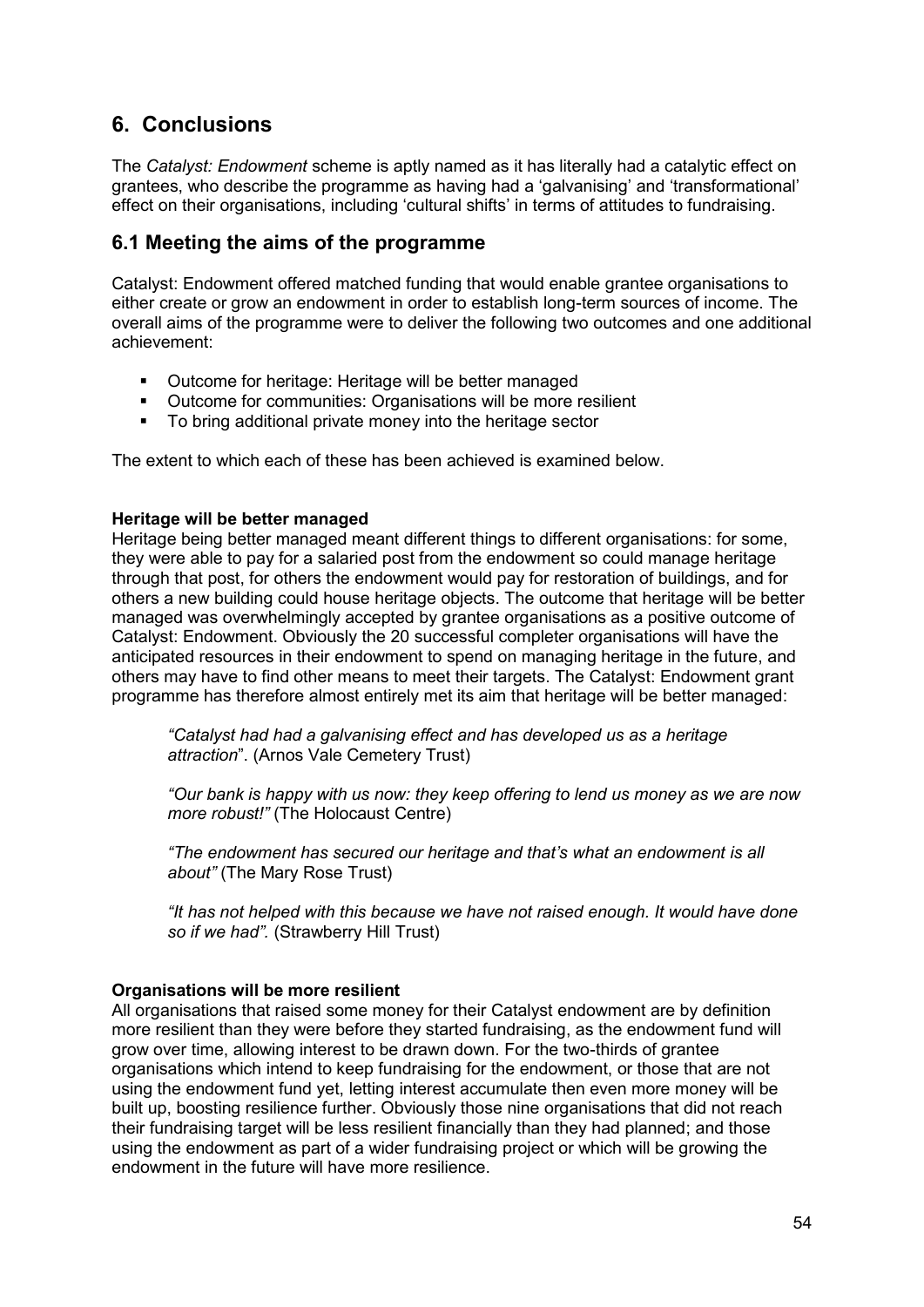The outcome for communities, that organisations will be more resilient as a result of having the endowment was entirely agreed with by the grantee organisations as being applicable to them. All of the organisations when asked whether Catalyst: Endowment had helped to make their organisation more resilient said that it had either already done do, or would do so in the future. The Catalyst: Endowment grant programme has therefore entirely met its aim that organisations will be more resilient:

*"Changing an organisation's mind-set is very significant…CCT is now able to step outside of the funding cycle to look at how best to plan for the next 5-10 years"* (Churches Conservation Trust)

*"As government Grant In Aid funding will keep decreasing we are very aware that the philanthropic income has to grow, supplemented by opportunities for investment and commercial income"* (Greenwich Foundation for the Old Royal Naval College)

*"Yes, an endowment is a resilience tool, and fundraising for it has given us the ability to identify income streams, and to speak to donors and prospects about how to give to us".* (The National Portrait Gallery)

*"The endowment will stop us from putting off work and will keep the building up to date, safe and secure".* (St Martin-in-the-Fields PCC)

#### **Bringing additional private money into the heritage sector**

All but one of the 31 grantee organisations did raise money for their endowment, and did so from private sources, raising a total of £53m before the addition of matching funds. Most of the organisations ran the endowment appeal alongside other projects and found that legacies, trusts and foundations, legacies and latterly donation boxes and trustee donations were the main sources of private money for the endowment. Whilst some donations did come from existing donors, undoubtedly the vast majority of grantee organisations aimed to attract new donors, sometimes from entirely new donor groups, but also from existing target groups. This is an extremely significant sum that was raised for endowments, which are widely viewed as a difficult fundraising ask, and at a time just after the economic crisis when historically low interest rates made endowments especially unappealing. The Catalyst: Endowment grant programme has therefore absolutely met its aim of bringing additional private money into the heritage sector:

*"One of the reasons we are so keen to attract new donors is so that we are not simply diverting their gifts from one pot (revenue or shorter-term projects or activities) to another (endowment)".* (The Ashmolean Museum)

*"In a way our core funding was hit as some people who gave annually for exhibitions gave to Catalyst instead; although they did give a higher amount and we have got them to stay at that level".* (Pallant House Gallery)

## <span id="page-54-0"></span>**6.2 Matching**

The key characteristic of the Catalyst: Endowment grant was the introduction of the matching offer, which was universally acknowledged by the grantee organisations as being a very positive tool which helped with their fundraising, both in terms of the match itself and in terms of the deadline which helped to prompt donors to make a decision. Organisations had to fundraise money towards their target before applying to draw down a matched amount from HLF, the size of which depended upon the size of the grant, as shown in table 1. Where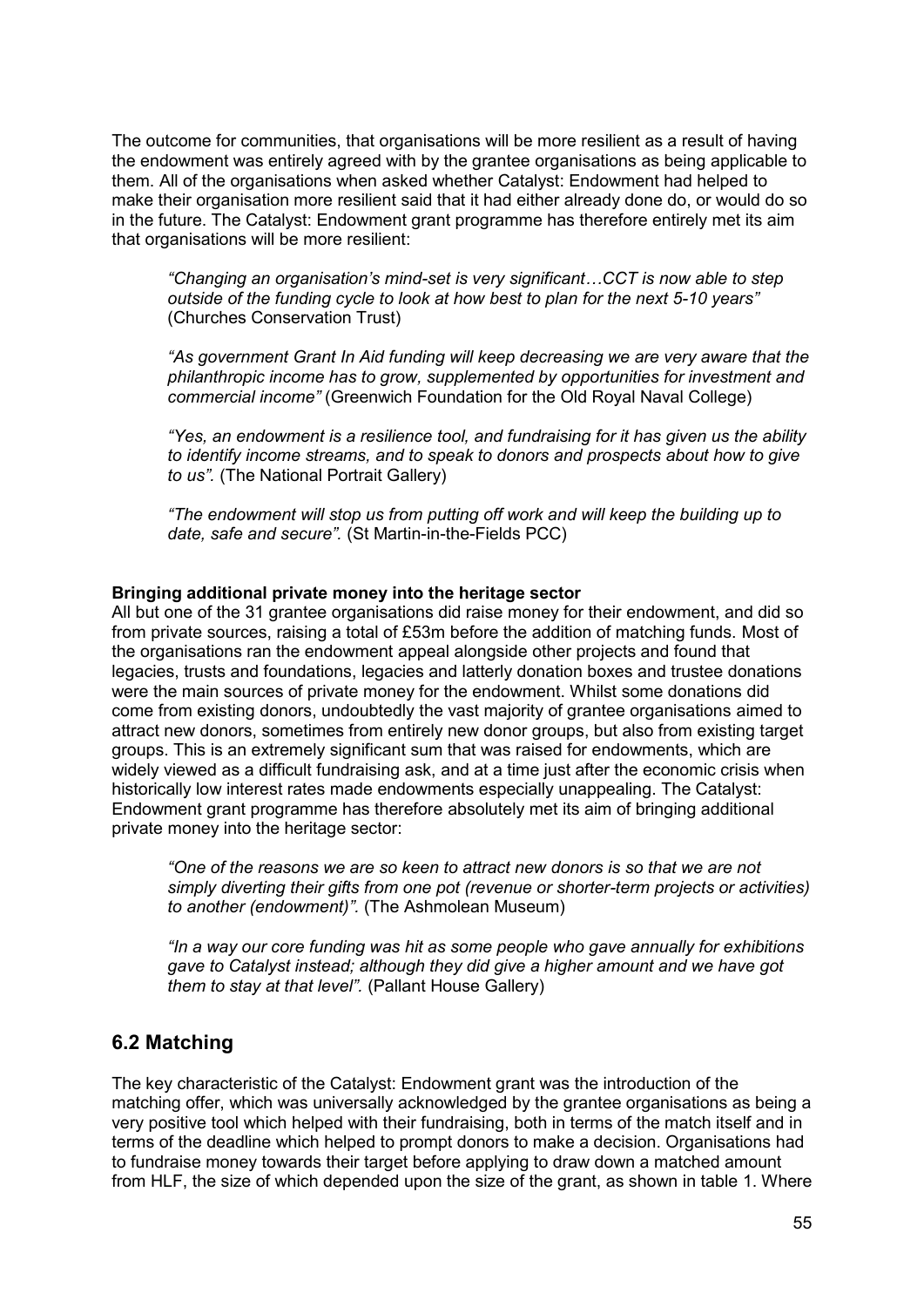donors could claim Gift Aid this was also matched. The vast majority of grantee organisations reported that the matching offer was instrumental in convincing donors to give to the endowment appeal.

As the grant period coincided with a time of economic difficulties, the matching offer often, but not always, helped to over-ride legitimate concerns about low interest rates, which were a particular barrier for major individual donors and trusts and foundations. The matching offer was also very appealing to those giving smaller amounts such as supporters, members and visitors who enjoyed knowing that their contribution would grow in size at someone else's expense, such donors could participate in the scheme without necessarily appreciating what an endowment is:

*"During the fundraising the matching was the first hook to use"* (Dulwich Picture Gallery)

*"Particularly to those who think that the endowment return is too meagre to justify giving to it, the matching has made the difference to them psychologically"* (The Bowes Museum)

*"We were able to send out a call to arms for the matching deadline as it approached and this worked to our advantage"* (The Mary Rose Trust)

# <span id="page-55-0"></span>**6.3 The impacts of Catalyst: Endowment upon organisations**

### **Recruitment**

The vast majority of organisations did not bring in new staff specifically to work on fundraising for the endowment. Instead the skills that they needed for the project were generally already available in-house, or could be learned by existing staff through the course of the project. These skills will be used again in future fundraising appeals.

### **New donors**

The majority of organisations said that they had indeed attracted new donors during the course of the grant period, which is what the original fundraising plans tended to aim for. Having engaged with these new donors, and provided exemplary donor care, there is every expectation that the donors will continue to support the organisation in the future, even without the matching offer.

### **Diversification of income**

Diversification of income was agreed overall to be a priority by the grantee organisations, and the majority of organisations agreed that 'Catalyst makes diversification of our income possible', however more organisations said that they had not diversified their income than had. This is likely because the majority of organisations regarded themselves as already being very diversified in terms of their income sources. For those that did achieve a greater diversification of their income sources during the grant period, this is something that was instigated by the Catalyst: Endowment scheme and will be carried forward into future fundraising work

### **Cultural shift**

Several organisations spoke about experiencing a cultural shift as a result of the Catalyst: Endowment grant. Internally they deliberately began to behave in a different way in order to improve their fundraising, and this is a change which they feel is going to have a lasting impact upon their organisations.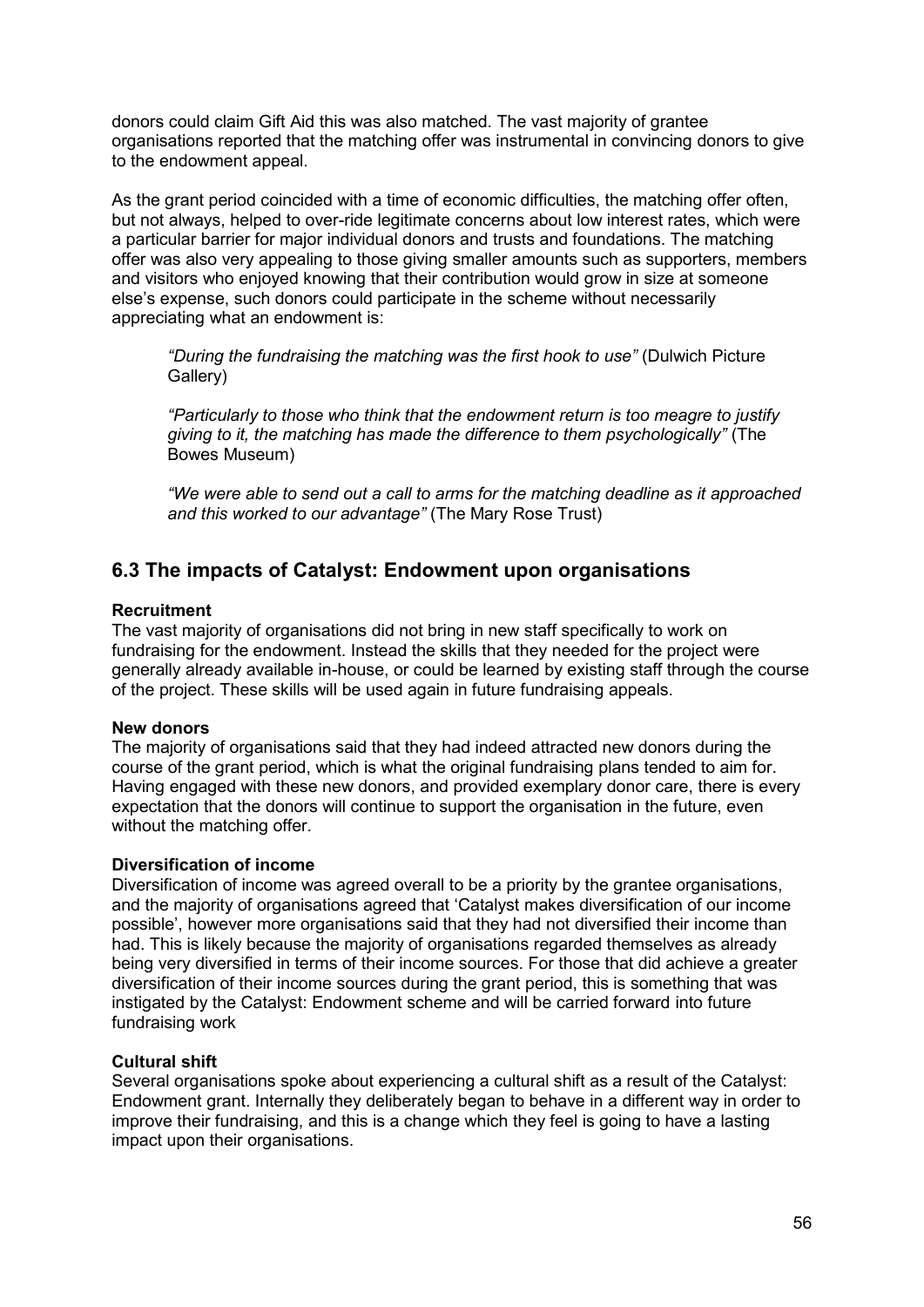## <span id="page-56-0"></span>**6.4 Contribution of the programme**

The Catalyst: Endowment grant scheme was innovative, with the aim of improving the financial sustainability and resilience of heritage organisations by creating and growing their endowments. The scheme resulted in £83.1m (including HLF grant funding) being raised by 31 grantee organisations, 20 of which reached their fundraising target within the grant period. All of the organisations that raised money received some benefits, both financially through the matching and having new endowment capital to draw on in the future, and by improving their financial resilience to some extent and by improving their capacity to better manage their own heritage.

Moreover, the internal changes and learnings and the new plans for the future that were prompted by having the Catalyst: Endowment grant have changed organisations and their fundraising approaches permanently. These changes are added benefits for the organisations which are unlikely to have happened without the need to fundraise for an endowment as part of a grant. Indeed, among the 43 control group organisations which did not have a Catalyst: Endowment grant, just five went on to start a new endowment.

By helping organisations to become more independent and less reliant upon public funding, Catalyst: Endowment has helped the heritage sector to become better prepared for the future.

## <span id="page-56-1"></span>**6.5 The future for the grantee organisations**

The grantee organisations all have the option of continuing to fundraise for their endowment after the end of the grant period. For some, the Catalyst: Endowment grant was part of a larger endowment appeal which is continuing on beyond the lifetime of the matching grant. For others, their Catalyst: Endowment grant appeal was a discrete project which can either be continued, shelved or closed depending on their ongoing priorities. Two-thirds of grantees plan to keep fundraising or will resume shortly: only three had no plans to continue fundraising for the endowment. In the majority of cases therefore, the Catalyst: Endowment will have a lasting effect on organisations, as they strive to increase their resilience and independence.

Even those organisations which did not meet their fundraising target, and therefore are not as financially resilient as they had hoped at the outset, still regard taking part in the Catalyst: Endowment programme as having been a very positive and worthwhile exercise. This is the true legacy of Catalyst: Endowment.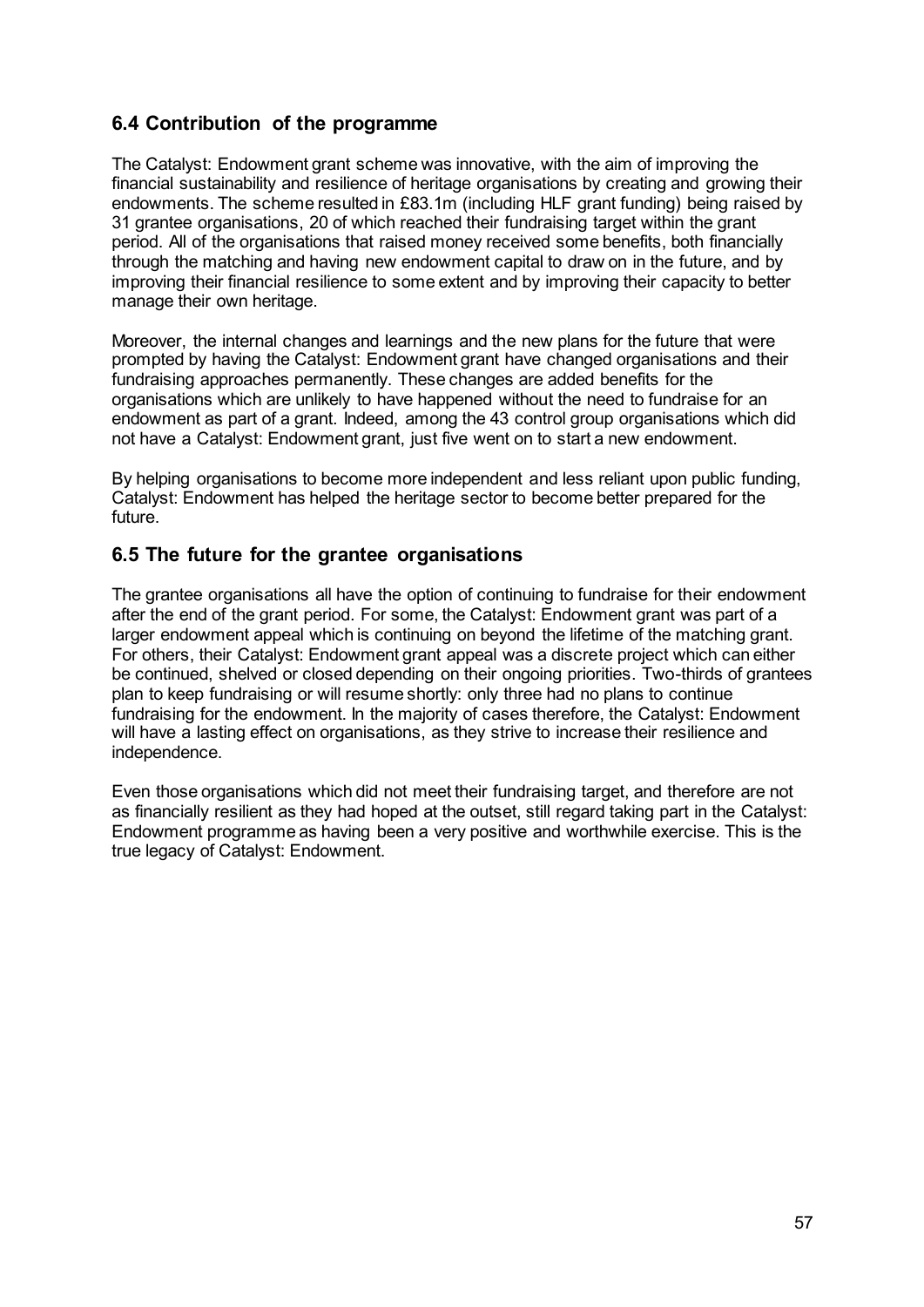# <span id="page-57-0"></span>**7. Recommendations for HLF**

The Catalyst: Endowment grant programme is an innovative scheme designed to encourage heritage organisations to become more resilient and to increase their financial sustainability. The evidence from the evaluation project is that for the majority of organisations this aim has been successful. Towards the end of the grant period, the HLF launched the new Heritage Endowment grant programme which builds upon the Catalyst: Endowment scheme and has been adapted following feedback from grantee organisations. The three key adaptations have already been adopted, and are for all organisations to have a flat rate fundraising ratio of 1:1, for the option of 10% of the grant award to be used on fundraising resource and to allow smaller grant awards. Some of the recommendations that this report would have made therefore have already been implemented by HLF.

For grantee organisations, the matching offer was of particular use when fundraising, the deadline was useful when speaking to prospects and donors about giving towards the end of the grant period, and the networking and learning opportunities were particularly helpful for the key contacts within organisations to help with their fundraising. The 16 identified success factors may be useful for organisations in deciding whether or not they have sufficient institutional readiness to launch an endowment fundraising appeal. Using the radar chart (Figure 2) in Appendix 8.5, charities can map their readiness against these 15 factors, to inform their decision as to whether or not they are likely to succeed in what many consider a particularly difficult fundraising 'ask'.

Recommendations are made by the evaluation team for HLF, and it is hoped that these will be taken into account when developing future policy. There are a number of top-level and detailed recommendations for HLF about working with the heritage sector and grantee organisations which come from the learnings of the evaluation team and the grantee organisations themselves. Recommendations for heritage organisations considering fundraising for an endowment are also offered.

### **Top-level recommendations:**

For working with grantee organisations:

- Future matched funding should be accompanied by a budget for fundraising training and skills development in order to ensure that grantees are well-placed to maximise the opportunity of being able to offer a match.
- The HLF could help share learning with grantee organisations, perhaps as part of the networking and learning sessions or as training sessions or self-help guides on a range of topics.
- HLF could offer more support to grantee organisations, especially when they are aware that an organisation is struggling to reach its fundraising target. (At present grantees can access funding through the Resilient Heritage programme to review their organisational strategies and plans more broadly, and some grantees have taken advantage of this).
- **Encouragement to write long-term strategies and business plans beyond the grant** period. This could be part of a future grant programme.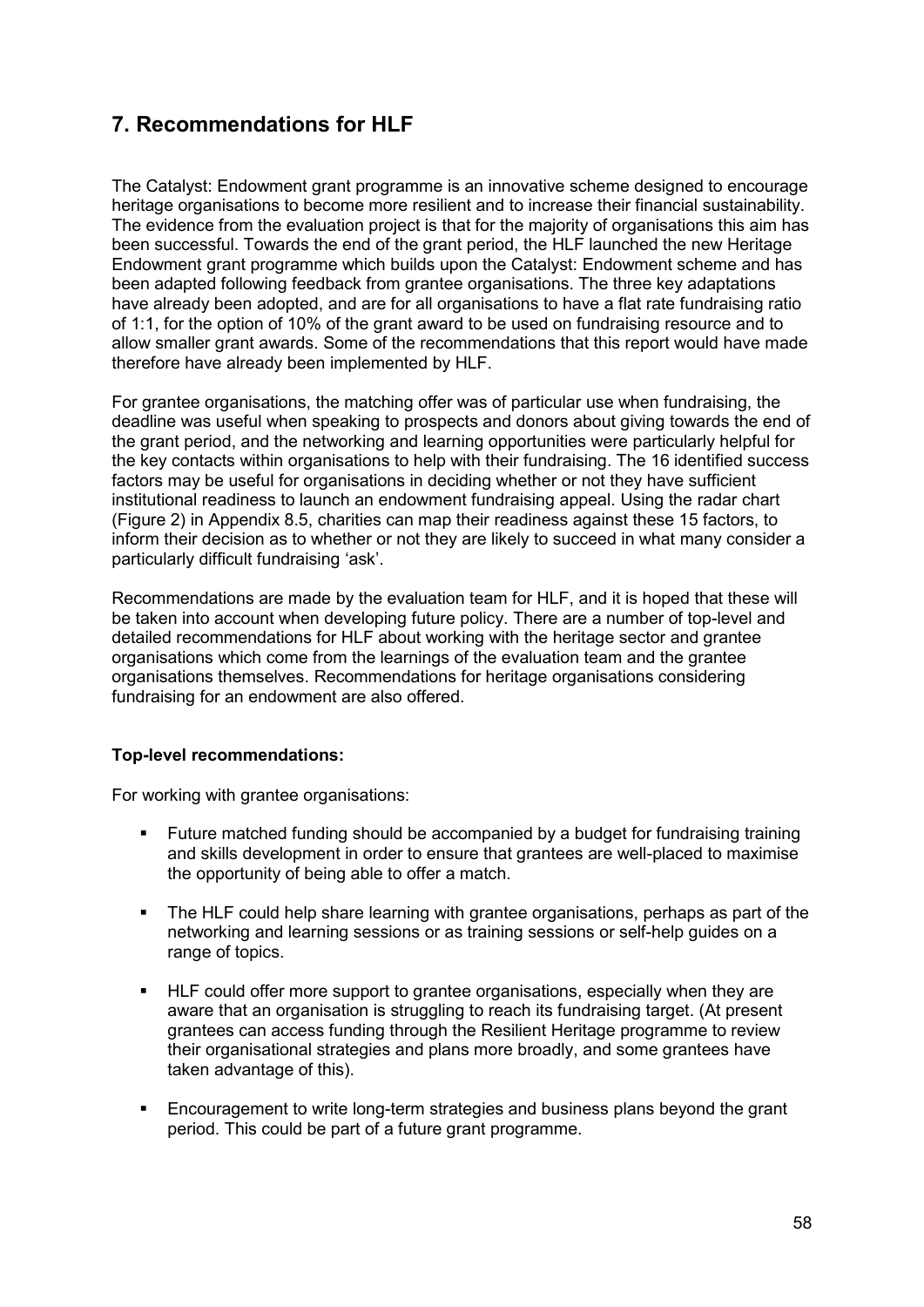- **Offer more advice to applicants before awarding grants on what an organisation** needs to be aware of and have in place before starting fundraising, such as having senior-management buy-in and coping with multiple priorities when the endowment exists alongside other fundraising projects.
- **Encourage organisations to set-up a legacy scheme so that legacies can be** channelled into their endowment during the grant period, and then can be used for either topping-up the endowment or for other projects in the future.

For all heritage organisations:

- The HLF should share findings from Catalyst: Endowments as widely as possible so that any organisation thinking of starting an endowment, not just to grantee organisations, can benefit from the learning
- **HLF** could also share learning on the value of a matching scheme for organisations starting an endowment without being part of a HLF programme. For example, organisations may wish to engage other donors who understand the purpose of leveraging their contribution in this way as match funders.

### **Further considerations for working with grantee organisations:**

- A longer grant period could be offered, especially for those struggling to meet their fundraising target, or those without an established fundraising function.
- The HLF could share learning with grantee organisations on a range of topics such as:
	- $\circ$  A trustee session: what is an endowment, how to make the 'ask', how to lead by example
	- o Donor care and stewardship
	- o How to explain endowments to potential donors and how the Catalyst: Endowment scheme works. An education and communication piece.
	- o How to fundraise alongside a capital appeal
	- o Fundraising for small charities
	- $\circ$  Tax benefits and breaks, legal issues when investing an endowment
	- o How to uplift Friends organisation donors and Patrons
	- $\circ$  Advice on investments how to get the best rate of return
	- $\circ$  Coaching from organisations with endowments such as other grantee organisations, universities and American organisations on raising large sums

### **Further considerations for heritage organisations thinking of fundraising for an endowment:**

- Make certain there is total senior management and trustee support for the endowment to ensure that there is internal prioritisation of the appeal, set a realistic fundraising target and start planning as early as possible.
- Set a realistic fundraising target for the organisation.
- Start planning as early as possible.
- Ensure that your messaging is clear and that you focus on the project and longevity to capture donor interest. Endowment fundraising can be a hard sell compared with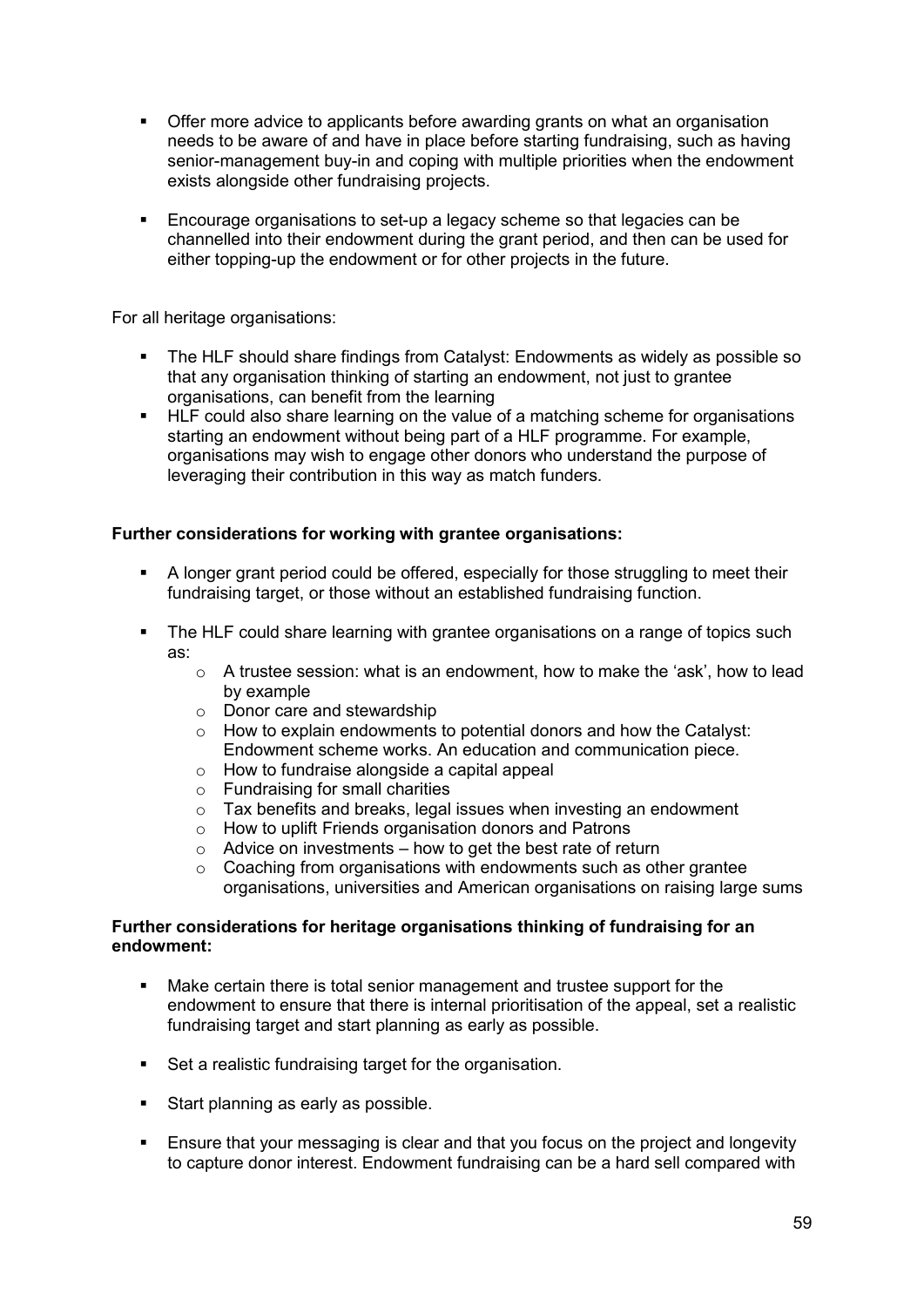more immediate and tangible projects, so be prepared with a good argument to secure donations.

- Encourage trustees to make lead gifts and teach them to make 'the ask' themselves; and work closely with your Friends organisation
- Stay flexible and open to opportunities while fundraising.
- Work with your Friends organisation to access their donor database, and/or ask the organisation to make a donation to the endowment.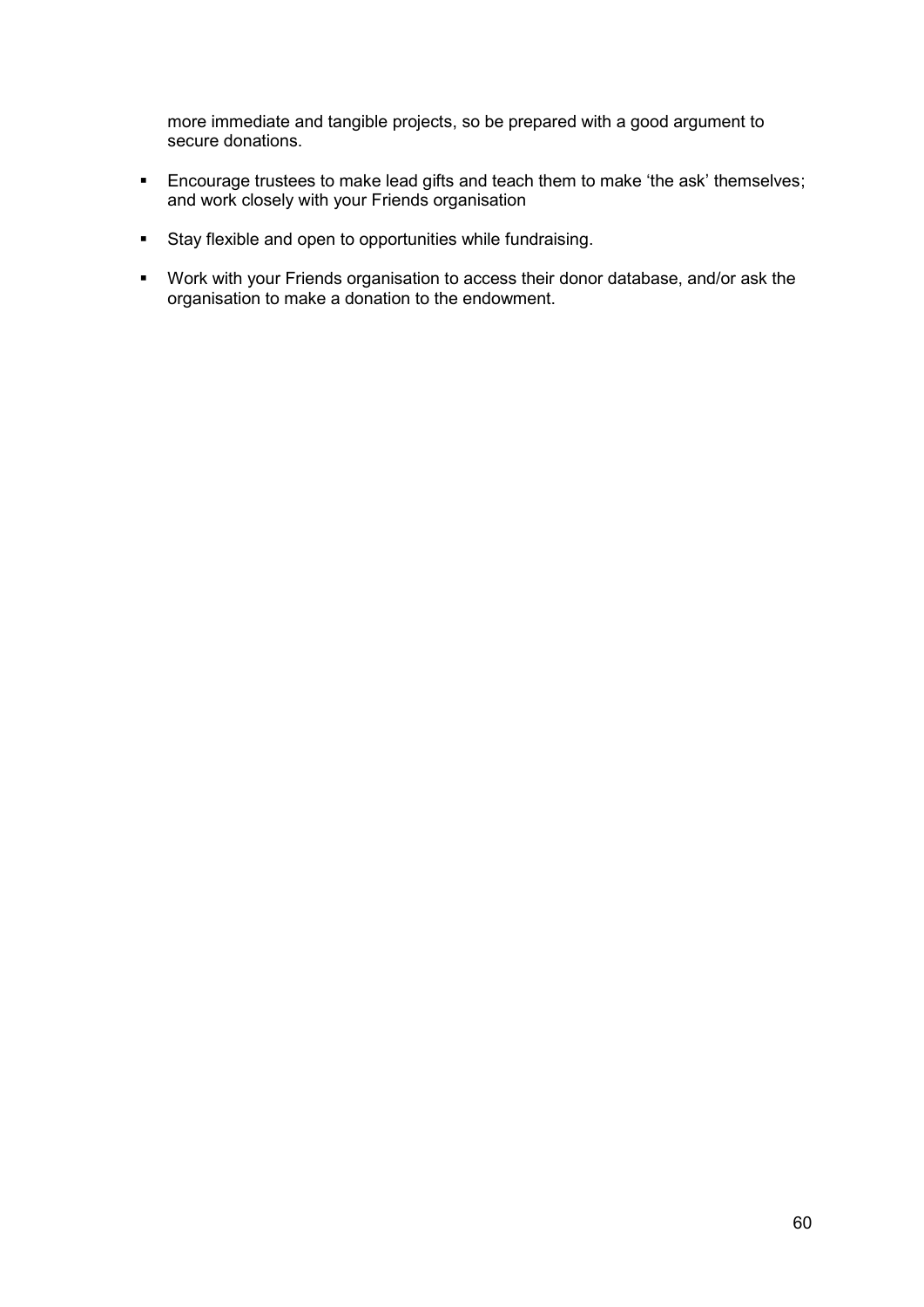# <span id="page-60-0"></span>**8. Appendix**

# <span id="page-60-1"></span>**8.1 Full methodology**

The evaluation methodology included both qualitative and quantitative elements and used available HLF data, and drew findings from both the grantee organisations and from organisations without a Catalyst: Endowment grant (the control group).

### **Overview of the methodology**

The methodology included:

- **Creation of a control group:** a database of unsuccessful applicants was created to monitor their finances in order to compare trends over time, and to make comparisons with the grantee organisations.
- **Literature review:** of private giving and philanthropy.
- **Case studies:** interviews with grantee organisations and the beginning and end of their grant period, culminating in case study documents.
- **Annual monitoring of drawdown data:** analysis of HLF documentation, including grant applications, and draw-down data.
- **Annual web survey:** to track grantee experiences, progress and plans.
- **Annual workshops:** for the grantee organisations and key HLF staff to attend, for networking and learning.

### **Overview of evaluation project outputs**

The outputs delivered for the evaluation project were:

- Annual reviews of the progress of grantee organisations and of the control group (2013-17)
- Annual reports which summarised all the key developments of the year (2013-17)
- 60 case studies one per grantee organisation, one focusing on the beginning of the fundraising, and one looking back over the whole project (2013-17)
- **10 workshop reports two reports per annual workshop, one for attendees and one** for HLF to use internally (2013-17)
- **Draft final evaluation report (2017)**
- Final evaluation report (2018)
- Data provided in Excel (2018)
- **Final presentation to stakeholders (2018)**

### **Creation of a control group**

Making a comparison between grantees and similar organisations that do *not* receive Catalyst: Endowment grant funding is essential for any meaningful conclusions to be drawn about the impact of HLF's investment, and to monitor whether these organisations went on to create an endowment without the grant. A database containing a control group of 43 unsuccessful applicants to the Catalyst: Endowment scheme was created, and their finances were tracked annually by looking at their annual accounts on a range of agreed financial indicators, designed to allow conclusions on the organisations' general financial health:

- **Total incoming resources**
- **Total expenditure**
- Total voluntary income
- $\blacksquare$  Investment income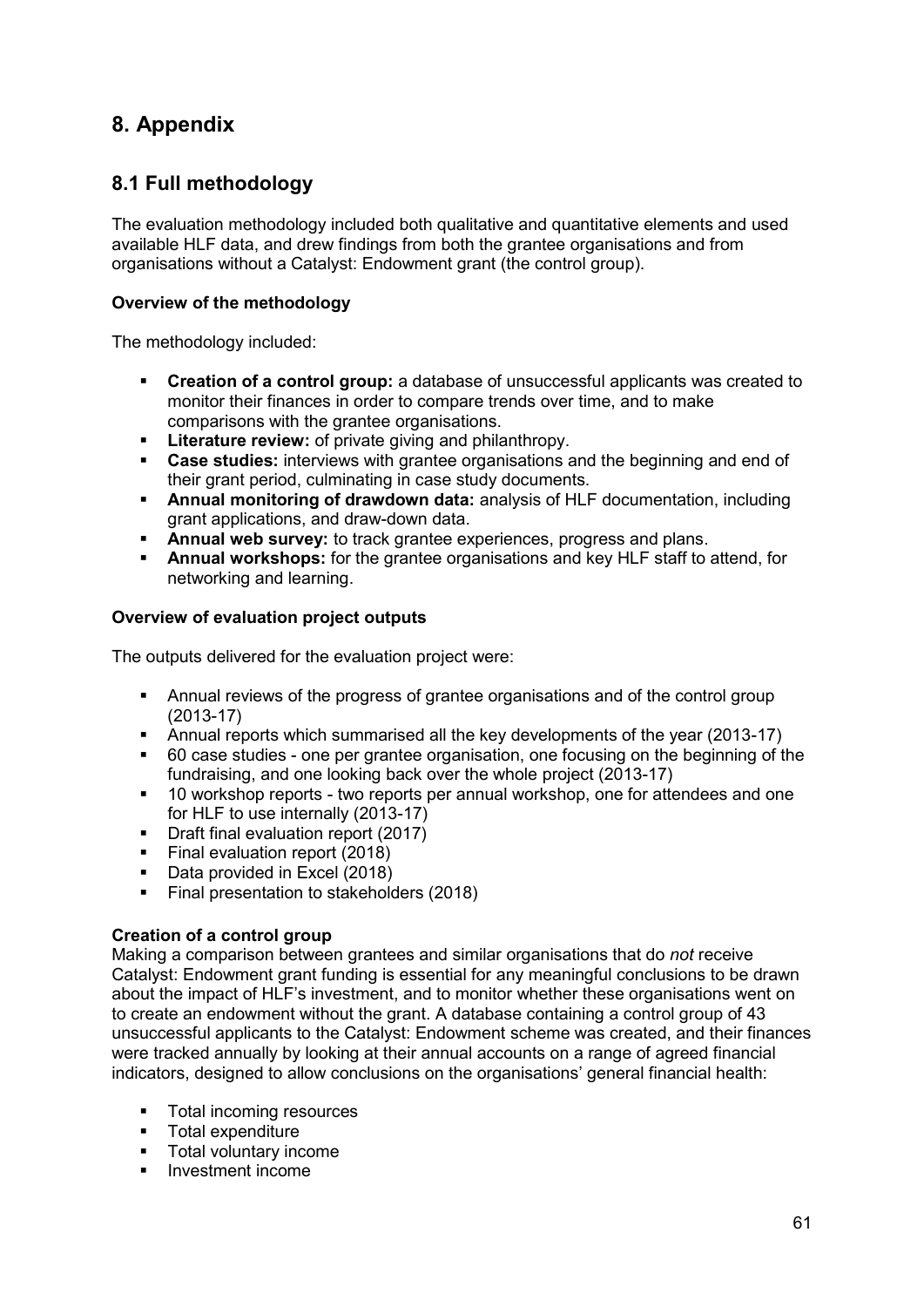- Grant income
- Net assets
- **Endowment value**
- Restricted funds

The findings were presented in the Annual Review documents. More on the composition of the control group can be found in section 8.3.

### **Literature review**

A comprehensive review of literature on the topic of charitable giving in relation to the heritage sector and in particular private giving was undertaken on three occasions. The aim was to reflect on ongoing areas of debate, in order to create a comprehensive and useful resource for both HLF and its key audiences. A comprehensive review was provided in 2013, an update in 2015, and then the final literature review focusing on private giving in section 2 of this report.

### **Case study research**

30 of the grantee organisations were invited to be part of the case study process. The National Museum of the Royal Navy was not involved in this process because they completed their fundraising very quickly, and so would have not been able to provide insight into their plans for fundraising for the endowment or look back retrospectively at their successes and challenges.

There were two stages to the case study process:

- 1. Initial case studies where the organisation was visited and a digitally audio recorded semi-structured interview conducted to cover topics such as how they want to use the endowment money, fundraising plans, thoughts on the Catalyst: Endowment scheme, early successes and learnings.
- 2. Follow-up case studies where a digitally audio recorded semi-structured telephone interview was conducted to cover what their experiences had been since the last interview, the successes and challenges that they encountered, and their plans for the future both for the endowment and for the whole organisation.

The initial case studies were conducted between March 2013 and December 2014, and the follow-up case studies between March 2016 and January 2018 as organisations neared or completed their fundraising. The discussion guides were agreed with HLF in advance. The whole process was described to the grantee organisations at the annual workshops, by email when they were invited to make an appointment for the interview, and again at the beginning of the interview.

Both sets of interviews culminated in a four-page case study document which was shared with the HLF and with all of the grantee organisations at the annual workshops, and also on the understanding that HLF would reserve the right to share the document publicly. A summary of the themes arising from the interviews was also provided in the Annual Report documents.

### **Annual monitoring of drawdown data**

The progress of grantee organisations was monitored by first looking at their grant applications to form a baseline; their drawdown data was then reviewed annually in November to see whether they were on track in terms of dates and targets. The findings were presented in the Annual Review documents.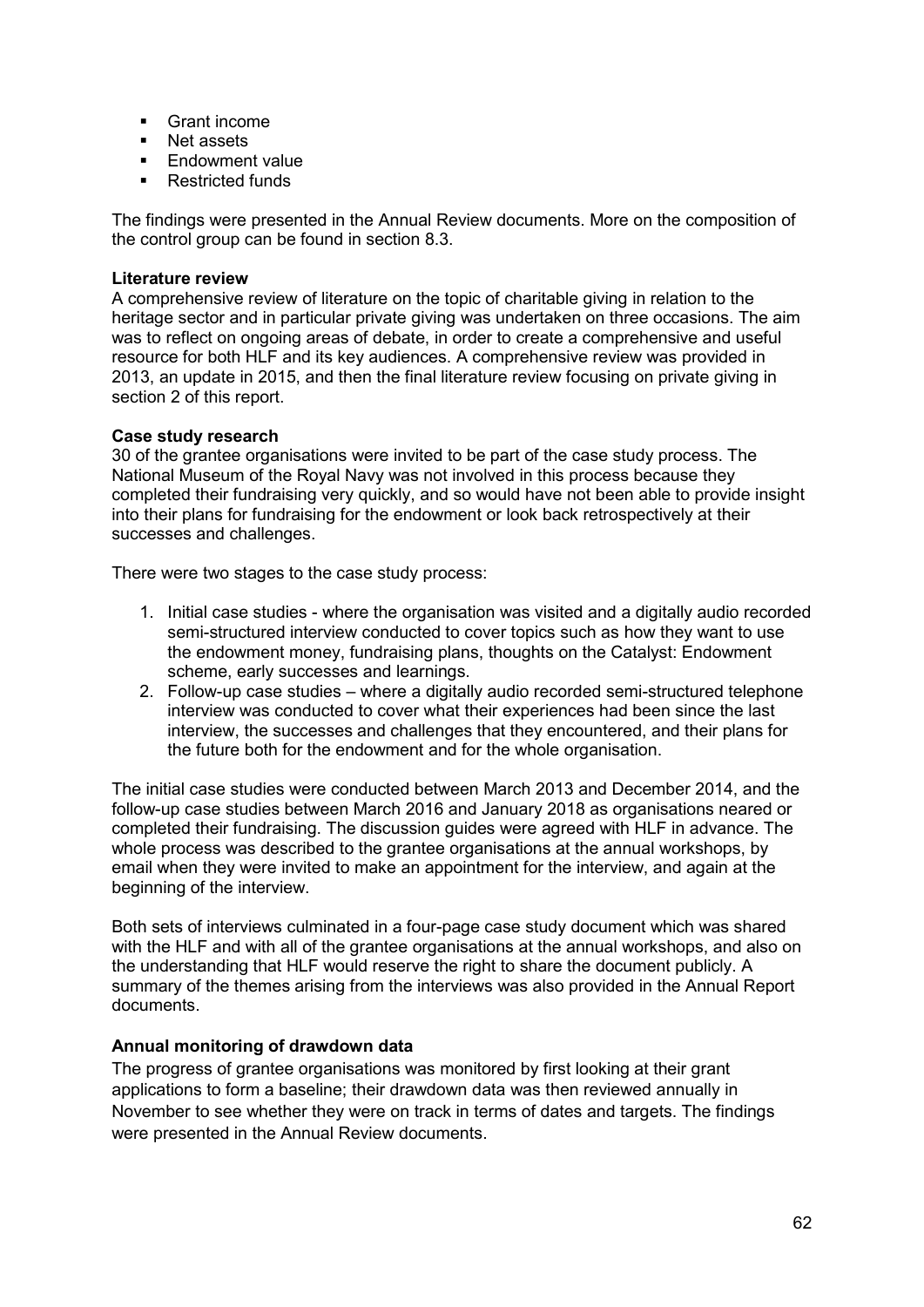#### **Annual web survey**

In each year of the evaluation project, an annual web survey was conducted using SurveyMonkey. The questions were agreed with HLF prior to launch, and were altered in each year to capture new data, but these changes were kept to a minimum to ensure comparability between survey years.

The aim of the survey was to reveal trends in income streams, fundraising expenditure and fundraising resources, with additional questions added in later years about whether organisations would continue to give to the endowment in the future, and the anticipated rate of return on the investment.

Initially the survey was launched in August 2013, but in order to maximise response rates, the launch date was moved to October of each year. 2017 was the final survey year, and in this year the survey was launched in July to allow for the results to be included in the analysis needed for the final evaluation report.

The survey was launched by an email sent out by the Catalyst: Endowment project manager. Each annual survey was live for one month, with chasing made by HLF after a fortnight and again at the end of the month, with additional chases also made by the evaluation project team where necessary.

#### **Annual workshops**

Part of the evaluation process was to provide a learning and networking space for the grantee organisations to come together and discuss their experiences and learn from expert speakers. These sessions were arranged and facilitated by the University of Kent. The networking allowed the organisations to share and borrow ideas for fundraising for the endowment, and provided ideas for ways to help the grantees in future workshops. The final programme for each workshop was agreed with HLF before sharing it with invited attendees. The annual speakers covered topics such as legacy giving, the financial practicalities around endowments, fundraising in America, and examples from organisations with an endowment.

After each of the five workshops, HLF was provided with two reports of the session, one for delegates and a more detailed version for HLF's internal use.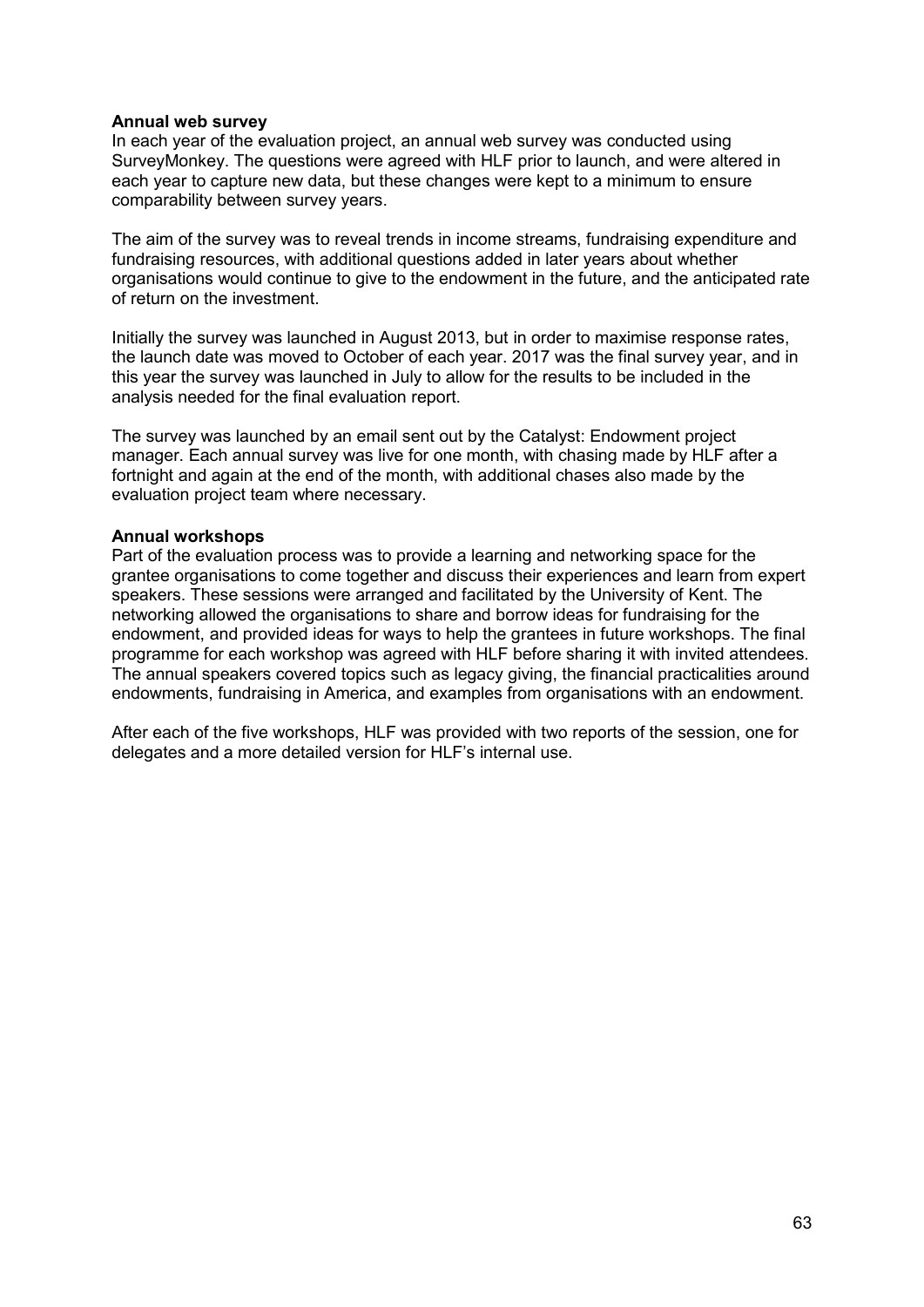# <span id="page-63-0"></span>**8.2 List of grantee organisations**

31 organisations were awarded a *Catalyst: Endowment* grant and all are included in the evaluation project. There were 18 organisations in the first round of grant awards and 13 in the second. They are listed here according to which grant round they were awarded their grant in, with their grant award:

### **Table 20: First round organisations**

| Organisation                                       | <b>Grant award</b> |
|----------------------------------------------------|--------------------|
| The Abbotsford Trust                               | £1m                |
| <b>Arnos Vale Cemetery Trust</b>                   | £500k              |
| The Bowes Museum                                   | £1m                |
| The British Library                                | £2m                |
| <b>Dulwich Picture Gallery</b>                     | £2m                |
| The Governors of the Belfast Library & Society for | £1m                |
| <b>Promoting Knowledge</b>                         |                    |
| The Greenwich Foundation for the Old Royal Naval   | £1m                |
| College                                            |                    |
| The Holburne Museum of Art                         | £1m                |
| <b>Lakeland Arts Trust</b>                         | £500k              |
| <b>Lincoln Cathedral</b>                           | £1m                |
| The Mary Rose Trust                                | £1m                |
| National Museum of the Royal Navy                  | £5m                |
| <b>National Portrait Gallery</b>                   | £1m                |
| <b>Pallant House Gallery</b>                       | £1m                |
| Sir John Soane's Museum                            | £2m                |
| St Martin-in-the-Fields PCC                        | £1m                |
| <b>Strawberry Hill Trust</b>                       | £500k              |
| Victoria & Albert Museum                           | £5m                |
| <b>Total</b>                                       | £27.5m             |

### **Table 21: Second round organisations:**

| Organisation                                         | <b>Grant award</b> |
|------------------------------------------------------|--------------------|
| The Ashmolean Museum of Art and Archaeology          | £1m                |
| <b>Churches Conservation Trust</b>                   | £500k              |
| The Holocaust Centre                                 | £500k              |
| The John Clare Trust Ltd                             | £500k              |
| <b>London Wildlife Trust</b>                         | £500k              |
| <b>National Horseracing Museum</b>                   | £1m                |
| Peterborough Cathedral                               | £500k              |
| Severn Valley Railway                                | £500k              |
| South Tynedale Railway Preservation Society          | £1m                |
| <b>SS Great Britain Trust</b>                        | £500k              |
| The Tank Museum                                      | £500k              |
| The Watts Gallery Trust                              | £500k              |
| The Wiener Library Institute of Contemporary History | £1m                |
| <b>Total</b>                                         | £8.5m              |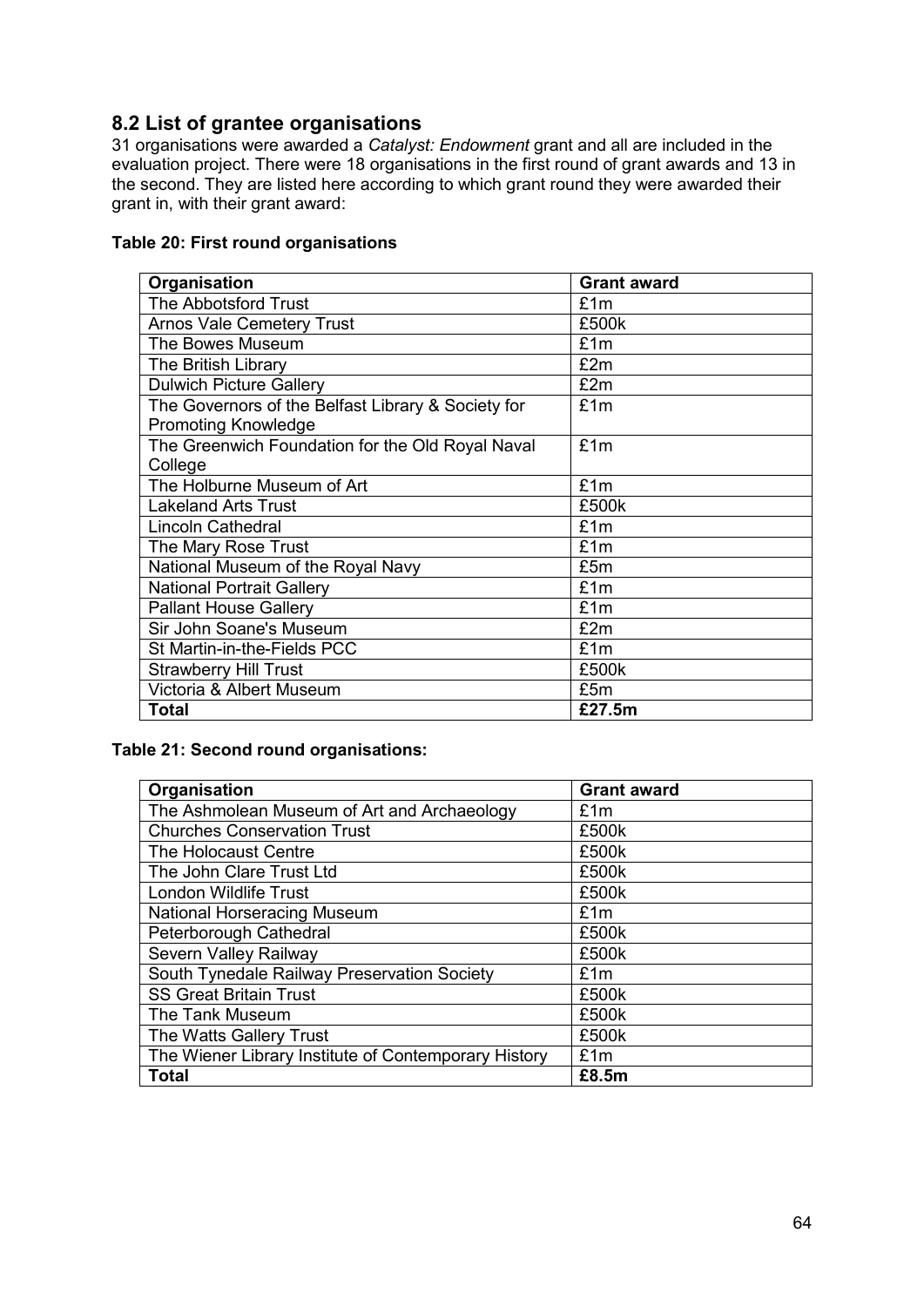## <span id="page-64-0"></span>**8.3 The control group**

The control group was created in order to track whether those organisations that were unsuccessful in their application for Catalyst: Endowment grant funding went on to create their own endowments, which helps to form an understanding of the impact of the grant scheme.

An Excel database of the 43 organisations was created, and their finances were tracked annually through their annual accounts over each year of the grant period (2011/12 to 2015/16).

### <span id="page-64-1"></span>**8.3.1 The control group organisations**

The organisations were recorded according to whether their application had been to the first or second round of grant applications.

#### *Round one*

Avoncroft Museum of Historic Buildings Bath Preservation Trust The Ben Uri Gallery and Museum Limited The British Museum Trust Co-operative Heritage Trust Cowdray Heritage Trust The Dean and Chapter of The Cathedral Church of St Peter in Exeter The Elgar Foundation Fitzwilliam Museum, University of Cambridge Foundling Museum Friends of Benjamin Franklin House The Geffrye Museum Trust Haslemere Educational Museum Heritage Trust for the North West Heritage Trust of Lincolnshire The Horniman Public Museum and Public Park Trust Jewish Museum London Nottinghamshire Wildlife Trust The Orleans House Trust The Palace Trust The Royal Albert Hall Trust Royal Engineers Museum Science Museum Scottish Canals The Scottish Wildlife Trust University College London Wedgwood Museum Trading Ltd Whitworth Art Gallery Wiltshire Wildlife Trust York Minster Fund

### *Round two*

American Museum in Britain Ditchling Museum of Art + Craft Fulham Palace Trust HMS Trincomalee Trust The Mills Archive Trust Museum of London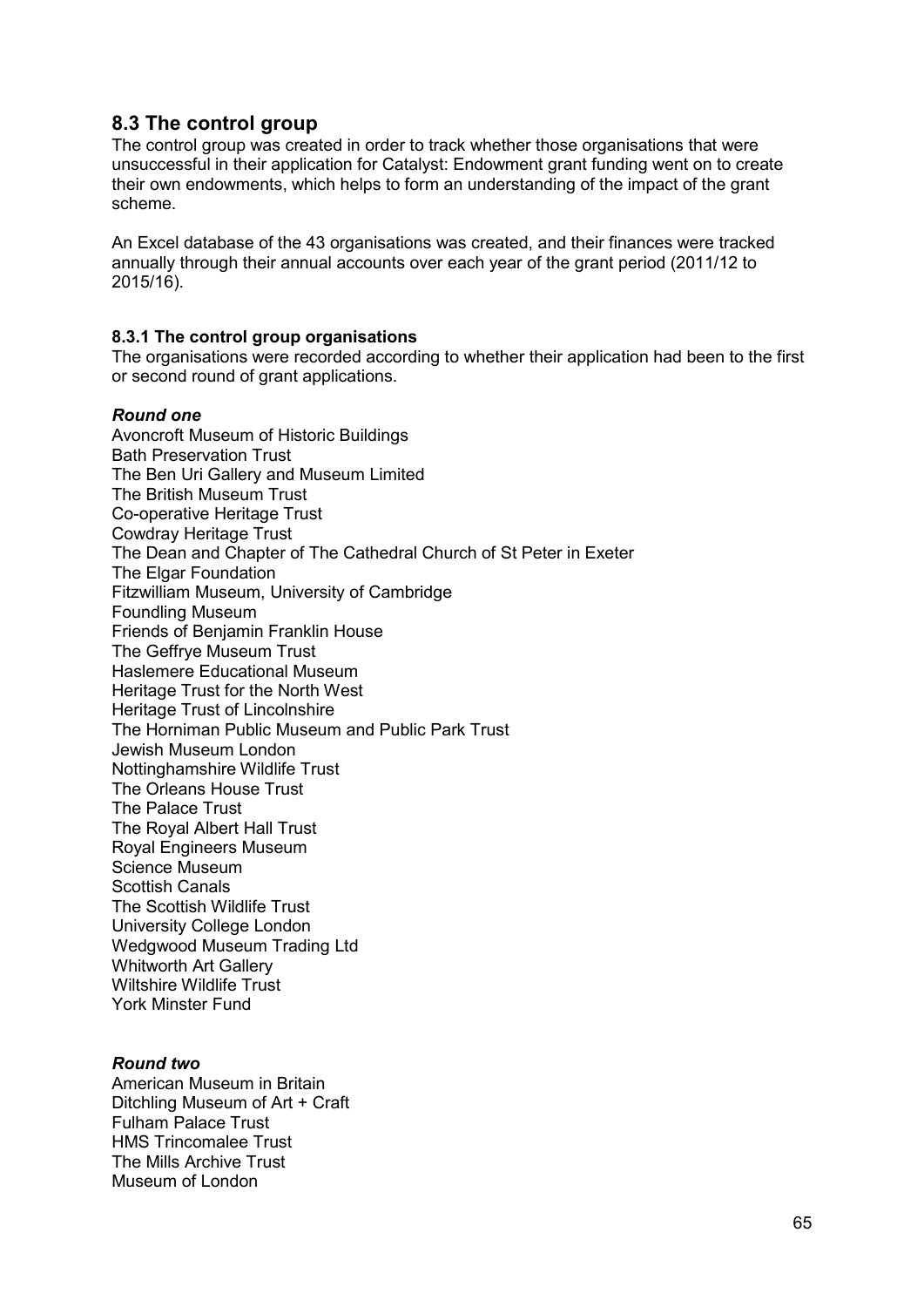National Maritime Museum Cornwall Trust North of England Civic Trust RBG Kew Royal Institution Shakespeare Birthplace Trust Thackray Medical Museum 78 Derngate Northampton

### <span id="page-65-0"></span>**8.3.2 Trends during the grant period**

The full analysis of the control group can be found in the Annual Review 2016 (report available on request). An overview of the results is provided here, and where possible a comparison with the finances of the grantee organisations is provided.

#### **Number of endowments**

In the application forms just 12 organisations declared an existing endowment, seven in the first round and five in the second round of applications. However, in the 2011/12 accounts it is clear that more organisations had an endowment in place than were declared in the application forms: 23 organisations had an endowment in place when they applied for the grant, although the purposes and restrictions of these endowments are not usually published. In 2015/16, all of the endowments are still running although one of these has consistently had an endowment value of £0.

Between 2011/12 and 2013/14 no new endowments were recorded by the control group organisations in their annual report and accounts. However in 2014/15, two were recorded and three more in 2015/16. Just 12% of the control group therefore created a new endowment during the grant period.



**Figure 2: New endowments by year** 

Examining the average numbers for the key financial indicators, and comparing them against the figures produced by the Charity Commission for England and Wales, it is clear that total expenditure as a proportion of total incoming resources is at 95% nationally which is very similar to the control group (97%).

However total voluntary income as a proportion of total incoming resources is at 30% nationally, which is far higher than for the control group at 4%. For the control group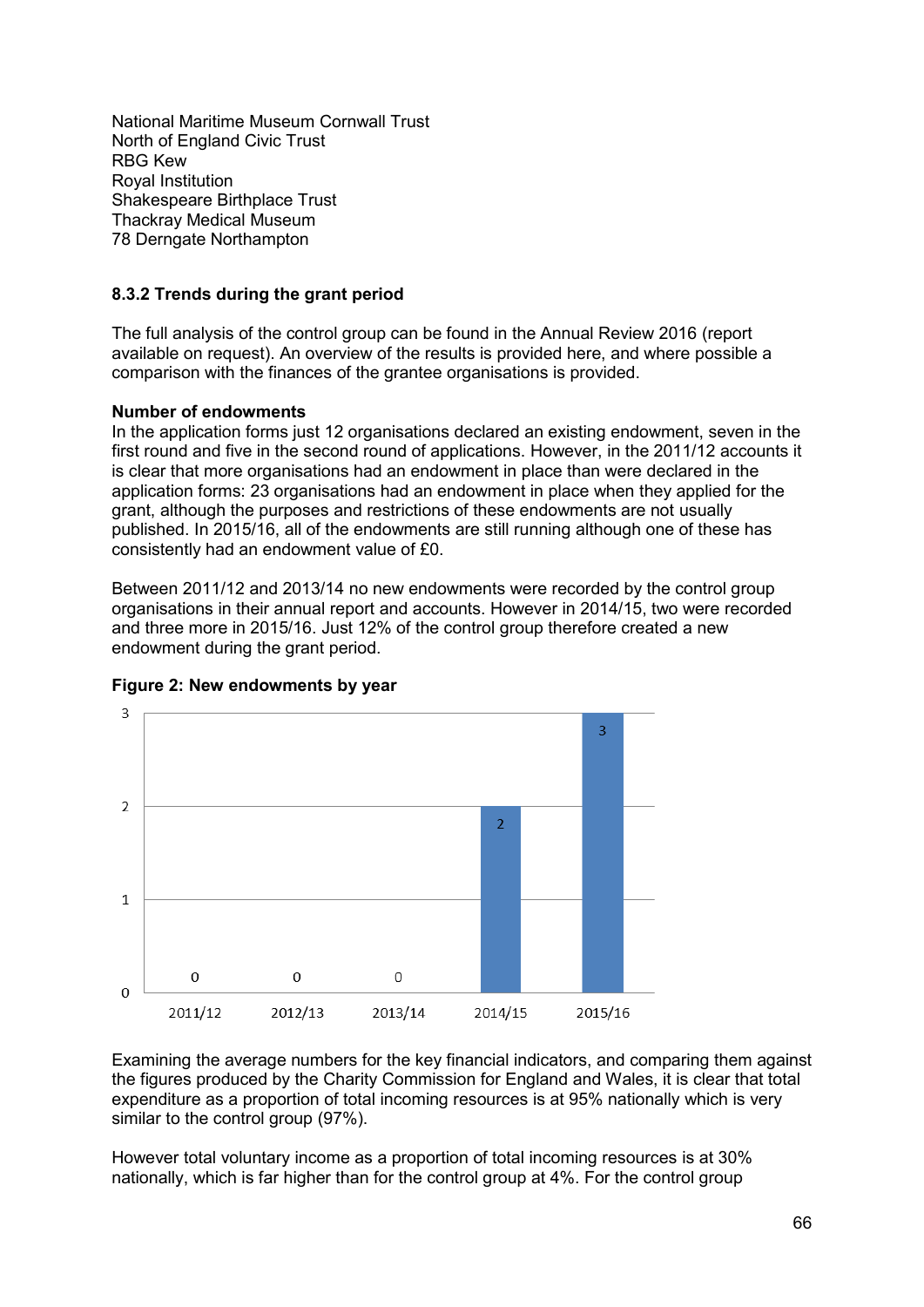therefore, there continues to be far less reliance on voluntary income than in the wider charity sector or than among the grantee organisations, with more focus on statutory funding, investment income and commercial activities.



**Figure 3: Voluntary income as a percentage of total income** 

#### **Incoming Resources**

In charity accounts, incoming resources and charitable expenditure are generally expected to mirror each other, as no profits are taken by charities. In the control group this expenditure exceeds incoming resources in some years, and vice versa; this is perfectly normal behaviour. In years where expenditure is less than income it could be due to money being invested or saved somehow for future development projects, or being put into reserves. In 2015/16, expenditure was at 97% of income, compared with the very unusual picture in 2014/15 of there being notably more expenditure than incoming resources, by nearly £1b.

Incoming resources more than doubled between 2011/12 and 2012/13 from £1.2b to £3.2b, increased more slowly in 2013/14, and then the total dropped in 2014/15 to pre-2012/13 levels to £2.6b. Growth was seen again in 2015/16, bringing the growth pattern back on track, increasing by £1.5bn to £4b. The average value of total incoming resources has risen in 2015/16 to £112m, the highest level during the grant period by nearly £33m.

Among the grantee organisations, total income followed a different pattern, dropping from £1.7b in 2011/12 down to £1.5b then plateaued at £1.8b for two years before reaching a high of £2.3b in 2015/16.

#### **Resources Expended**

Similar to incoming resources, resources expended more than doubled between 2011/12 and 2012/13. In 2013/14, 2014/15 and 2015/16 they increased again but far more slightly, growing by £365m in the last financial year. The average value of total resources expended has nearly reached £100m in 2015/16.

### **Voluntary Income**

Total voluntary income has for the first time during the grant period gone up, although not to the level seen in 2011/12 of £187m: it increased by £32m in one year to £159m in 2015/16. As a proportion of incoming resources, it has dropped from 16% in 2011/12 to 4%: the proportion has hardly changed since the previous year because of the huge growth also seen in total voluntary income. This drop in total voluntary income as a proportion of total incoming resources suggests that the control group is becoming less independent over time,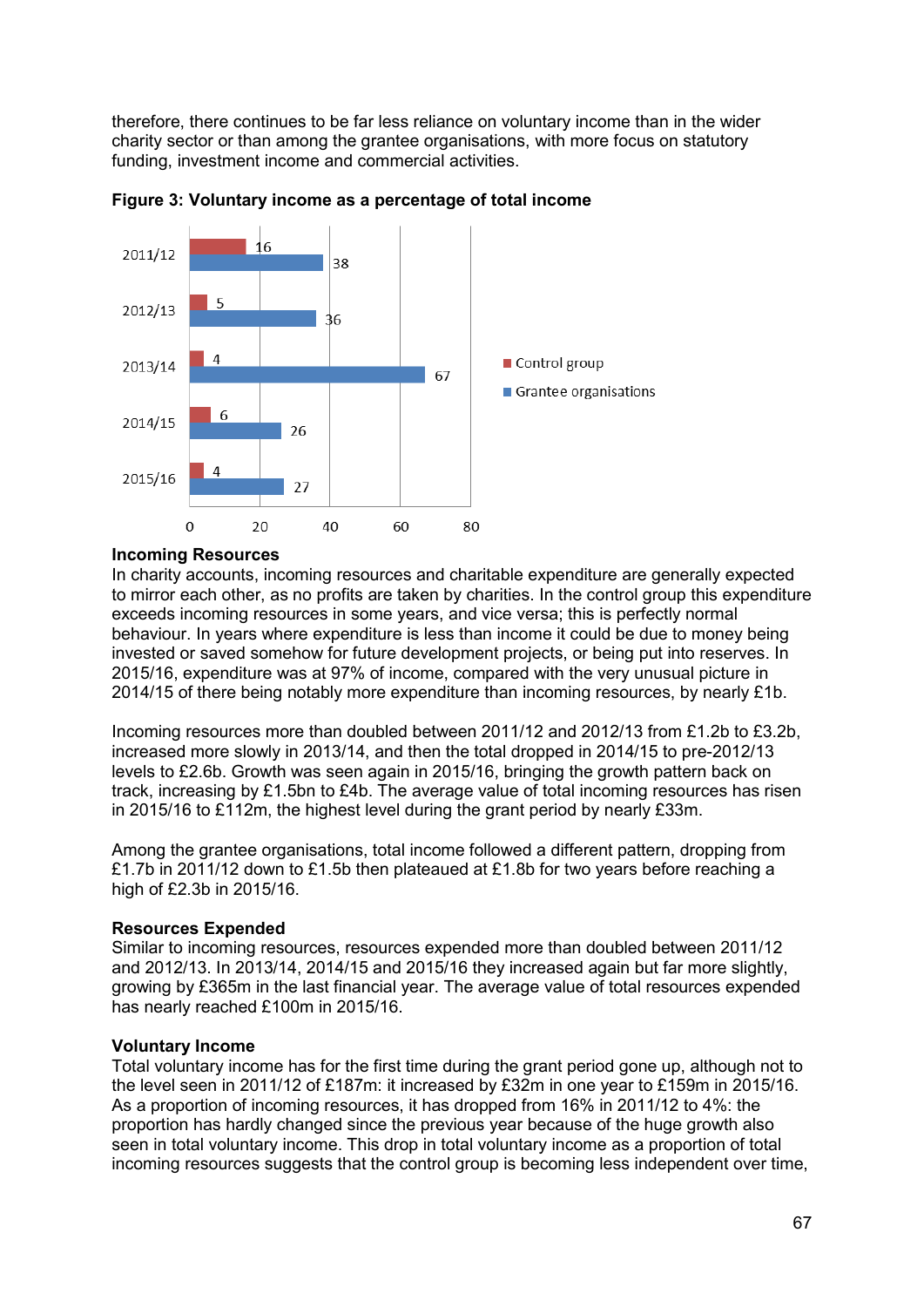looking to other income such as contracts and commercial activities rather than being able to rely on donations.

As discussed in last year's report, what cannot be determined by these figures is whether the decrease in total voluntary income is due to fewer grants and donations being available so that charities are proactively chasing other income, or whether other income has grown by itself, relaxing reliance on voluntary income. It must be noted though that the grant period has coincided with the reduction in Grant In Aid from central government to heritage organisations which began in 2010/11<sup>2</sup>, and also with the budget cuts experienced by the Department of Culture, Media and Sport and Arts Council England<sup>3</sup>; these cuts will have affected the figures quite significantly and are set to continue over the next few years.

Among the grantee organisations, voluntary income was both more stable over the grant period and at a higher level than for the control group. The grantee organisations held at around the 30% of total income level. In 2011/12, the proportion was at 38%, it reached a high in 2013/14 of 67%, then dipped back down to the lower levels of 26% and 27% in 2014/14 and 2015/16 respectively.

The average value of voluntary income for the control group has again risen slightly to £4m in 2015/16, continuing the slow but steady growth seen over the past two financial years, bringing the average nearly back up to the level seen in 2011/12. Whilst in the majority of organisations there was a drop in voluntary income, there were a few sizeable organisations which stated an increase (most notably The Science Museum which went up by £33m). which has skewed the average to show an overall growth in the last year.

#### **Investment/Interest Income**

Rather surprisingly, considering the low interest rates of recent years, investment income has increased for all five years of the grant period for the control group, growing from £17m to £60m. The control group therefore very much bucks the trend experienced by most charitable organisations. This must mean that the organisations are gathering interest on larger pots of money and are perhaps benefitting from trustee experience at placing investments wisely. As a proportion of incoming resources, investment income/interest has remained steady and is now at 1.5% which suggests that investment income is not an income stream that the control group are relying upon, both because of this long period of sustained low interest rates and because many charities have little or no investments or cash in the bank. The average value of investment income has risen to £1.5m in 2015/16. Over time, with possible increases in endowment funds and potential new endowments being established, plus a predicted economic recovery it may be possible to track a growth in investment income as a proportion of incoming resources over the coming years.

For the grantee organisations however, there were huge fluctuations in investment income ranging from £8m in 2013/14 and 2014/15 up to £124m in 2015/16. For this group, there were good levels of investment income at the beginning of the grant period at £105m in 2011/12 which then dropped to £71m the following year, then again to £8m before rallying to a peak of £124m in 2015/16. It seems that the control group has indeed bucked all trends with their investment income levels during the grant period.

#### **Grant Income**

Grant income saw a small dip in grant income in 2014/15 after two years of growth. However there was again an increase again in 2015/16, taking the total to its highest point in the grant period of £1.4b. Grant income has also remained fairly consistent as a percentage of

<sup>-</sup> $^2$  In 2010/11 DCMS gave £1,077m in Grant In Aid, and this has reduced year-on-year down to £974m in 2013/14, ['Charitable Giving Indicators publication'](https://www.gov.uk/government/statistics/charitable-giving-indicators-201314), DCMS

<sup>&</sup>lt;sup>3</sup> ['Cuts timeline',](http://www.museumsassociation.org/campaigns/funding-cuts/19122012-cuts-timeline) accessed 18/06/15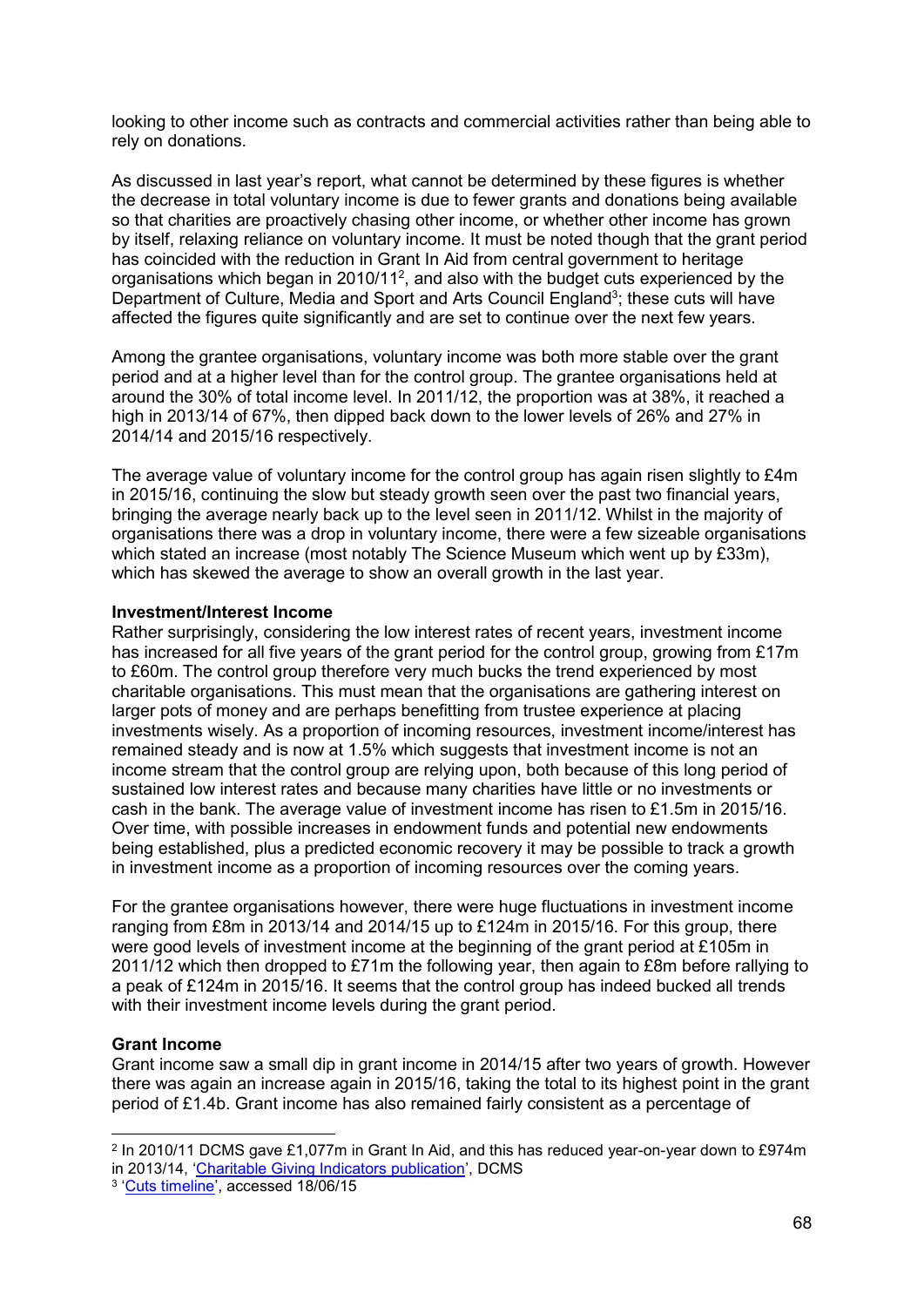incoming resources, dropping from 42% to 34%. The average value of grants received by organisations was £34m in 2015/16, an increase of £1.6m in the last year. Grant income remains a very important in terms of bringing in an income to the control group organisations, far more so than investment income or voluntary income.

Among the grantee organisations, grant income was also generally consistent at around the £300m level. In 2011/12, it stood at £303m, dipped in the following year to £281m then rallied to £305m in 2013/14, and rose steadily the next two years to £398m and then a high of £470m in 2015/16.

### **Net Assets**

Total net assets have also increased steadily over the full five years from £4.5b to £6.4b, an increase of £605m in the last financial year. The average value of net assets per organisation has also grown each year and has now reached £160m in 2015/16.

### **Endowment Value**

The value of endowments has increased steadily over the five years of monitoring from £1.2b to £1.8b, an increase of £591m. After a drop in the average value of endowments in 2014/15, there has been a small growth in 2015/16 to £45m. The reason for the growth is not entirely clear but is probably due to wise investments and organisations adding to the endowment pot, plus three organisations starting a new endowment as well as the two last year. In 2011/12 there were 23 endowments already in place, and it is understood from the accounts that all of these are still in place.

### **Restricted Funds**

The value of restricted funds grew from £474m in 2011/12 to £523m and then £524m in 2013/14, but dropped significantly down to £389m in 2014/15, which is the lowest it has been during the control group analysis. In 2015/16 however there was growth again, up to £463m but still short of the 2011/12 level. The average value of restricted funds per organisation has increased accordingly to £11.6m in 2015/16.

### <span id="page-68-0"></span>**8.3.3 The future for the control group**

Had all of the 43 control group organisations been successful in their grant application then they would all have gone on to start fundraising for an endowment, and hopefully all would have reached or nearly reached their fundraising target. However, in not winning a Catalyst: Endowment grant, just five went on to start a new endowment.

There may be many reasons behind why so few began an endowment, and it is not possible to know what these are just from looking at their annual reports and accounts. Perhaps not many of the 43 organisations had a long-standing plan to fundraise for an endowment and applied opportunistically, and did not feel motivated to begin an endowment without the matching offer from HLF. Another possibility is that some delayed starting fundraising as other priorities took over. Perhaps the five that did start an endowment had planned an endowment before the Catalyst: Endowment grant programme was launched, and went ahead even without the matching offer. It seems likely that for most, without the support of HLF and the matching element of the grant, they may have felt that an endowment would be just too difficult to fundraise for.

In the future, it is hoped that with publicity surrounding the success of the Catalyst: Endowment scheme in improving financial resilience, organisations such as those in the control group will feel motivated to go ahead and start their own endowment, or add to an existing endowment. Two of the control group have already gone on to win HLF funding for other initiatives, which may free-up some of their fundraising capacity for working on an endowment appeal.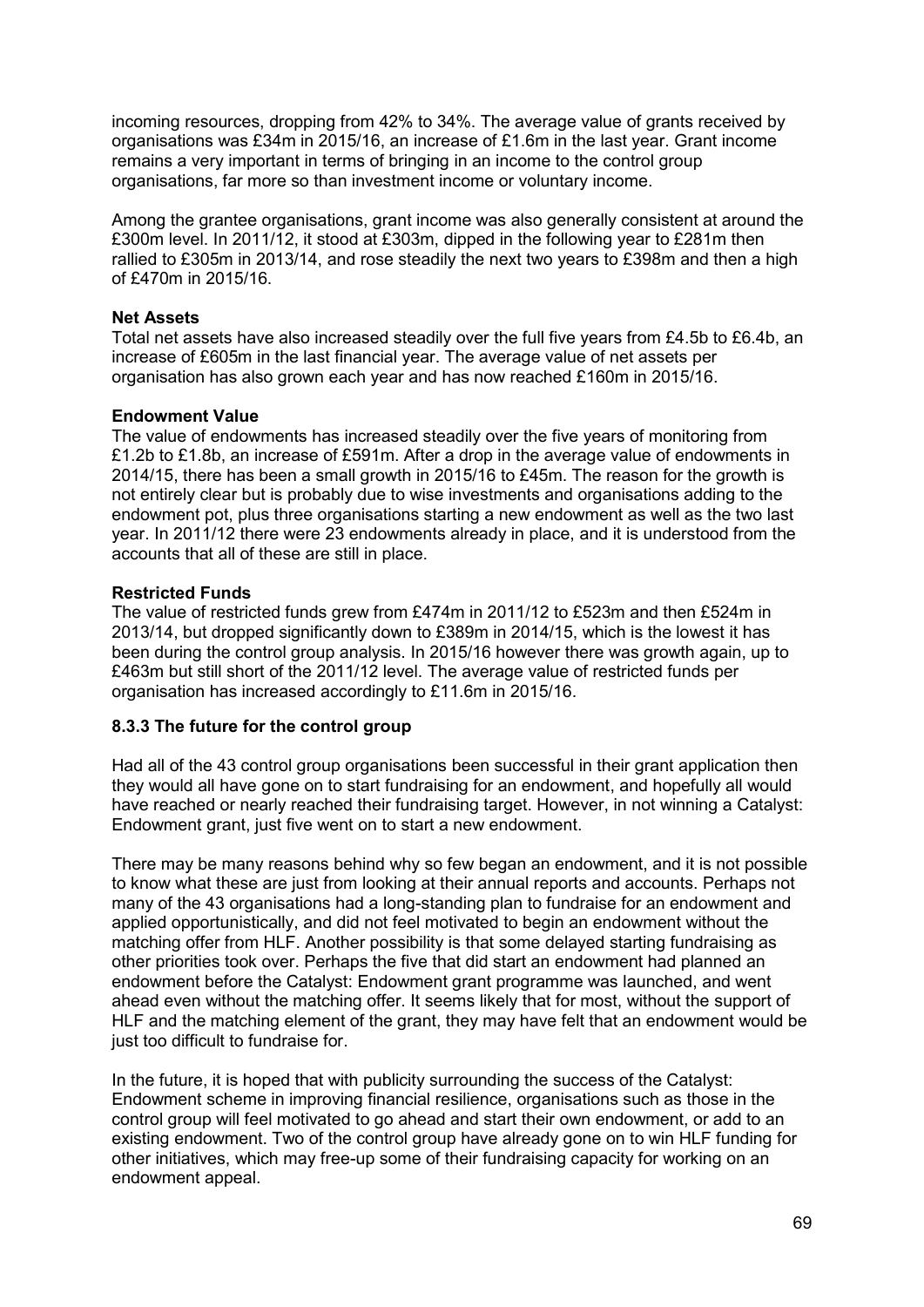# <span id="page-69-0"></span>**8.4 Capacity to launch an endowment appeal**

Using the radar chart provided on the next page, charities can map their readiness against these 15 factors to inform their decision as to whether or not they are likely to succeed in what many consider a particularly difficult fundraising 'ask'. For more information on the 15 factors, see section 4.

For each of the 15 factors, award your organisation a mark out of 10, where 10 indicates fully meeting the identified 'success factor', a lower score indicates meeting it to a lesser degree, with a zero score where it is not met at all.

By joining the dots of your marks you can get an overall impression of your readiness to embark on an endowment appeal, and identify any areas that may need strengthening before any such effort begins.